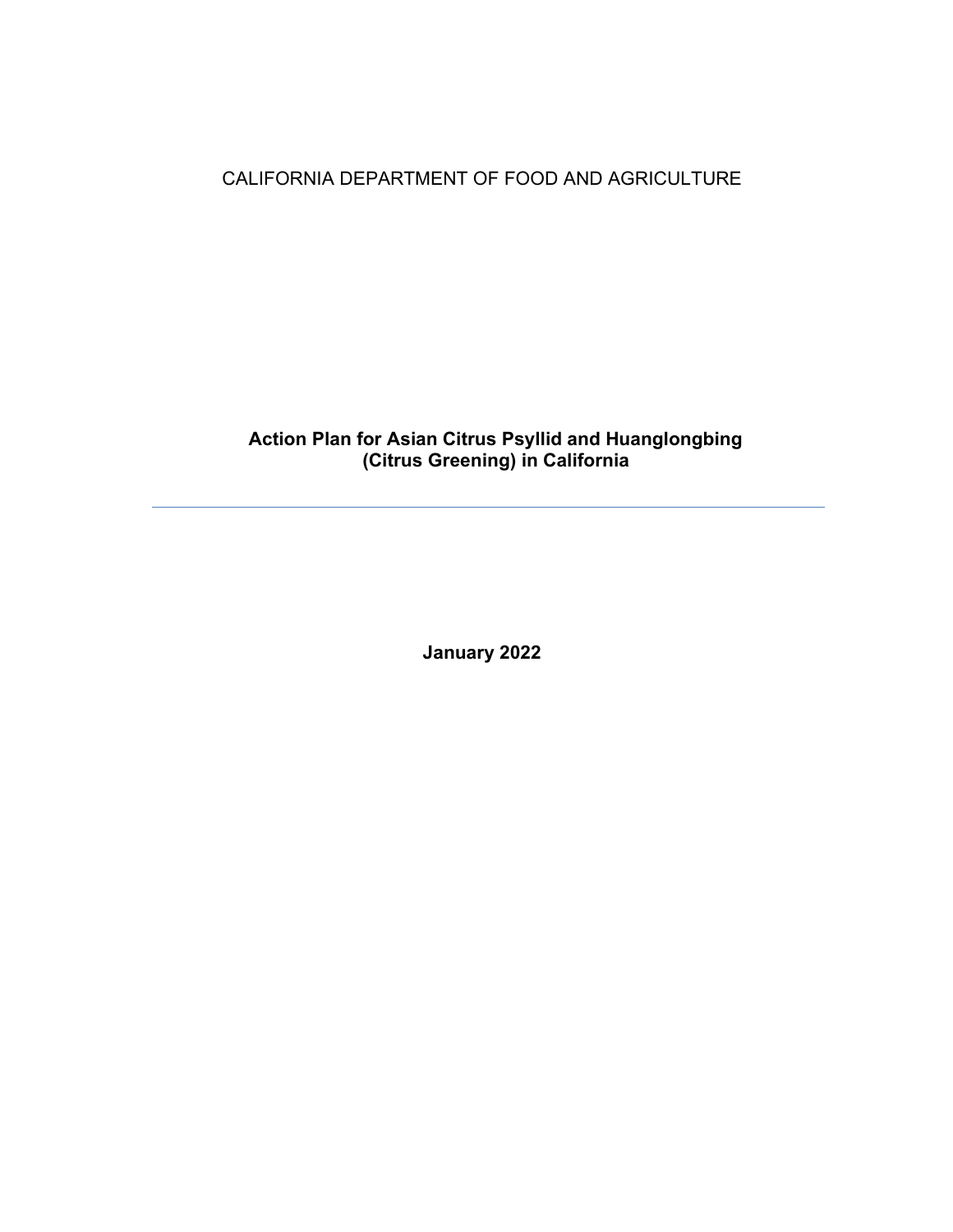This document sets forth the California Department of Food and Agriculture (CDFA), Citrus Pest and Disease Prevention Division (CPDPD) statewide Action commercial citrus production, residential citrus plantings, and naturalresources. Plan for Asian citrus psyllid (ACP) and huanglongbing (HLB). This document details the program implemented by CPDPD to sustain and protect California's

| <b>Section</b> | <b>Title</b>                                 | <b>Page Number</b> |
|----------------|----------------------------------------------|--------------------|
| I.             | <b>Action Statement</b>                      | $\overline{2}$     |
| П.             | <b>Current Status of ACP and HLB</b>         | $\overline{4}$     |
| Ш.             | <b>Pest Profiles</b>                         | 6                  |
| IV.            | Organization, Responsibilities, and Staffing | 8                  |
| V.             | <b>Technical Advisors and Support</b>        | 15                 |
| VI.            | <b>Administrative Activities</b>             | 22                 |
| VII.           | Detection and Survey Activities for ACP      | 26                 |
| VIII.          | Detection and Survey Activities for HLB      | 28                 |
| IX.            | <b>Treatment Activities</b>                  | 32                 |
| Х.             | Diagnostics                                  | 36                 |
| XI.            | <b>HLB Response Activities</b>               | 38                 |
| XII.           | <b>Biological Control Activities</b>         | 44                 |
| XIII.          | <b>Regulatory Activities</b>                 | 46                 |
| XIV.           | Outreach and Education Program               | 52                 |
| XV.            | <b>Facilitating Research</b>                 | 54                 |

# **Table of Contents**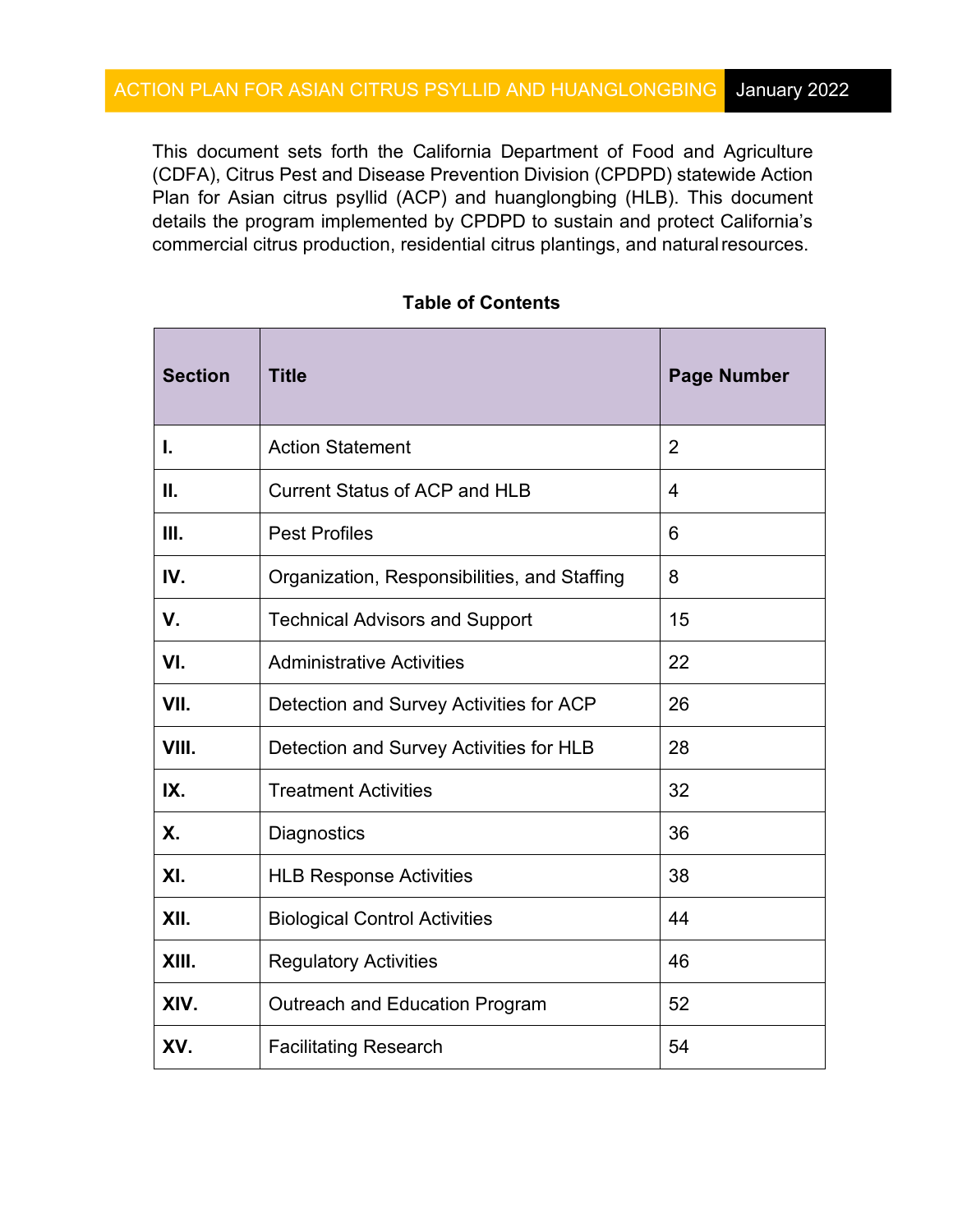# **I. Action Statement**

 The CDFA established the Citrus Pest and Disease Prevention Program (CPDPP) implementation of this Action Plan for ACP and HLB. in 2009 to sustain and protect citrus in the state of California through the

Program elements include:

- An ACP eradication program in areas where eradication is deemed feasible;
- • An ACP suppression program using pesticide applications in areas where suppression is deemed feasible;
- An ACP population reduction program using biocontrol agents to slow ACP expansion from heavily infested areas;
- An HLB eradication program;
- An early detection program for both ACP and HLB;
- An ACP and HLB regulatory program;
- program design and elements consider the best available science and promote and protect the citrus industry; • An ongoing dialogue with scientists from the ACP/HLB Ad Hoc Science Advisory Panel (SAP), University of California (UC), state and federal agencies, members of the citrus industry, and regulatory officials to ensure
- A grower education, outreach, and coordination program; and
- A public education and outreach program.

 Group (TWG) Report (final report, February 9, 2009), implementing an effective time for research to provide more effective, long-term solutions." CDFA's goal is to Riverside, School of Public Policy conducted an analysis of the economics of California's economy in 2016-17 was \$7.1 billion. The California citrus industry added \$1.695 billion to California's state Gross Domestic Product (GDP) in 2016 and estimated full time equivalent jobs in the California citrus industry in 2016-2107 totaled 21,674. Estimated wages paid by the California citrus industry income in 2016-17 totaled \$452 million. A 20 percent reduction in California citrus acreage state GDP by \$501 million. As recommended in the Area-Wide Control (AWC) of ACP Technical Working ACP-suppression program will "sustain commercial production of citrus and allow sustain and protect commercial citrus production while long-term solutions for sustaining citrus production are developed. In 2018 Dr. Bruce Babcock, UC, California citrus, titled "Economic Impact of California's Citrus Industry." In this study, the value of California citrus production in the 2016-17 marketing year was determined to be \$3.389 billion. The total economic impact of the industry on would cause a loss of 7,350 jobs, \$127 million in employee income, and reduce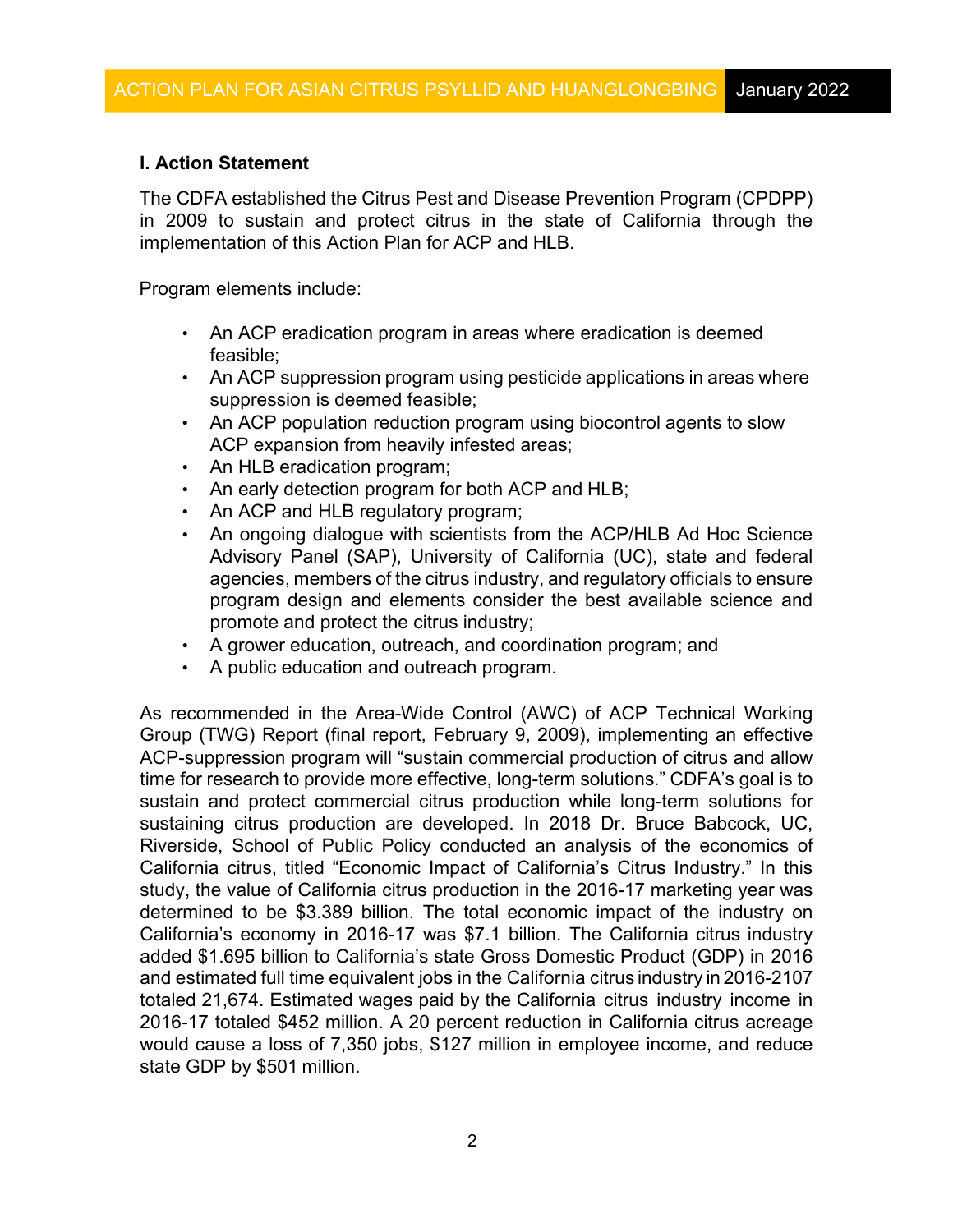ACP, one of only two confirmed vectors of the deadly citrus disease, HLB or implemented delimitation and survey techniques through the CPDPP to determine the extent of the infestation, and enacted state interior quarantine restrictions to ACP and HLB was not yet known to occur. greening disease, was first detected in California in 2008. In response, CDFA contain the spread of ACP and prevalence of HLB and to protect areas where the

 In response to increasing number of HLB and ACP detections, the Citrus Pest and dedicated resources to implement the CPDPP. Dedicated resources were secured Division have been transitioned to the CPDPD. Disease Prevention Committee (CPDPC) recommended that CDFA seek in the 2019 Budget Act and the CPDPD was established in July 2019. CPDPP activities previously carried out by the Pest Detection/Emergency Projects and Pest Exclusion Branches under the Plant Health and Pest Prevention Services

### **Quarterly Review**

 The CPDPD reviews this plan on at least a quarterly basis to ensure all actions are consistent with identified program goals and objectives and will consider and recommendations, as well as updated federal and state regulations, policies, adjustments as necessary as a result of new and relevant information, technologies, pest pressures, or other developments. Current scientific findings and/or industry practices are reviewed to ensure CPDPD's actions are coordinated, scientifically based, transparent, and consistent with the goal of protecting California's commercial citrus production, residential citrus and natural resources.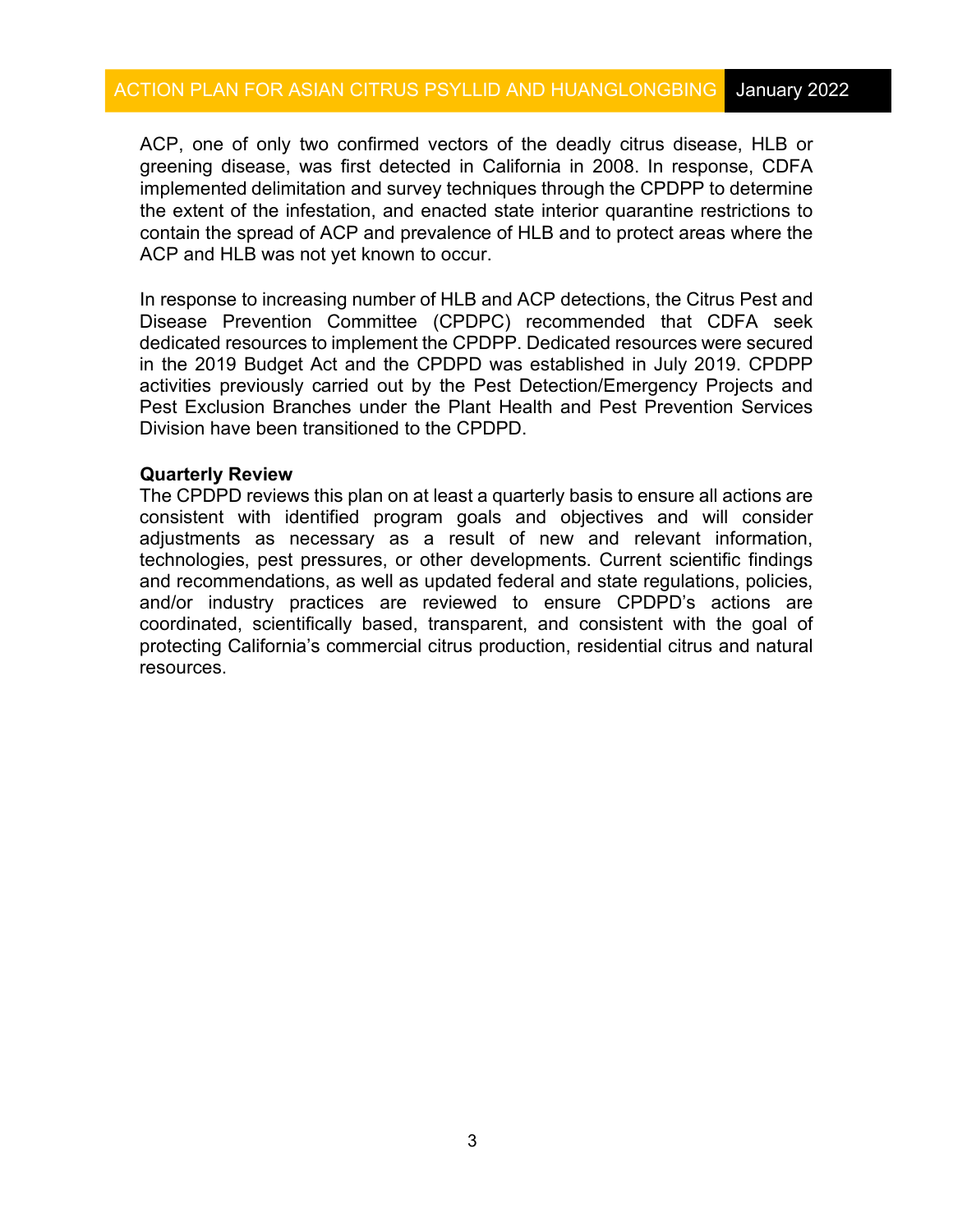# **II. Current Status of ACP and HLB**

 of Alameda, Contra Costa, Fresno, Kern, Kings, Madera, Marin, Merced, Monterey, Placer, Sacramento, San Benito, San Francisco, San Joaquin, San Luis Obispo, San Mateo, Santa Clara, Solano, Stanislaus, Tulare, and Yolo are partially infested with ACP. The counties of Imperial, Los Angeles, Orange, Riverside, San Bernardino, San Diego, Santa Barbara, and Ventura are generally infested with ACP. The counties

 Liberibacter asiaticus (*C*Las) in Los Angeles, Orange, Riverside, San Bernardino, and San Diego counties. Figure 1 below shows the HLB quarantine area and treatment areas within the quarantine. Figure 2 below shows the number of Host plants, including citrus trees, have been infected with HLB and/or ACP have been found to be positive for the bacteria associated with HLB, *Candidatus*  samples found to be positive for *C*Las.



Figure 1. HLB Quarantine and Treatment Areas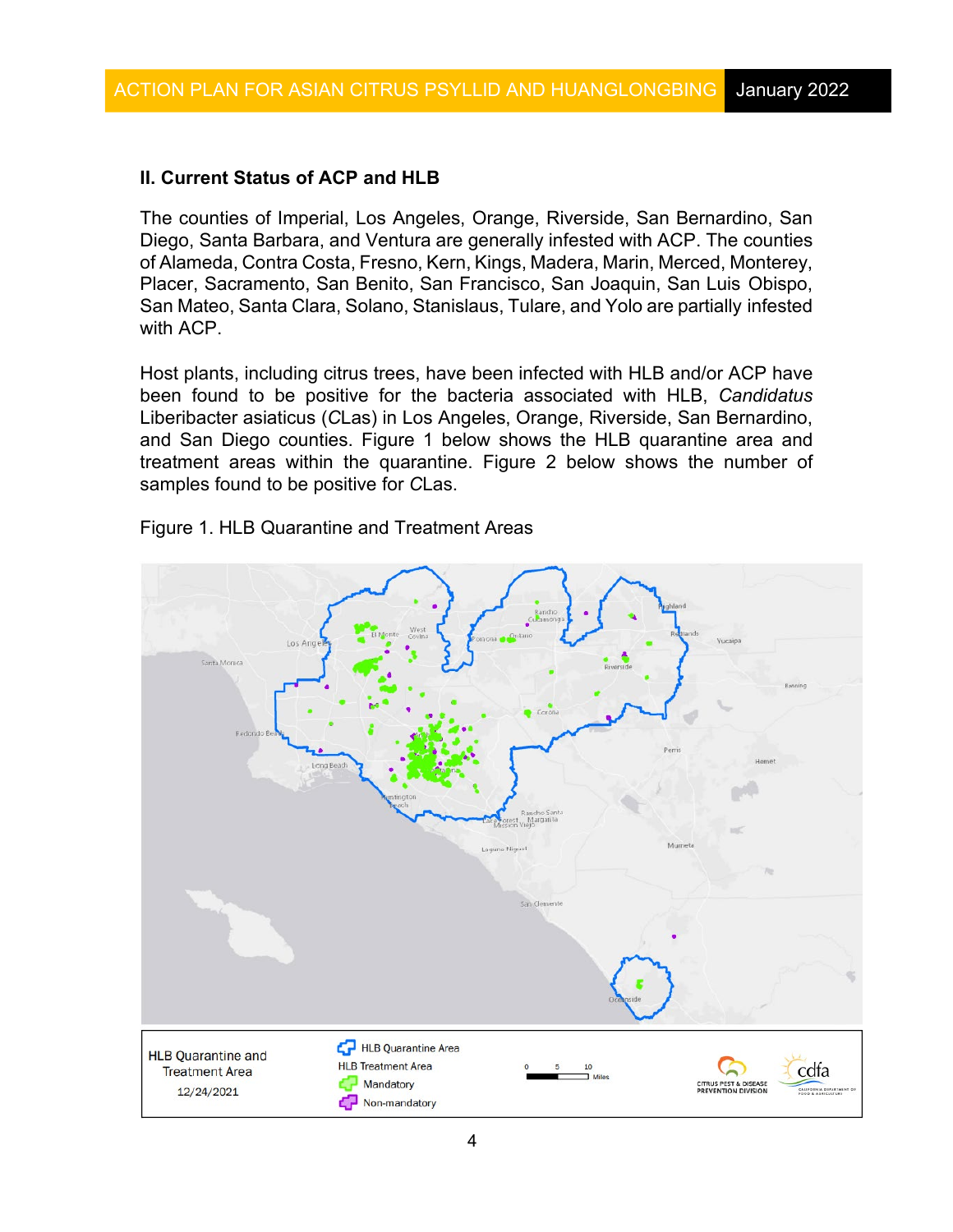| <b>HLB Positive Samples</b> |            |     |                                          |  |                                                              |       |       |                                          |
|-----------------------------|------------|-----|------------------------------------------|--|--------------------------------------------------------------|-------|-------|------------------------------------------|
| Los Angeles County          |            |     | # of Sites  # of Trees  # of ACP Samples |  | <b>Orange County</b>                                         |       |       | # of Sites  # of Trees  # of ACP Samples |
| Alhambra                    |            |     |                                          |  | Anaheim                                                      | 368   | 547   | 100                                      |
| <b>Cerritos</b>             |            |     | 2                                        |  | <b>Fountain Valley</b>                                       |       | 10    |                                          |
| Compton                     |            |     | 0                                        |  | <b>Fullerton</b>                                             |       |       |                                          |
| <b>Duarte</b>               |            | 2   | 1                                        |  | <b>Garden Grove</b>                                          | 408   | 624   | 62                                       |
| <b>El Monte</b>             |            |     |                                          |  | <b>Huntington Beach</b>                                      | 21    | 25    |                                          |
| Glendora                    |            | 0   | 1                                        |  | Irvine                                                       | 3     | 2     |                                          |
| Hacienda Heights            |            |     | 1                                        |  | La Habra                                                     |       | 3     |                                          |
| La Puente                   |            | 3   | 1                                        |  | Orange                                                       | 89    | 124   | 11                                       |
| Lakewood                    | 5          | 6   | 0                                        |  | Placentia                                                    | 8     |       | 2                                        |
| La Mirada                   | 10         | 13  | 4                                        |  | Santa Ana                                                    | 380   | 527   | 49                                       |
| Long Beach                  | 4          | Ž   | $\overline{2}$                           |  | <b>Tustin</b>                                                | 11    | 14    |                                          |
| Montebello                  | 62         | 88  | 1                                        |  | Westminster                                                  | 151   | 232   | 16                                       |
| <b>Norwalk</b>              | 6          | 4   | 3                                        |  | Yorba Linda                                                  |       |       |                                          |
| Paramount                   | 17         | 19  | 3                                        |  | <b>County Total</b>                                          | 1,451 | 2,118 | 252                                      |
| <b>Pico Rivera</b>          | 107        | 131 | 36                                       |  | San Bernardino County # of Sites # of Trees # of ACP Samples |       |       |                                          |
| Rosemead                    | 23         | 28  | 4                                        |  | Colton                                                       |       | 11    |                                          |
| San Gabriel                 | 61         | 77  | 6                                        |  | <b>Montclair</b>                                             | 6     | 6     |                                          |
| <b>South Gate</b>           |            |     | 1                                        |  | Ontario                                                      | 29    | 57    | 12                                       |
| <b>Temple City</b>          |            |     | 1                                        |  | Rancho Cucamonga                                             |       |       |                                          |
| Whittier                    | 143        | 177 | 23                                       |  | San Bernardino                                               |       |       |                                          |
| Los Angeles                 |            | 0   |                                          |  | Fontana                                                      |       | o     |                                          |
| <b>County Total</b>         | 459        | 561 | 92                                       |  | <b>County Totals</b>                                         | 47    | 82    | 21                                       |
| <b>Riverside County</b>     | # of Sites |     | # of Trees # of ACP Samples              |  | <b>San Diego County</b>                                      |       |       | # of Sites  # of Trees  # of ACP Samples |
| Corona                      | 25         | 30  | 10                                       |  | Fallbrook                                                    |       |       |                                          |
| Riverside                   | 20         | 20  | 4                                        |  | Oceanside                                                    | 5     | 9     |                                          |
| Eastvale                    |            |     | 0                                        |  | <b>County Totals</b>                                         | 6     | 9     |                                          |
| <b>Moreno Valley</b>        |            |     | 0                                        |  |                                                              |       |       |                                          |
|                             |            |     | 0                                        |  |                                                              |       |       |                                          |
| <b>Jurupa Valley</b>        |            |     |                                          |  |                                                              |       |       |                                          |

# Figure 2. HLB Positive Samples

As of 12/23/2021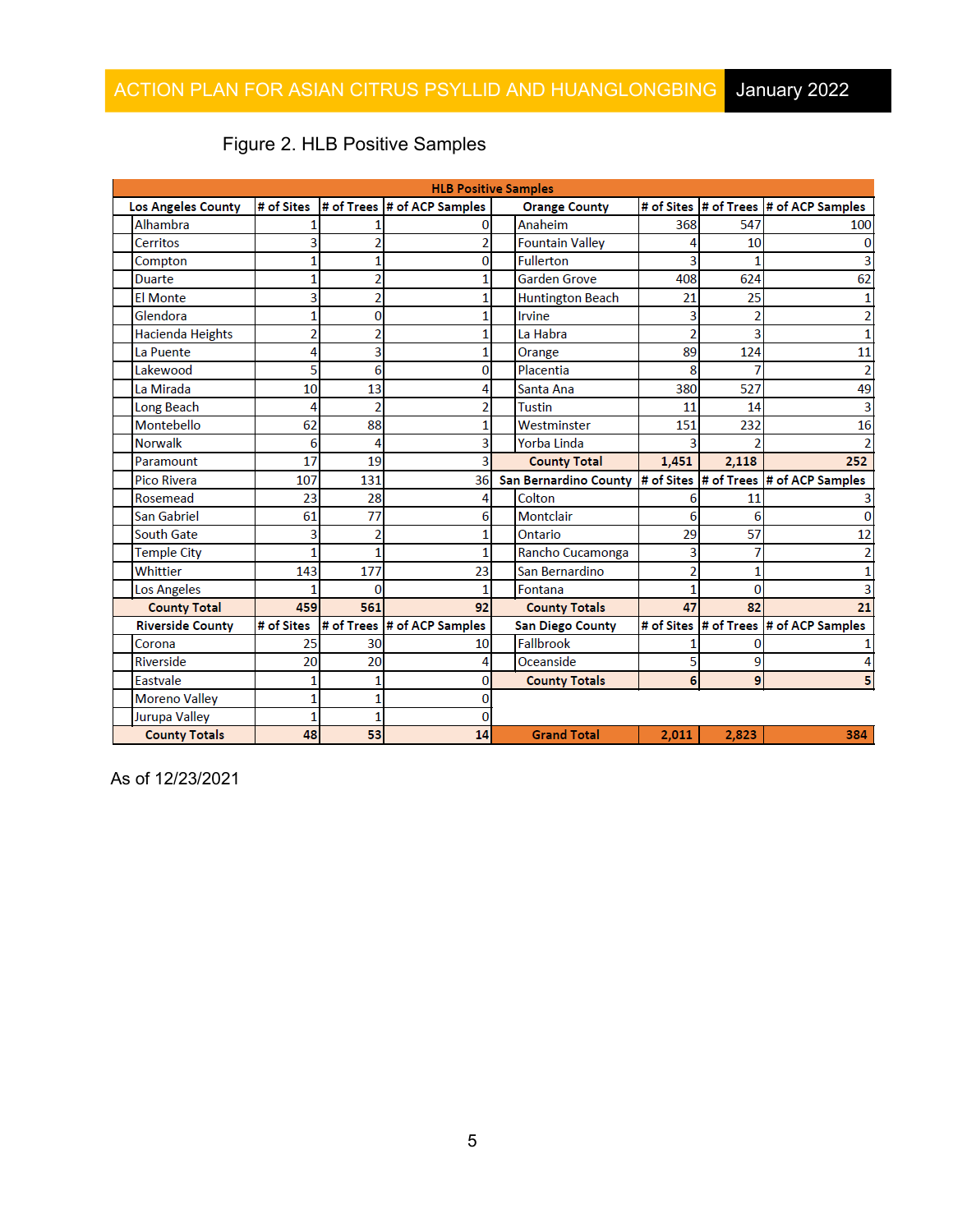#### $III.$ **Pest Profiles**

#### **Asian Citrus Psyllid (ACP)**

 The ACP, *Diaphorina citri* (Kuwayama), is a small, plant-feeding insect. It is 3 to 4 sedentary nature when undisturbed. ACP adults are mottled brown in color and are typically found feeding on new flush and the underside of older leaves. When or fly when disturbed but disperse only relatively short distances from the host mm in length, smaller than a grain of rice, and difficult to detect due to size and feeding, the adult's body is angled 30 to 45 degrees off the plant. Adults will jump plant.

 family Rutaceae. As they feed, ACP produce a toxin that causes the plant tips to depending on temperature. ACP nymphs are sessile and feed exclusively on new first instar to 1.6 mm long in the fifth instar. Nymphs are yellow with red eyes and presence of the waxy secretions can encourage the growth of sooty mold. ACP nymphs and adults have piercing-sucking mouthparts which enable them to pierce the new growth of citrus and feed on the vascular system (phloem). ACP feed on all varieties of citrus and very closely related ornamental plants in the die back and become contorted, preventing the leaves from expanding normally. Eggs of ACP are almond-shaped, about 0.3 mm in length, and start out pale yellow and turn orange as they mature. Egg development lasts three to nine days growth. Nymphs go through five instars and range in size from 0.3 mm long in the produce white, tubular, waxy secretions which are visible to the unaided eye. The

#### **Huanglongbing (HLB) or Citrus Greening (CG)**

 southern China, in Southeast Asia, and the Indian subcontinent to Pakistan. It also all varieties of commercial citrus and closely related species. Prior to 2004, HLB, also known as CG, was known to occur in Asia from Japan to exists in the Arabian Peninsula and in Africa. It was first reported in the Western Hemisphere in Brazil in 2004 and first confirmed in the United States in Florida in 2005. It now occurs throughout Florida, Georgia, Puerto Rico, and the United States Virgin Islands. It has been confirmed in portions of Louisiana, South Carolina, and Texas, and it has been found in residential trees in California (Los Angeles, Orange, Riverside, San Diego and San Bernardino counties). HLB infects

 budwood onto a healthy tree. The bacterium enters the phloem of the plant and blocks transportation of nutrients within the tree. HLB-infected trees bear small, asymmetrical fruit which are partially green, bitter, and unsalable. The disease destroys the appearance and economic value of the trees and eventually causes the death of the tree. Infected trees may have areas with mottled yellow leaves, HLB is known to be associated with one of three phloem-limiting bacteria, *C*Las, *Candidatus* Liberibacter africanus, or *Candidatus* Liberibacter americanus. The bacteria can be transferred to citrus family (Rutaceae) plants in one of two ways: either by an infected ACP (adult or nymph) as they feed or by grafting infected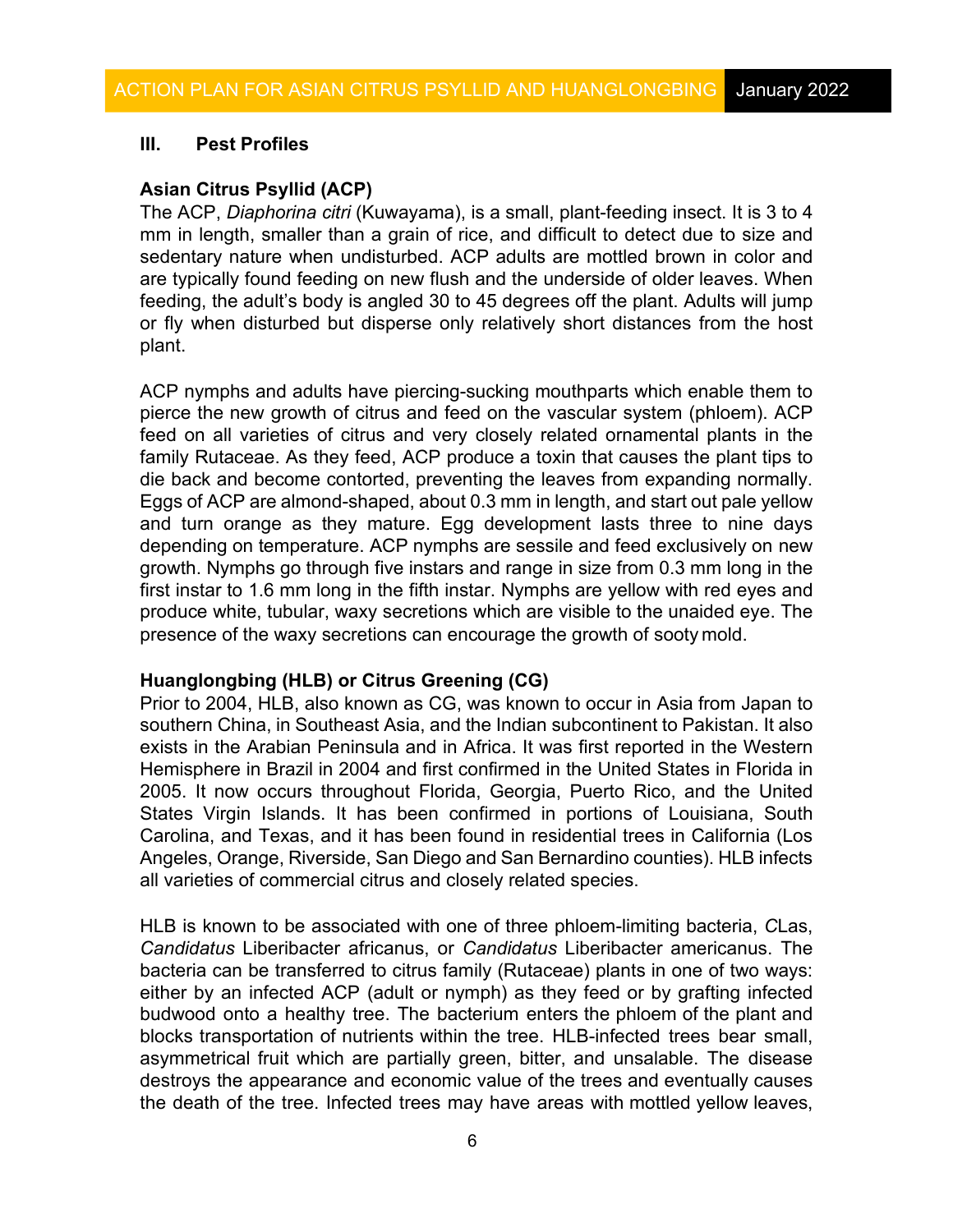generally seen in asymmetrical patterns. Infected trees die within three to five there is no cure. years. HLB is one of the most serious plant diseases in the world and currently

 During feeding on infected trees, presumably healthy ACP adults and nymphs can become infected with *C*Las. Once infected, ACP can transmit *C*Las through feeding as it flies from one host plant to another in the environment.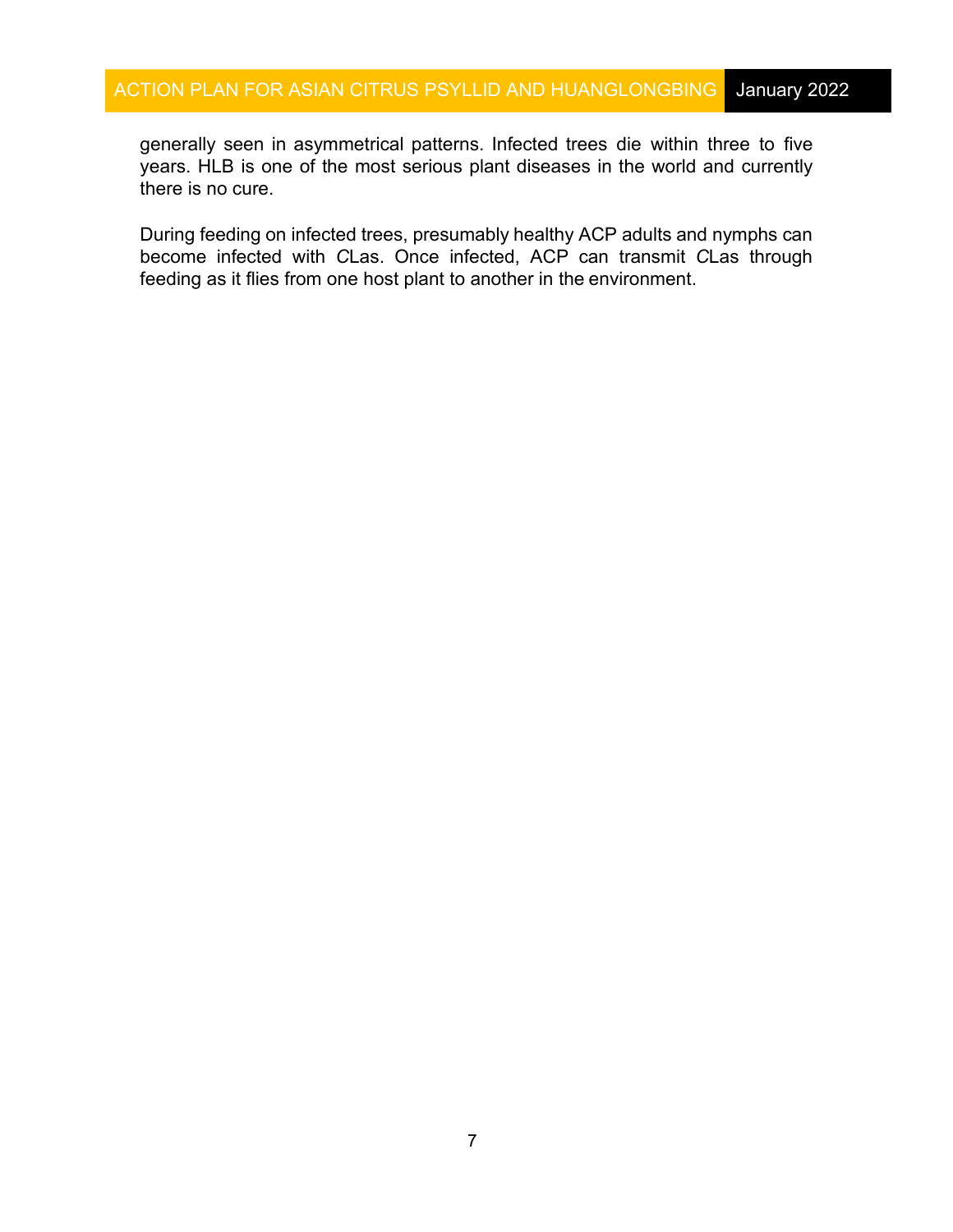# **IV. Organization, Responsibilities, and Staffing**

### **The Incident Command System (ICS)**

 Managing ACP and HLB in California is a coordinated, interagency effort between the United States Department of Agriculture (USDA)/Animal and Plant Health Inspection Services (APHIS), CDFA's CPDPD, and the County Agricultural Commissioners (CAC), and requires the participation of multiple nongovernmental entities (industry members, university researchers, technical specialists, etc.).

 The presence of ACP and HLB in California constitutes an "incident" as per the Federal Emergency Management Agency and represents a threat to the environment and property. Responding to these pests is required to ensure protection of valuable resources. Because federal funding is expended to implement the response, ICS management is used.

 The ICS is an action planning process which ensures that all ACP and HLB-related equipment needs and financial management. Using the ICS process facilitates a effective resource utilization. activities are coordinated and communicated to all partners involved and that all activities support identified objectives. The ICS process ensures integration of all program elements, from planning, operations, communication, and outreach, to standardized system of communication, collaborative decision-making, and cost-

Representatives from CDFA, CPDPD, USDA, and affected CACs convene regularly (daily, weekly, or other frequency as determined necessary) to plan, communicate, and act on the ACP and HLB response in California.

### **United States Department of Agriculture (USDA)**

USDA/APHIS, Plant Protection and Quarantine (PPQ) program is responsible for administering the Citrus Health Response Program (CHRP). The goal of CHRP is to sustain the United States' citrus industry, maintain growers' continued access to export markets, and safeguard the other citrus growing states against a variety of citrus diseases and pests, including ACP and HLB. CHRP provides guidelines for nursery stock production, fruit inspection, treatment, and certification.

 The PPQ, Center for Plant Health Science and Technology (CPHST) provides responsible for ensuring that PPQ has the information, tools, and technology to make science-based regulatory and policy decisions. In addition, CPHST ensures scientific support for PPQ regulatory decisions and operations. CPHST is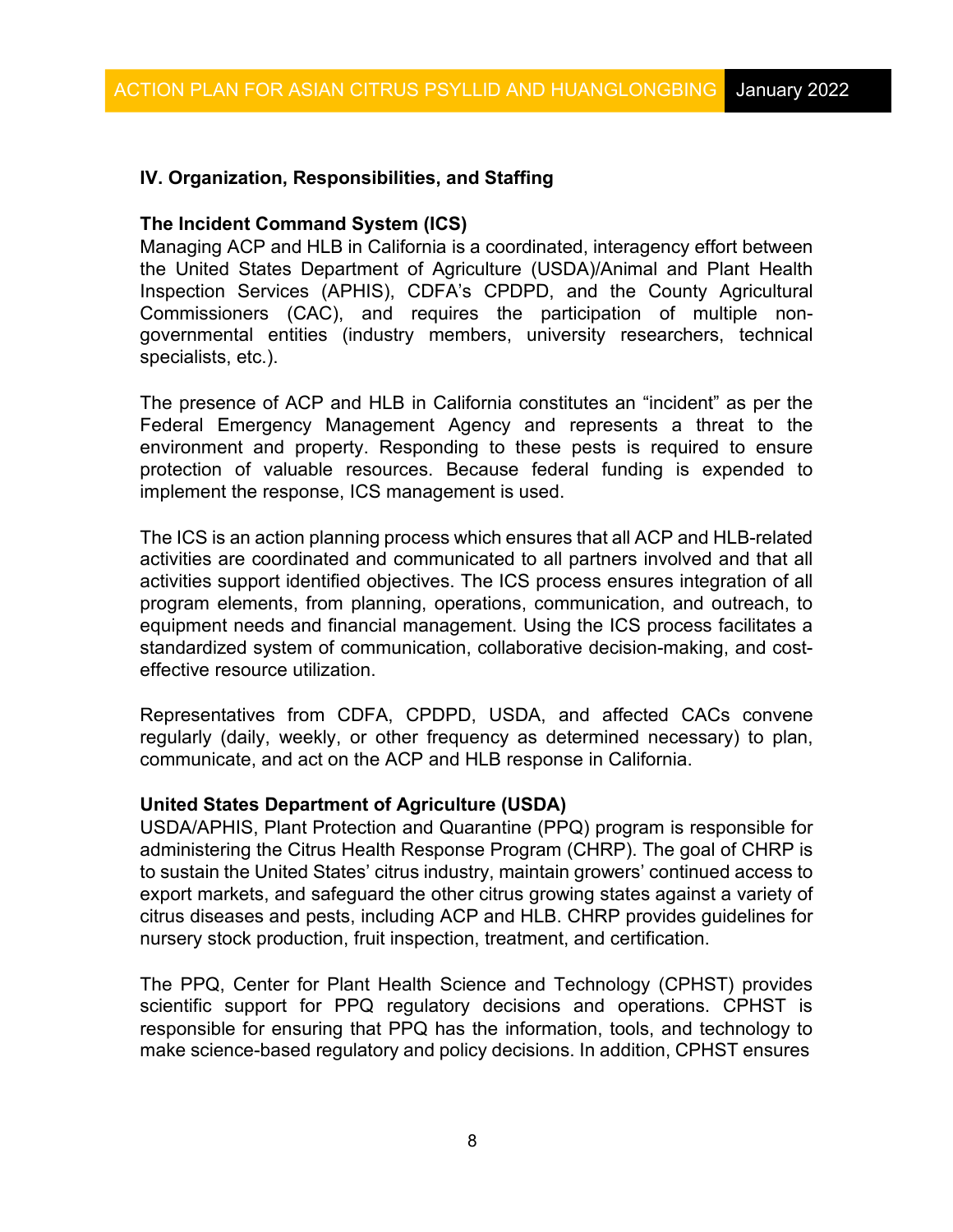PPQ's operations have the most scientifically viable and practical tools for pest exclusion, detection, and management.

The National Plant Protection Laboratory Accreditation Program (NPPLAP) evaluates laboratories that conduct molecular diagnostics for APHIS-PPQ. The NPPLAP accreditation process ensures accuracy and credibility in the diagnostic determinations that inform regulatory actions.

 and society. Dr. Tim Gottwald, USDA ARS, developed a California based HLB risk The USDA Agricultural Research Service (ARS) is the chief scientific in-house research agency for the USDA. ARS conducts research to develop and transfer solutions to agricultural problems of high national priority. ARS disseminates information to ensure production of high-quality, safe food and other agricultural products. ARS also works to assess the nutritional needs of Americans, sustain a competitive agricultural economy, enhance the natural resource base and the environment, and provide economic opportunities for rural citizens, communities, model to predict areas in the state where HLB is likely to occur.

 employs agriculture specialists at United States ports of entry and international mail facilities to target, detect, intercept, and thereby prevent the entry of invasive pest and disease threats before they have a chance to do any harm. The CBP materials. They utilize agricultural canines specifically trained to sniff out meat and plant material at international ports of entry. The Department of Homeland Security, Customs and Border Protection (CBP) agriculture specialists work with specialized x-ray machines that detect organic

# **California Department of Food and Agriculture (CDFA)**

The CDFA's CPDPD develops, administers, manages, and implements the CPDPP. Program elements include:

- Administration of Federal Agreement
- Urban and Rural Residential Detection Trapping and Visual Survey
- Citrus Grove Trapping and Visual Survey
- Delimitation Trapping and Visual Survey
- ACP Treatment
- Tree Removal
- Regulatory Quarantines
- Public Outreach and Messaging

Within CDFA, the CPDPD and the Plant Pest Diagnostics Center (PPDC) provide different services in support of the ACP and HLB Action Plan: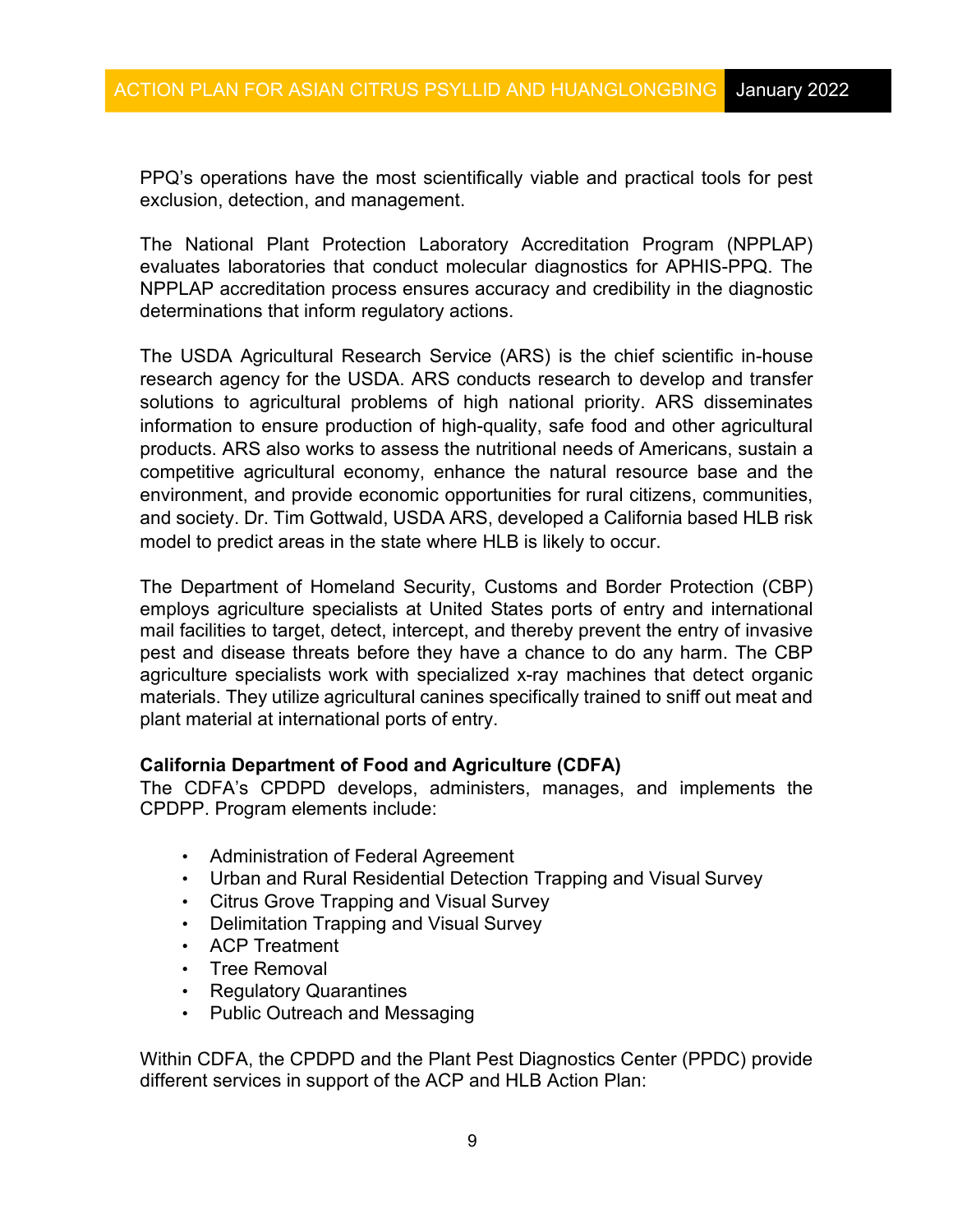- • CPDPD conducts all aspects of ACP and HLB survey, detection, treatment, mapping, analysis and implementation of the State Interior Quarantine regulations for ACP and HLB.
- PPDC conducts diagnostics pertaining to HLB and ACP.

### **Citrus Pest and Disease Prevention Committee (CPDPC)**

 Food and Agricultural Code (FAC) section 5914 created the CPDPC. The CPDPC is comprised of Secretary-appointed members of the California citrus industry and general public. FAC section 5915 authorizes CPDPC to develop, subject to Secretary approval, a statewide citrus specific pest and disease work plan that includes, but is not limited to, the following:

- • Informational programs to educate and train residential owners of citrus fruit, local communities, groups, and individuals on the prevention of pests and diseases and their vectors, specific to citrus.
- owners of citrus fruit and host materials, except as provided in FAC section • Programs for surveying, detecting, analyzing, and treating pests and diseases specific to citrus involving producers of citrus and residential 5930.

 In addition, the CPDPC submits recommendations to the Secretary on, but not limited to, the following:

- Annual assessment rate.
- Annual budget.
- Expenditures necessary to implement the statewide work plan.
- The amount of fees to be levied, as provided in FAC section 5919.
- • The receipt of money from other sources to pay any obligation of the committee and to accomplish the purposes and objectives of the committee.
- The adoption of regulations consistent with the powers and duties of the committee.

### **Strategic Plan**

 To evaluate and improve its strategies for halting the progression of HLB in goals of keeping HLB out of commercial groves, limiting ACP movement, and fine- work together to execute the following: California while providing a roadmap for the future, the CPDPC developed a strategic plan. The plan identified five prioritized strategies to achieve CPDPC's tuning the CPDPP. In addition, the CPDPC agreed to align its annual budget in support the priorities below. The CPDPD and the CPDPC and its subcommittees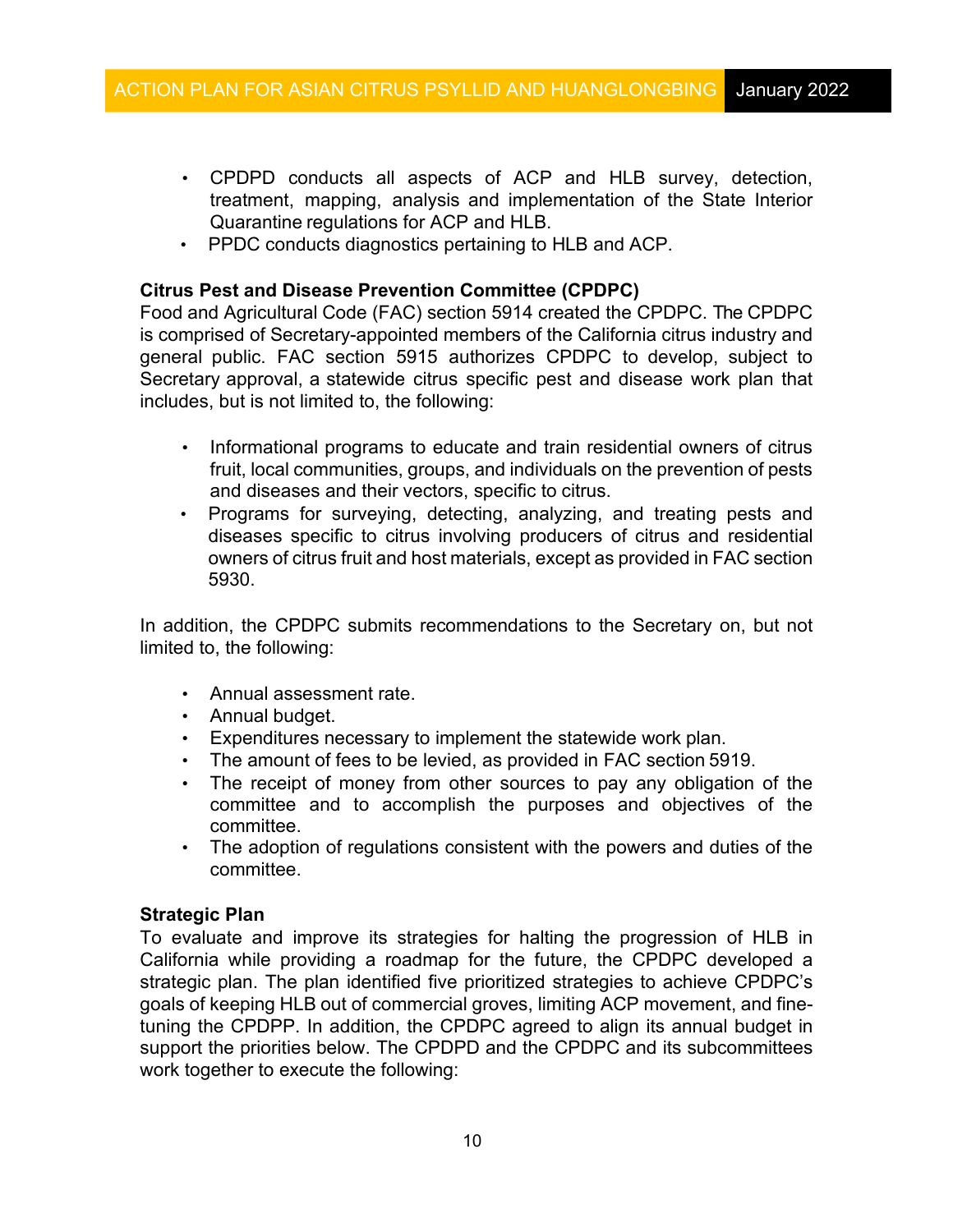- infected trees, and collaborating with the scientific community on early detection efforts. 1. Quickly detect and eradicate diseased trees by improving urban survey and sampling processes, continuing quick mandatory tree removal of
- 2. Control movement of psyllids around the state and enforce regulations by implementing a regional ACP quarantine with performance standards. increasing enforcement with emphasis in HLB quarantine areas and
- wide treatment programs, removing uncared for host plants, continuing to use biocontrol, and continually assessing urban treatment protocols. 3. Suppress psyllid populations by promoting grower participation in area-
- 4. Improve data technology, analysis and sharing and explore new solutions for digitization of data.
- program activities. 5. Use outreach and education to encourage homeowner and industry participation in program efforts and foster local governments' support for

### **Statewide Grower Liaison Coordinator and Grower Liaisons**

A Statewide Grower Liaison Coordinator and Grower Liaisons are employed to provide services to citrus growers.

The Statewide Grower Liaison Coordinator acts as the lead over the Grower Liaisons, providing assistance, coordinating meetings and outreach materials on area-wide and program treatment activities, and providing other support as needed.

 least one Grower Liaison is assigned to work in each of the following counties/areas: Barbara/San Luis Obispo, Tulare and Ventura. Grower Liaisons disseminate outreach and education materials to the citrus growers in their assigned area to facilitate coordinated area-wide treatments. At Fresno/Madera, Imperial, Kern, Riverside, San Bernardino, San Diego, Santa

#### **Grower Liaison tasks include:**

- others that work with the citrus industry. • Contact and provide ACP/HLB and other program related information to individual growers, Pest Control Advisors (PCA), packing houses, and
- Facilitate treatment coordination as needed.
- Develop a local response plan in collaboration with the CPDPC.
- Coordinate seminars and speaking engagements.
- respective area. • Continually provide updates on changes to the citrus mapping layer in
- Document work and submit monthly report to the Statewide Grower Liaison Coordinator.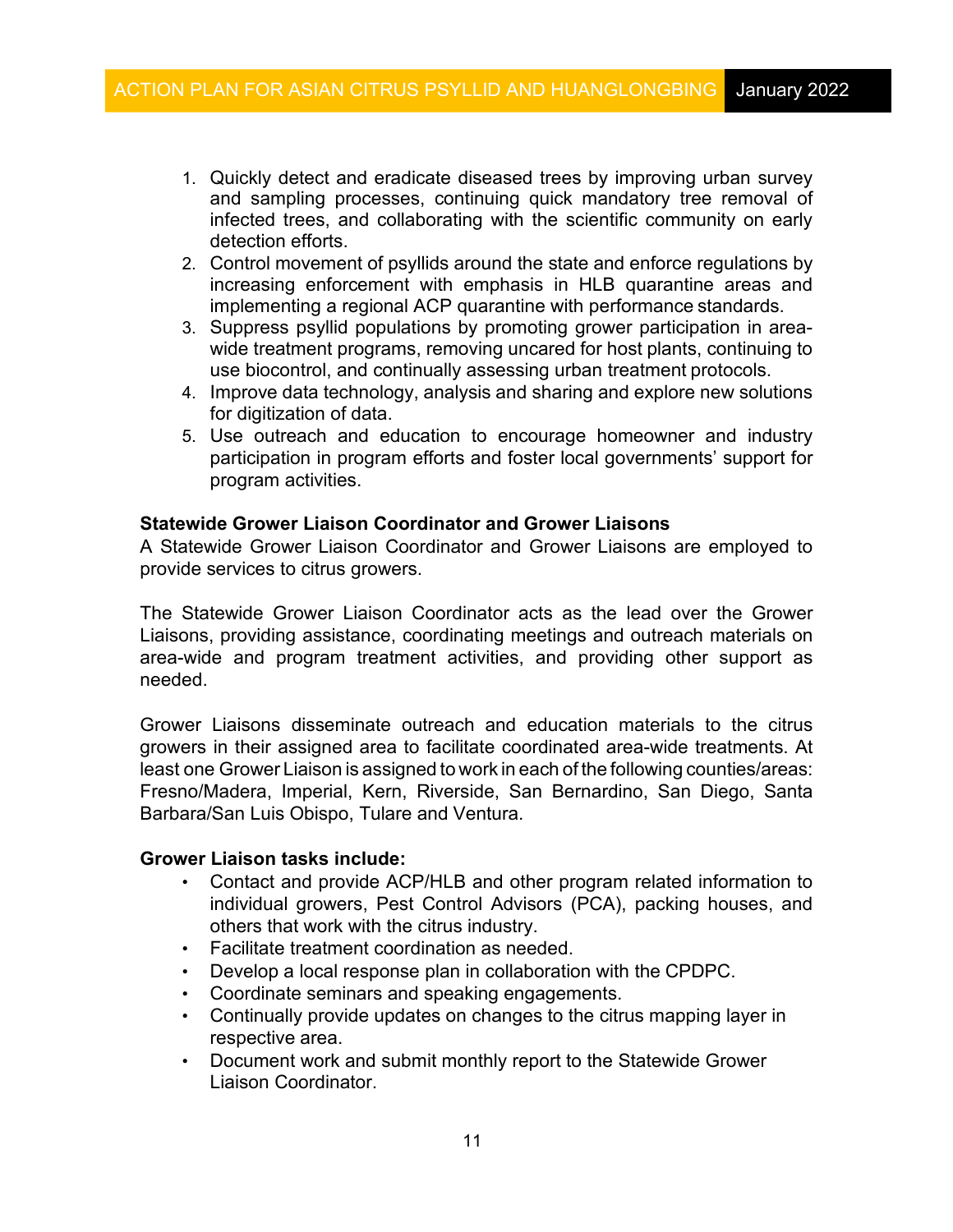- CPDPC meetings as feasible. • Attend monthly Outreach and Operations Subcommittee meetings and
- Attend grower meetings to provide information on local ACP and HLB issues.

### **Statewide Grower Liaison Coordinator tasks include:**

- adequately carried out. • Communicate regularly with Grower Liaisons to ensure specific tasks are
- Communicate regularly with the CPDPD's Director, or designee, and the CPDPC.
- Stay current with the latest ACP research and pesticide treatment information.
- Facilitate communication between citrus growers and CPDPD staff.
- Evaluate effectiveness of the grower outreach and education program.
- Participate in citrus industry-related and grower education programs.
- CPDPC meetings as feasible. • Attend monthly Outreach and Operations Subcommittee meetings and

 All activities of the Statewide Grower Liaison Coordinator and Grower Liaisons are Liaison Coordinator and to Grower Liaisons. conducted in coordination with the CPDPD's Director. The CPDPD provides general and technical oversight for all tasks assigned to the Statewide Grower

### **California County Agricultural Commissioner (CAC)**

 promote agriculture and protect people, the environment, and marketplace equity. Each CAC is licensed by CDFA and appointed by the respective county's Board The CACs implement federal, state, and local regulatory programs designed to The CACs conduct regulatory activities in coordination with the USDA/APHIS, CDFA, CPDPD, and the California Department of Pesticide Regulation (CDPR). of Supervisors.

 The CACs conduct the following regulatory activities to implement the Action Plan for ACP and HI  $B<sup>T</sup>$ 

### **[Pesticide Use Enforcement](http://agcomm.co.tulare.ca.us/default/index.cfm/pesticide-use-enforcement)**

 pesticide incidents. CACs enforce regulations to protect ground and surface water from pesticide contamination. Enforcement of pesticide safety regulations; issuance of restricted material permits; on-site inspection of pesticide applicators; administration of pesticide use reporting; surveillance of dealers, PCAs, and pest control operators (PCO); and investigate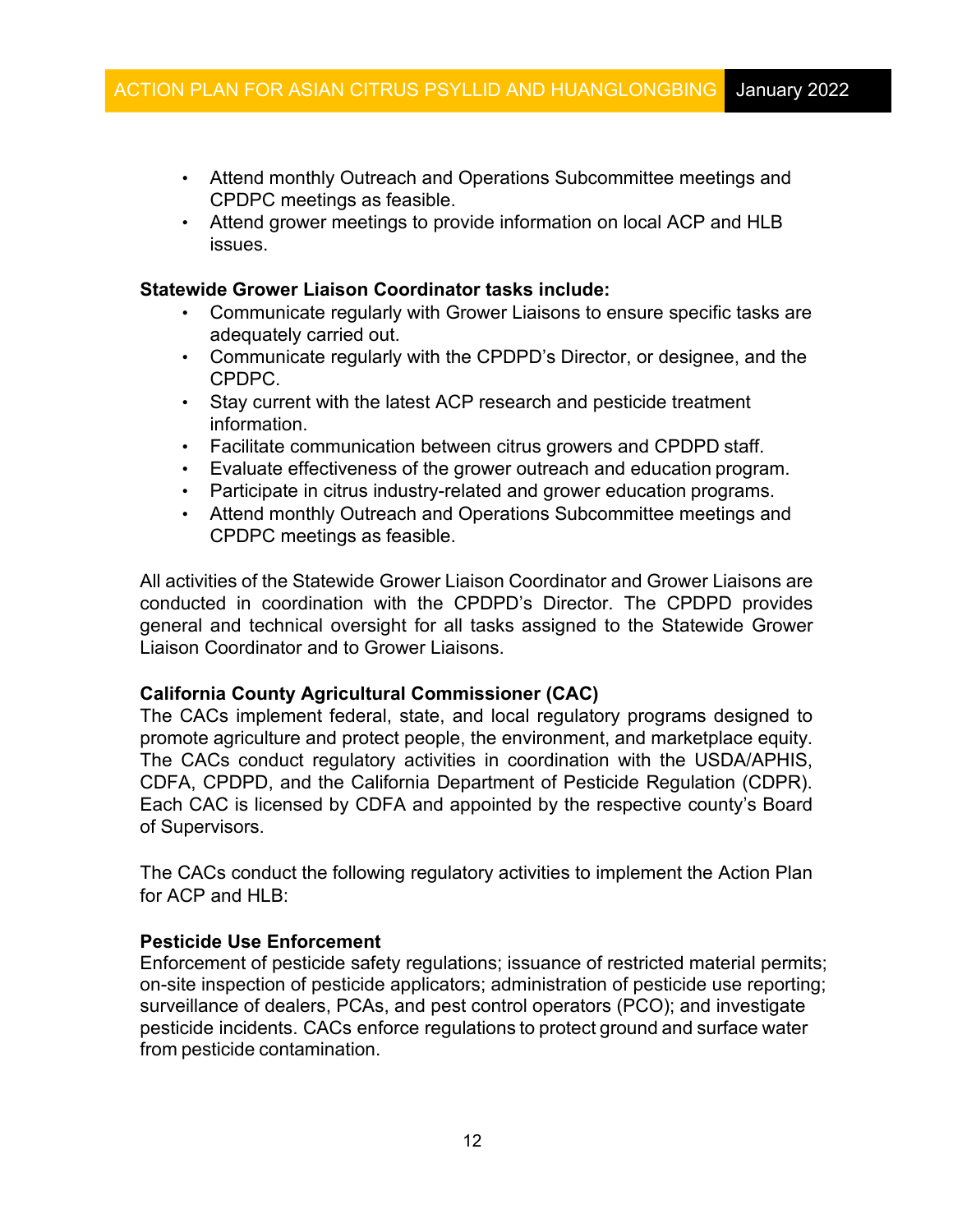# **Pest Detection and Abandoned Grove Abatement**

 screening traps for ACP, submitting traps to approved regional screening In cooperation with CPDPD and USDA/APHIS, the CACs conduct ACP trapping and survey programs. Program activities include placing and monitoring traps, locations, submitting traps with suspect ACP to CDFA's PPDC Entomology Laboratory, conducting visual surveys for HLB, and collecting and submitting plant tissue samples with suspect HLB symptoms.

 Abandoned groves may serve as a harborage for ACP and a source of HLB inoculum, as they are not actively managed for the pest or disease. The CACs have the authority to abate abandoned groves in their counties. The CACs have general abatement authority under the FAC sections 5401-5405. These sections authorize where any pest is found – and set forth the circumstances under which abatement the abatement of a public nuisance – which include any premises, plants, conveyances or things which are infected or infested with any pest, or premises may occur.

# **Pest Eradication**

 In cooperation with CDFA and USDA/APHIS, the CACs facilitate CPDPD and grower applied treatments for ACP by informing the County Boards of Supervisors (BOS), developing press releases, facilitating public meetings, and providing treatment and regulatory information for growers on their respective CAC websites.

 CACs work with CDFA and CPDPD staff to conduct pre-treatment inspections and by CPDPD. post-treatment monitoring for residual pesticides in surface waters at sites treated

### **[Pest Exclusion/Quarantine/P](http://agcomm.co.tulare.ca.us/default/index.cfm/standards-and-quarantine)hytosanitary Certification**

 In conjunction with CDFA, CPDPD, and USDA/APHIS, the CACs enforce the State Regulations (CCR), title 3, sections 3435 and 3439). Enforcement actions include, where applicable, the inspection of bulk citrus shipments from areas affected by the quarantine to ensure compliance and enforce the terms of Master Permits. Master Interior Quarantine for ACP and HLB which are set forth in California Code of Permits issued by CDFA enable movement of agricultural commodities where otherwise prohibited by quarantines.

CACs provide information and technical resources to citrus producers on pesticide use restrictions and facilitate communication with, and information from, University of California (UC) Cooperative Extension on ACP management strategies, including an area-wide control program. CACs oversee licensed PCOs to ensure that pesticide use is properly reported.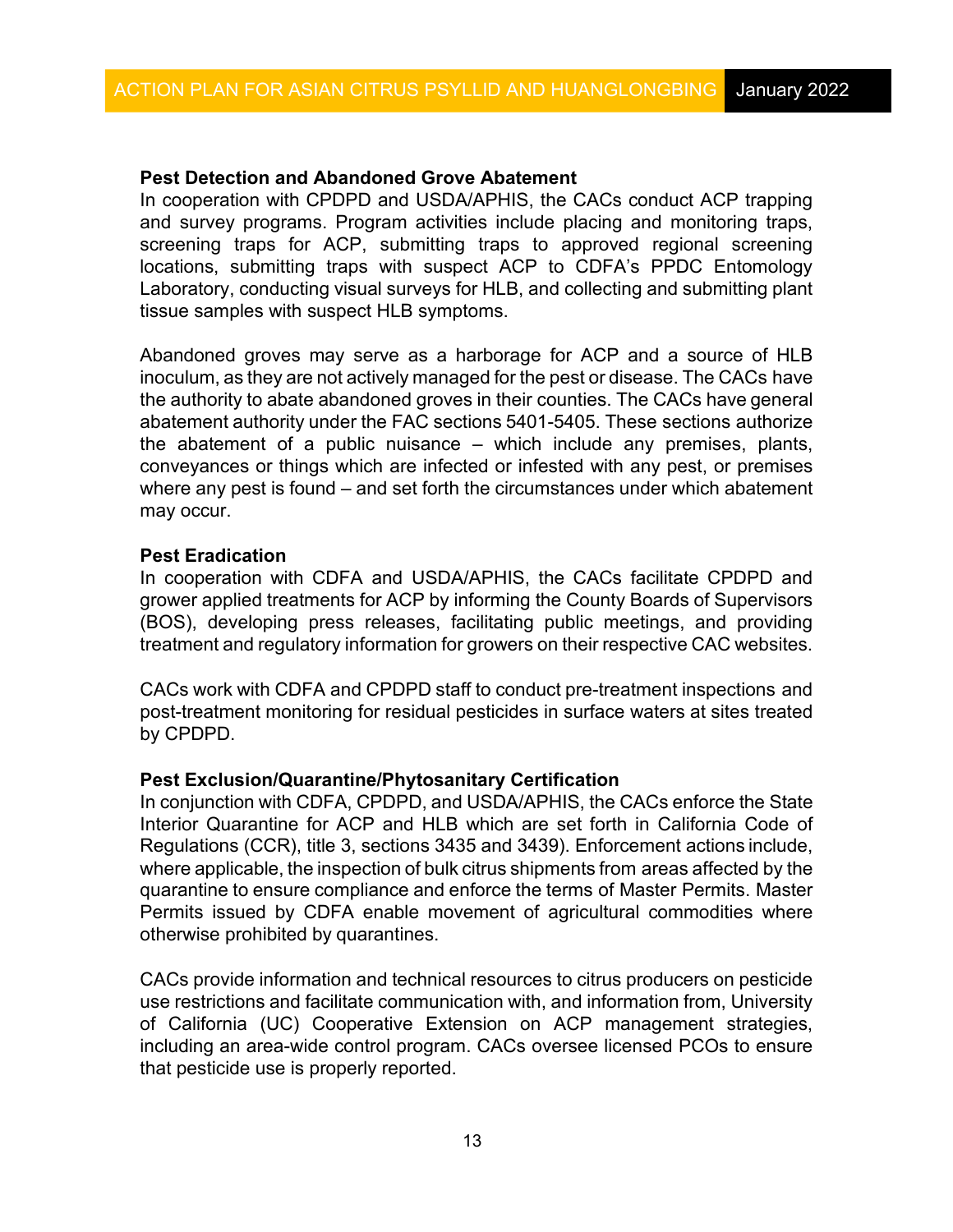inspections, procure plant samples, and monitor approved, insect-resistant CACs provide training and technical resources to citrus production nurseries statewide regarding the implementation of the federally approved insect- resistant screen house program, issue compliance agreements, conduct on-site growing structures.

 of regulated commodities from the affected ACP quarantine area. Phytosanitary certification is provided to meet state, federal, and international plant quarantine CACs provide phytosanitary certification services, including inspection, sampling, and issuance of compliance agreements and/or certificates to facilitate movement regulations pertaining to ACP.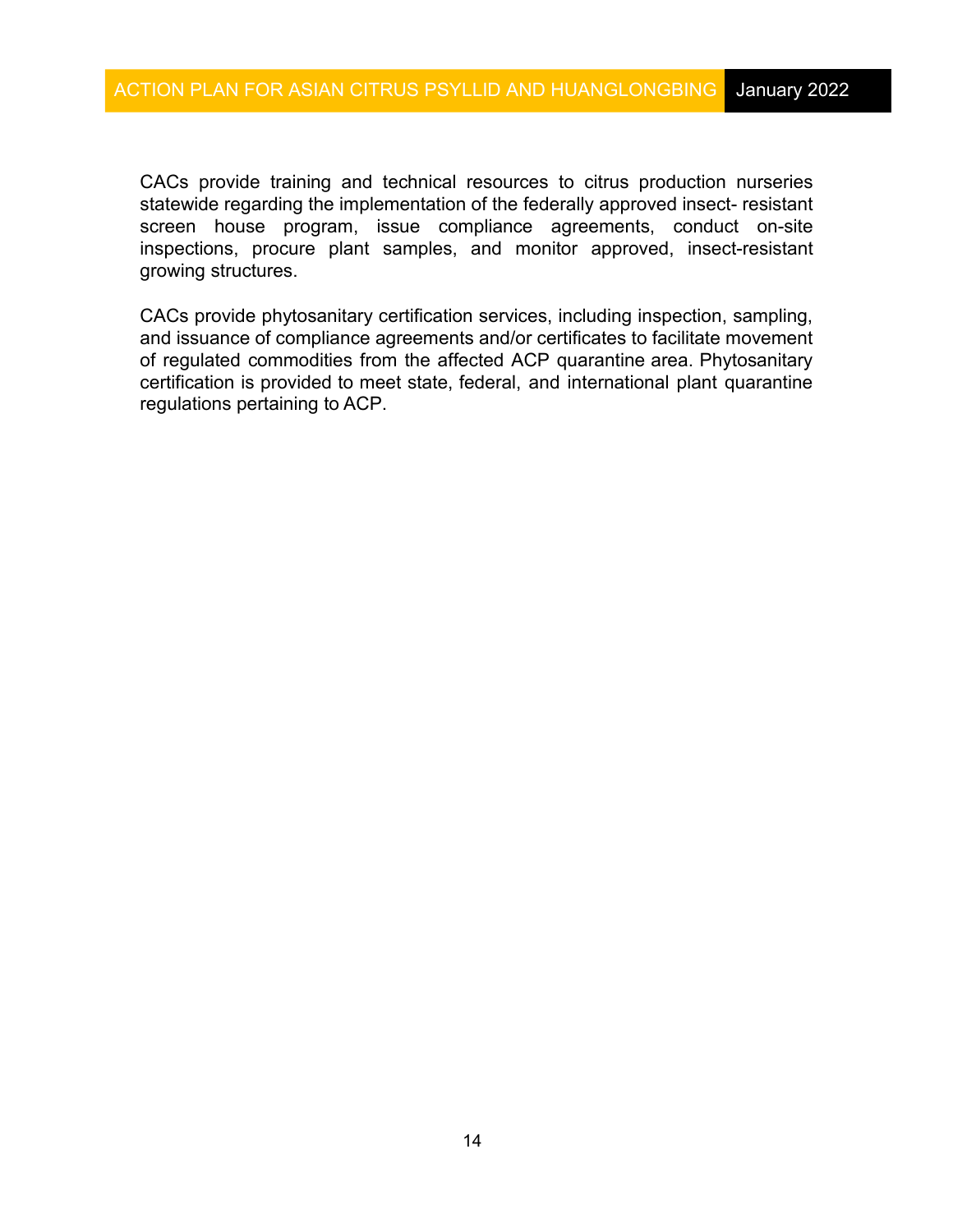# **V. Technical Advisors and Support**

### **Technical Working Group (TWG)**

 TWGs are established as needed to provide scientific input on management of components of an area-wide control (AWC) program for ACP in the United States. Outcomes, recommendations, and research gaps were identified and published in February of 2009 in a report entitled "Area Wide Control of Asian Citrus Psyllid *(Diaphorina citri)* Technical Working Group Report." invasive species. A TWG was convened in December 2008 to address

 ACP that were implemented as a result of the December 2008 meeting. The practices, survey practices, and management areas. In general, the TWG develop and is therefore a successful method for controlling overall ACP In September 2010, a second TWG was organized to assess the status of AWC of second TWG addressed questions covering insecticide applications, production summarized that AWC of ACP is achieved with effective communication and coordination of treatments among local citrus growers and grove managers. Coordinated treatments reduce the number of ACP from which an infestation can populations.

Specific recommendations included:

- maximize coverage and prevent the establishment of pest refuge areas. • Treat as much citrus acreage as possible during each spray cycle to
- three-week time frame. • Complete coordinated area-wide treatment applications within a two to
- within management areas to prevent development of insect resistance. • Implement an insecticide Mode of Action that is coordinated and rotated
- Maintain reduction of ACP population through dormant season applications.
- • Tailor the application method (aerial, ground) to fit each management area by considering geographical or environmental influences as well as unique location characteristics such as residential, organic production, or critical habitat interfaces.
- promote flushing should ideally be coordinated within a management unit. • Management areas encompass as much citrus acreage as possible, taking advantage of any natural geographic separations and existing cooperative efforts among producers. Management practices which
- • Emphasize scouting for ACP in grove block perimeters. Tailor the scouting method(s) (sticky trap, visual, and stem tap) to the specific area and circumstance.
- efficacious product available during the coordinated treatment window. • Organic growers within a management area should utilize the most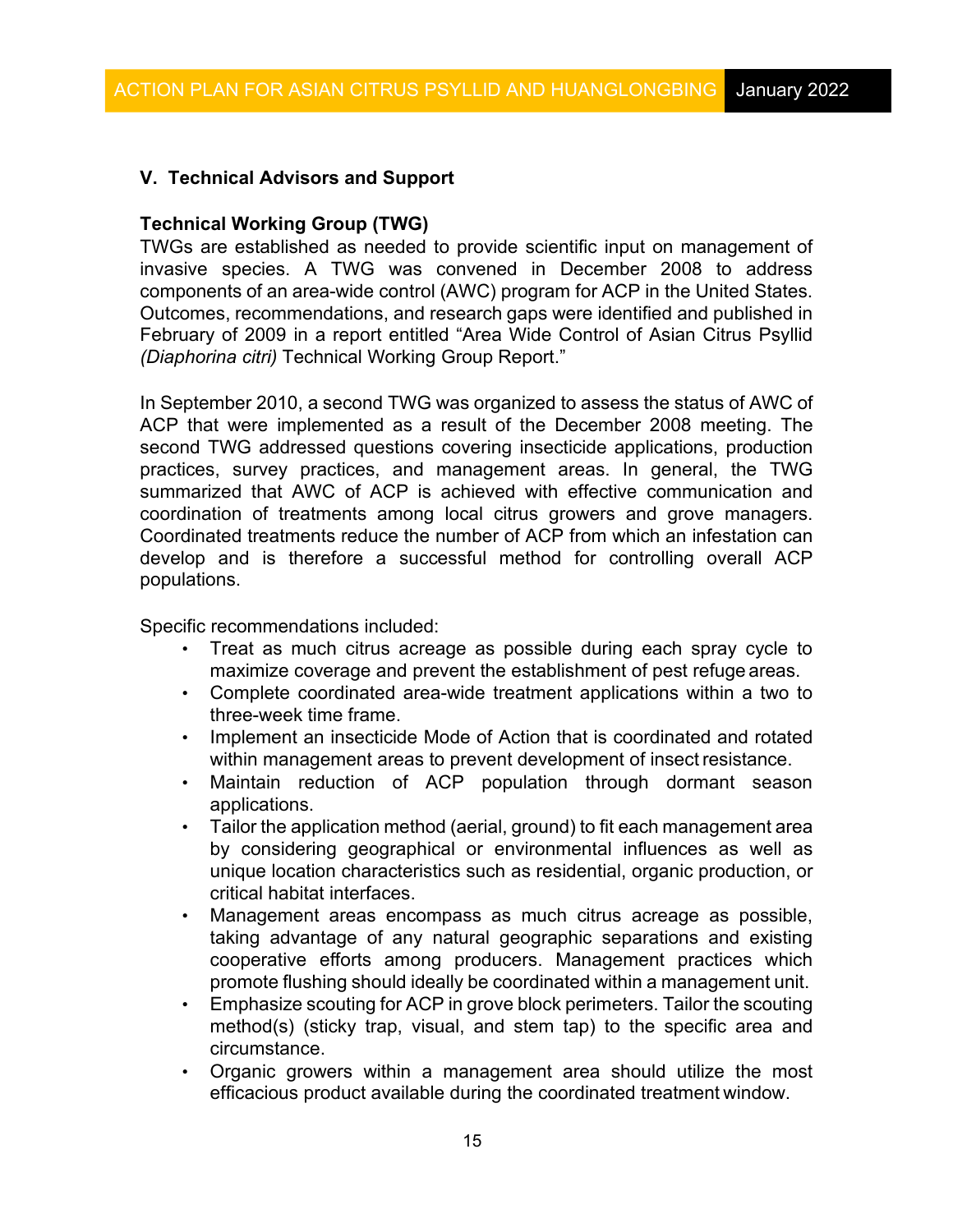with education, communication, and public awareness in citrus growing • Extension, outreach, and communication groups are engaged to assist states.

# **Center for Plant Health Science and Technology (CPHST)**

 Scientists with the USDA/CPHST are consulted on all program elements, including validates new molecular diagnostic tools and provides diagnostician training. detection techniques, diagnostic tools, and exclusion policies. Scientists with CPHST are typically included in the TWG. CPHST worked with state and local cooperators to develop an area-wide management approach to controlling ACP which has been adopted by citrus growers in Texas. CPHST also develops and

# **Agricultural Research Services (ARS)**

 Scientists with the USDA/ARS conduct research to develop and transfer solutions and dissemination to CDFA. Scientists with ARS are typically included in the TWG. technologies (EDT). to agricultural problems of high national priority and provide information access ARS scientists are actively engaged in the development of survey programs implemented in California. They are also engaged in research on early detecting

# **University of California, Division of Agriculture and Natural Resources (UC ANR), Cooperative Extension**

 specialists, and research to the agricultural community. Specialists with UC ANR The UC ANR provides scientific resources, including local UC ANR advisors, have provided science-based recommendations to growers for management of ACP in both generally infested areas and areas of new or expanding infestations. Specialists with UC ANR have developed a year-round ACP integrated pest management program, which addresses growers' concerns related to pesticide use, insect resistance, application timing, and ACP monitoring.

Specialists with UC ANR participate in ACP TWG meetings and are regularly consulted on issues relating to ACP quarantine enforcement policies, eradication, and control strategies deployed by CDFA and CPDPD.

 laboratory located at UC Davis. In September 2019, the California Citrus Research Foundation raised \$8 million through donations by citrus growers and packers and involving dangerous plant and animal pathogens. Scientists at both BSL3 facilities are conducting research on HLB. The UC ANR also conducts research on HLB in the biosafety level 3 (BSL3) partnered with UC Riverside to build a BSL3 laboratory near the UC Riverside campus. A BSL3 laboratory is required to conduct research and diagnostics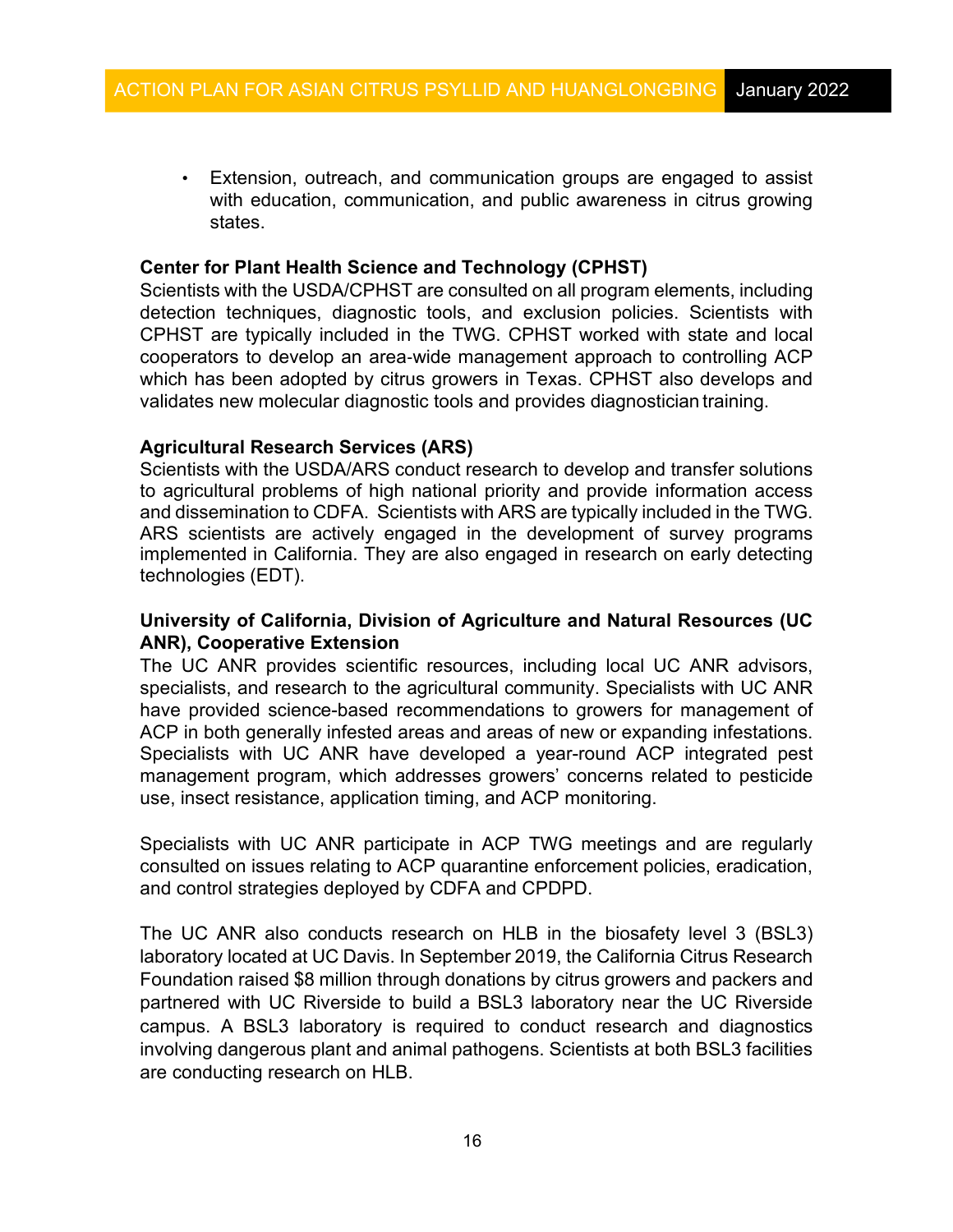# **Citrus Clonal Protection Program (CCPP)**

 The CCPP is a cooperative program among the UC [Riverside](http://www.ucr.edu/) [Department of Plant](http://plantpathmicro.ucr.edu/)  CCPP has been a part of the [National Clean Plant Network f](http://nationalcleanplantnetwork.org/)or specialty crops. improvement, or for use by the commercial industry of the state. This mechanism includes disease diagnosis and pathogen elimination followed by maintenance and distribution of true-to-type, primary citrus propagative material of the important fruit entering California regardless of its point of origin, foreign or domestic, is free from bud-transmissible diseases. [Pathology and Microbiology, C](http://plantpathmicro.ucr.edu/)DFA, CPDPD, USDA/APHIS, the citrus industry of the state of California, and the [Citrus Research Board](http://www.citrusresearch.org/) (CRB). Since 2009, the The CCPP provides a safe mechanism for the introduction into California of citrus varieties from any citrus-growing area of the world for research, variety and rootstock varieties. The CCPP provides support to the citrus industry and CPDPD by ensuring, through quarantine and disease testing, that citrus material

# **ACP/HLB Ad Hoc Science Advisory Panel (SAP)**

 inform policy makers on the best available science when developing eradication an area, and when an area can be declared free of ACP. Full reports of the panel's The SAP is comprised of scientists from the UC, USDA, other states, and citrus industry experts. These scientists are tasked with answering scientific questions to and control procedures and regulatory policies. The SAP has provided recommendations on the criteria used to determine if an ACP population exists in recommendations are available online at: [http://www.cdfa.ca.gov/citruscommittee/docs/reports/SAP-Report-and-Meeting-](http://www.cdfa.ca.gov/citruscommittee/docs/reports/SAP-Report-and-Meeting-031814.pdf)[031814.pdf.](http://www.cdfa.ca.gov/citruscommittee/docs/reports/SAP-Report-and-Meeting-031814.pdf) 

# **CDFA Primary Scientists (State Primary Entomologist, State Primary Plant Pathologist)**

 CDFA Primary Scientists provide scientific input to CDFA Executive staff and making. Primary scientists develop and review protocols for all aspects of invasive Branch managers to ensure science-based policy development and decisionpest programs, including detection, treatment, and quarantines.

### **Office of Environmental Health Hazard Assessment (OEHHA)**

 OEHHA protects and enhances public health and the environment through work collaboratively to develop and provide health information to the public on OEHHA answers health-related questions at CPDPD public meetings held prior to scientific evaluation of risks posed by hazardous substances. OEHHA and CDFA pesticide applications aimed at combating invasive species. A representative of CPDPD pesticide applications.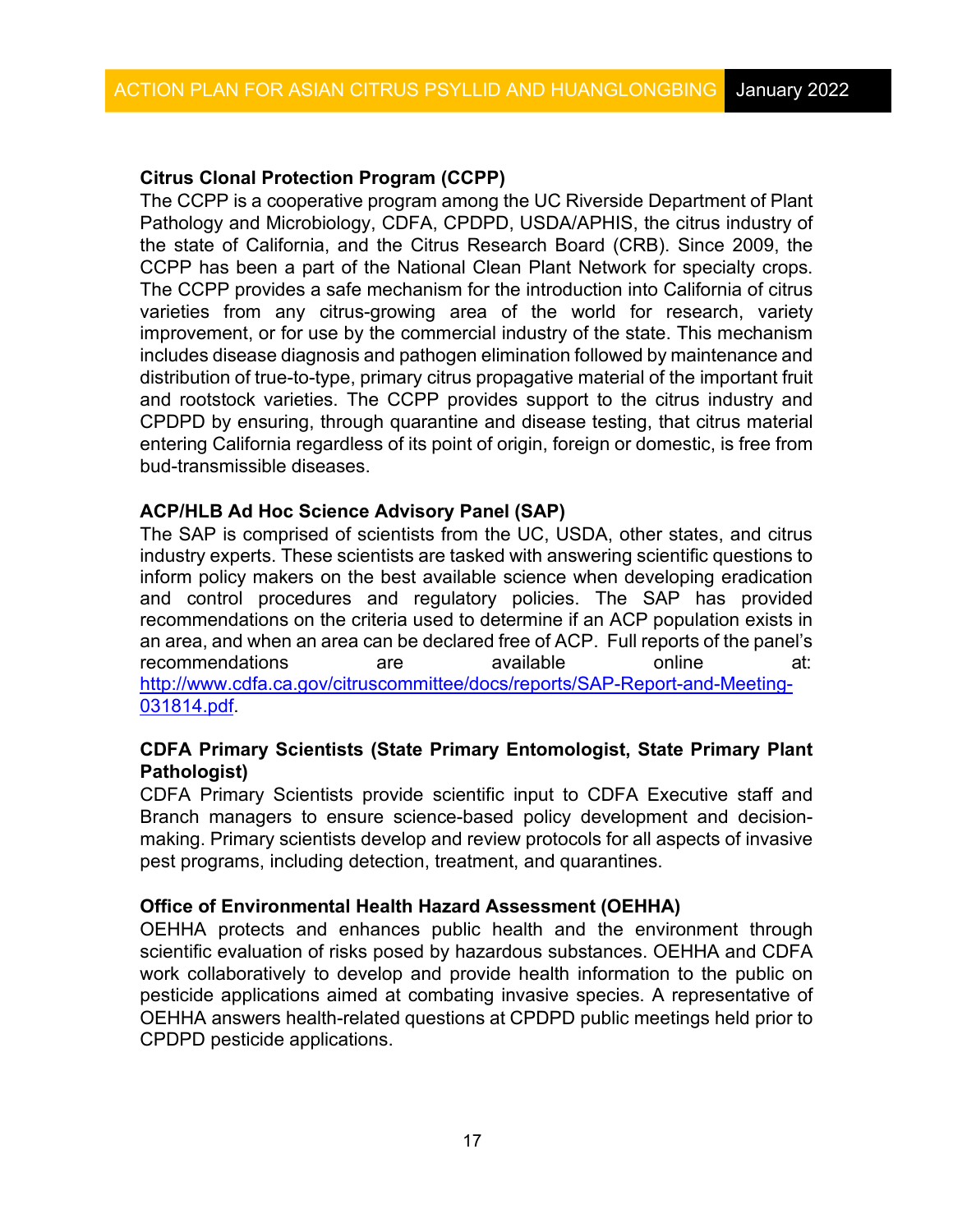### **State Water Resources Control Board (SWRCB)**

 SWRCB issues National Pollutant Discharge Elimination System (NPDES) permits Protection Agency (USEPA) and the SWRCB have classified this discharge as a that establishes the framework for regulating pollutants discharged into navigable waterways of the United States. The CWA prohibits the discharge of any pollutant, including residual pesticides, into surface waters, except under the terms of a that identify measures needed to reduce or eliminate potential adverse impacts to surface water from pesticide ingredients. CDFA holds a NPDES General Permit issued by the titled "Statewide General National Pollutant Discharge Elimination System Permit for Biological and Residual Pesticide Discharges to the Waters of the United States from Spray Applications." The United States Environmental minor discharge. The NPDES permit requires CDFA and CPDPD to comply with the federal Clean Water Act (CWA) (33 U.S.C. §1251 et seq.). The CWA is a law NPDES permit.

# **California Department of Pesticide Regulation (CDPR)**

 local enforcement agents for pesticide laws and regulations. CDPR staff is present CDPR has primary responsibility to enforce pesticide laws and regulations in California. The Enforcement Branch oversees compliance with pesticide use requirements, has overall responsibility for pesticide incident investigations, administers a monitoring program for analyzing domestic and imported produce for pesticide residues, and ensures compliance with pesticide product registration and labeling requirements. CDPR works closely with CACs who are the primary at CPDPD public meetings and available to engage with interestedhomeowners.

### **United States Fish and Wildlife Service (USFWS)**

 enhance fish, wildlife, and plants and their habitats for the continuing benefit of the American people. The USFWS helps protect a healthy environment for people, fish endangered species and critical habitat. The mission of the USFWS is working with others, to conserve, protect and and wildlife, and helps Americans conserve and enjoy the outdoors and our living treasures. Their primary responsibility is management of migratory birds, endangered species, certain marine mammals, and freshwater and anadromous fish. The USFWS provides technical assistance to CDFA and CPDPD on issues pertaining to the impact of program activities on federally listed threatened and

### **National Marine Fisheries Service (NMFS)**

 living marine resources within the United States' Exclusive Economic Zone, as defined by the United Nations Convention on the Law of the Sea. NMFS assesses The NMFS is the federal agency, a division of the Department of Commerce, responsible for the stewardship of the nation's living marine resources and their habitat and is responsible for the management, conservation and protection of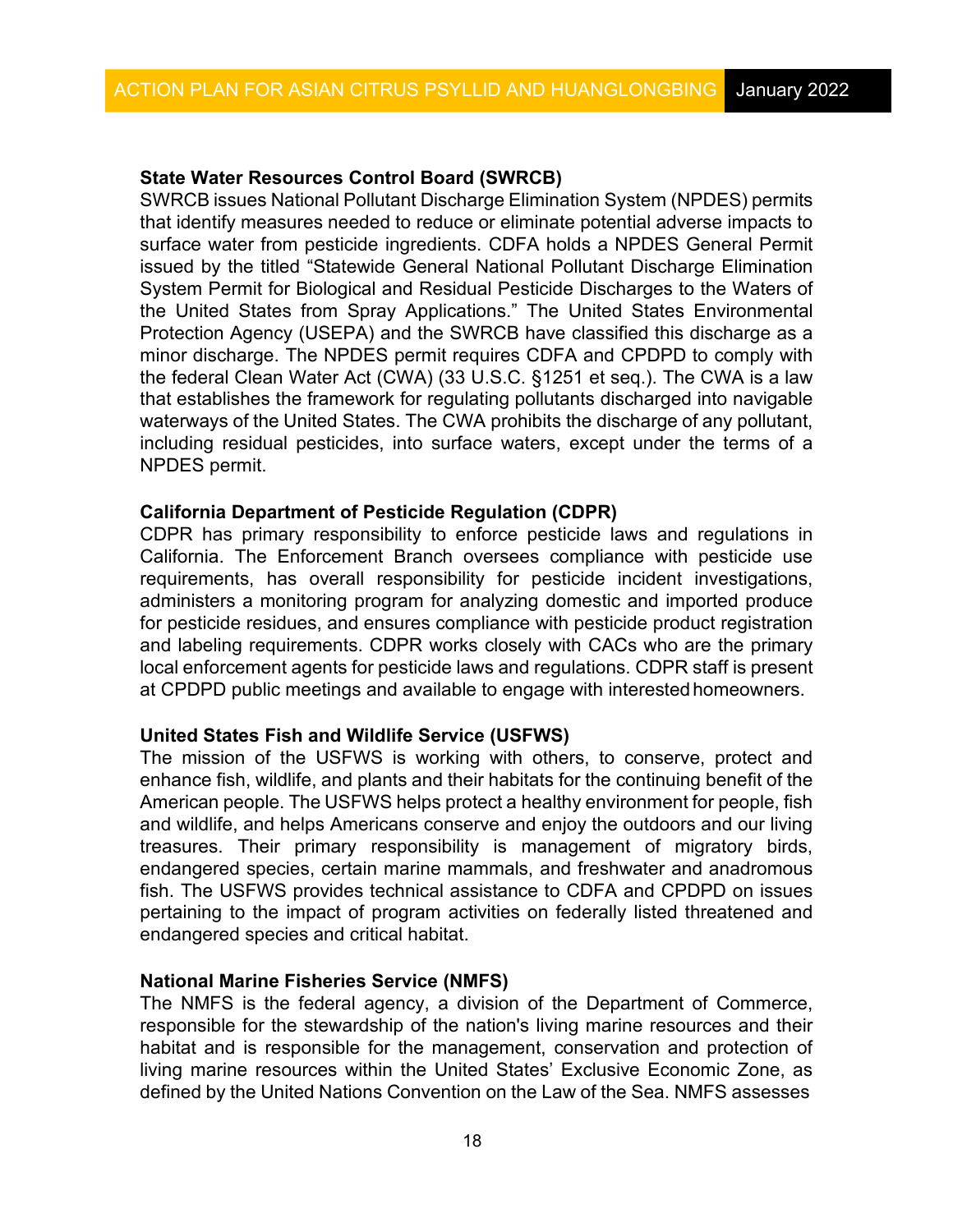program activities on threatened and endangered marine species and critical and predicts the status of fish stocks, ensures compliance with fisheries regulations, and works to reduce wasteful fishing practices. NMFS works to promote sustainable fisheries and to prevent lost economic potential associated with overfishing, declining species, and degraded habitats. The NMFS provides technical assistance to CDFA and CPDPD on issues pertaining to the impact of habitat.

# **California Department of Fish and Wildlife (CDFW)**

 The CDFW maintains native fish, wildlife, plant species, and natural communities habitat protection and maintenance in a sufficient amount and quality to ensure the activities on State-listed threatened and endangered species and critical habitat. for their intrinsic and ecological value and their benefits to people. This includes survival of all species and natural communities. The CDFW provides technical assistance to CDFA and CPDPD on issues pertaining to the impact of program

### **Industry Representatives**

 queried for their input on the practicality and feasibility of proposed policies and Industry representative are knowledgeable about existing production practices, including chemical and cultural insect control practices, and harvesting and handling practices. Industry representatives provide information used in the development of regulatory and eradication policies and procedures and are procedures.

### **Citrus Research Board (CRB)**

 needed research. The priorities for the Citrus Research Program have been of the program is to be reactive to immediate threats and planning for future threats to the economic production of citrus. The CRB partners with the CPDPD on several projects, including biocontrol activities and research projects on early detection mapping the statewide citrus layer and providing *C*Las diagnostic analysis of ACP samples at the CRB's Jerry Dimitman Laboratory in Riverside, California. The CRB administers the California Citrus Research Program, the grower-funded and grower-directed program established under the California Marketing Act as the mechanism enabling the state's citrus producers to sponsor and support realigned to meet the challenges facing citrus growers in California. The objective technologies. In addition, they provide support under a cooperative agreement for

# **Data Analysis Tactical Operations Center (DATOC)**

 The DATOC was established through a cooperative agreement between CRB and expertise to advise on key tactical issues in disease and insect management. CPDPD to provide scientific analysis of CPDPD operational activities. DATOC enhances the CPDPC's capacity for decision-making by providing scientific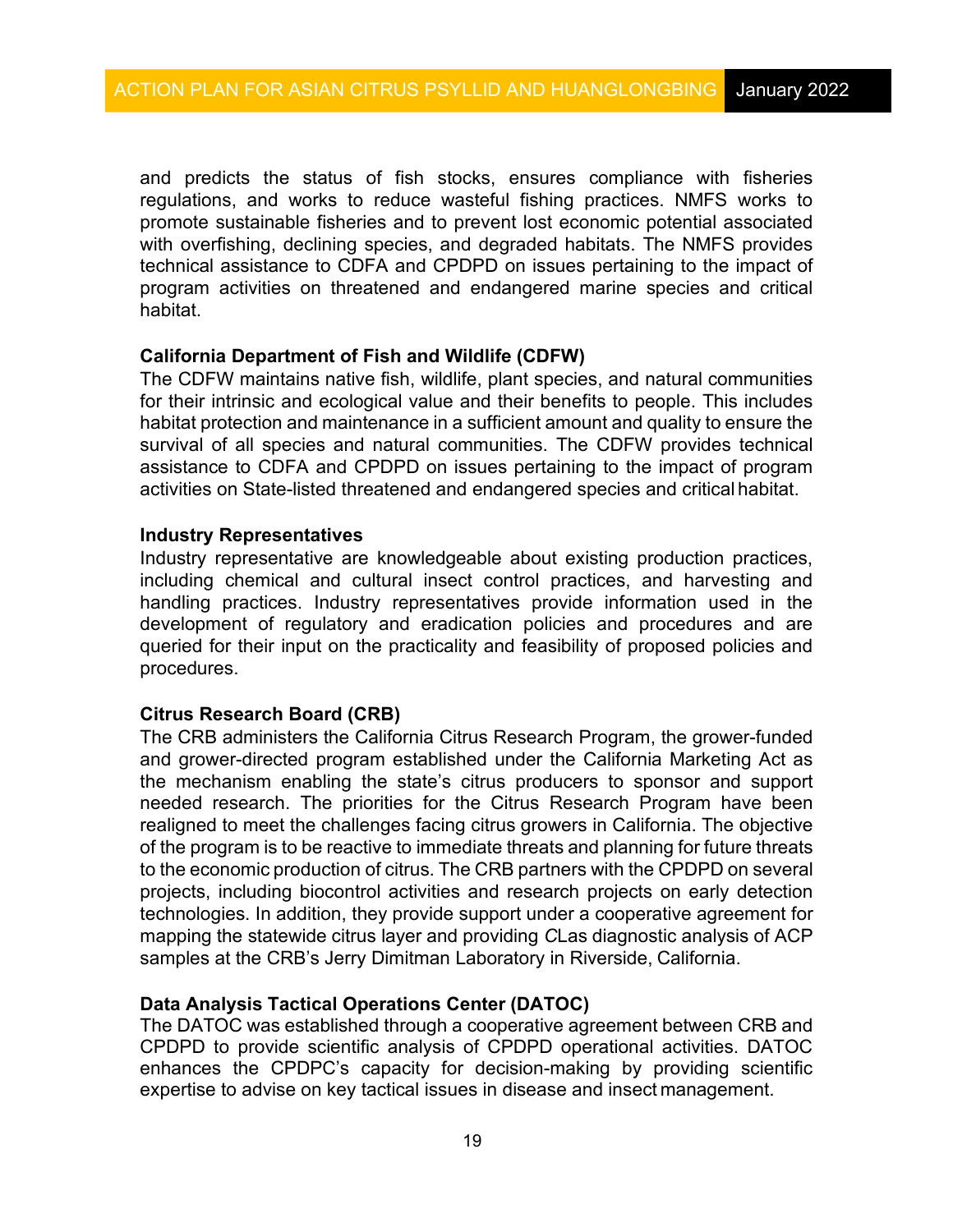# **California Citrus Quality Council (CCQC)**

CCQC's primary objective is to ensure that California citrus production meets domestic and international regulatory standards. CCQC works with government agencies, international standards setting organizations, the UC, the California citrus industry, and trading partners to help the California industry meet domestic and international phytosanitary, food safety, food additive and pesticide residue regulations. The CCQC provides CDFA with input and updates on trade impacts associated with ACP and HLB.

# **Trade Associations**

 its members on matters that affect their economic livelihood and provide them with necessary information to enhance their ability to profit from their work. CCM closely processes which may result in an economic impact to growers. Sunkist is a grower trade associations, CCM and Sunkist partner with CPDPD to ensure that grower's needs are being met by the program. California Citrus Mutual (CCM) and Sunkist are both trade associations that work with citrus growers to market fruit nationally and internationally. CCM represents monitors and becomes involved, as needed, in regulatory and legislative cooperative that works to develop a worldwide market, promote a brand name, access a global transportation system, develop comprehensive research capabilities, and gain governmental access to overseas markets. Like other citrus

# **Nursery Industry Groups**

 support the citrus nursery industry in California, including Plant California Alliance, which works to promote and protect the California nursery industry. The nursery industry has several industry groups that engage in activities to California Citrus Nursery Society (CCNS), the California Citrus Nursery Board (CCNB), and the California Nursery Advisory Board (NAB). Plant California Alliance is a trade organization, focusing on retail nurseries and garden centers,

CCNS is a non-profit industry association helping the citrus nursery industry of California become more successful. CCNS provides an exchange for information useful to the citrus nursery industry. It holds an Annual Conference and several single-purpose meetings each year to disseminate information and/or to serve as forums for industry representatives to develop positions on matters of interest to the industry.

CCNB, also known as the California Citrus Nursery Research and Education Program, is an industry-funded and directed program established under the California Marketing Act to enable the State's citrus nurseries to sponsor and support needed research. NAB is a group appointed by the Secretary to advise CDFA on matters affecting and pertaining to nurseries in California.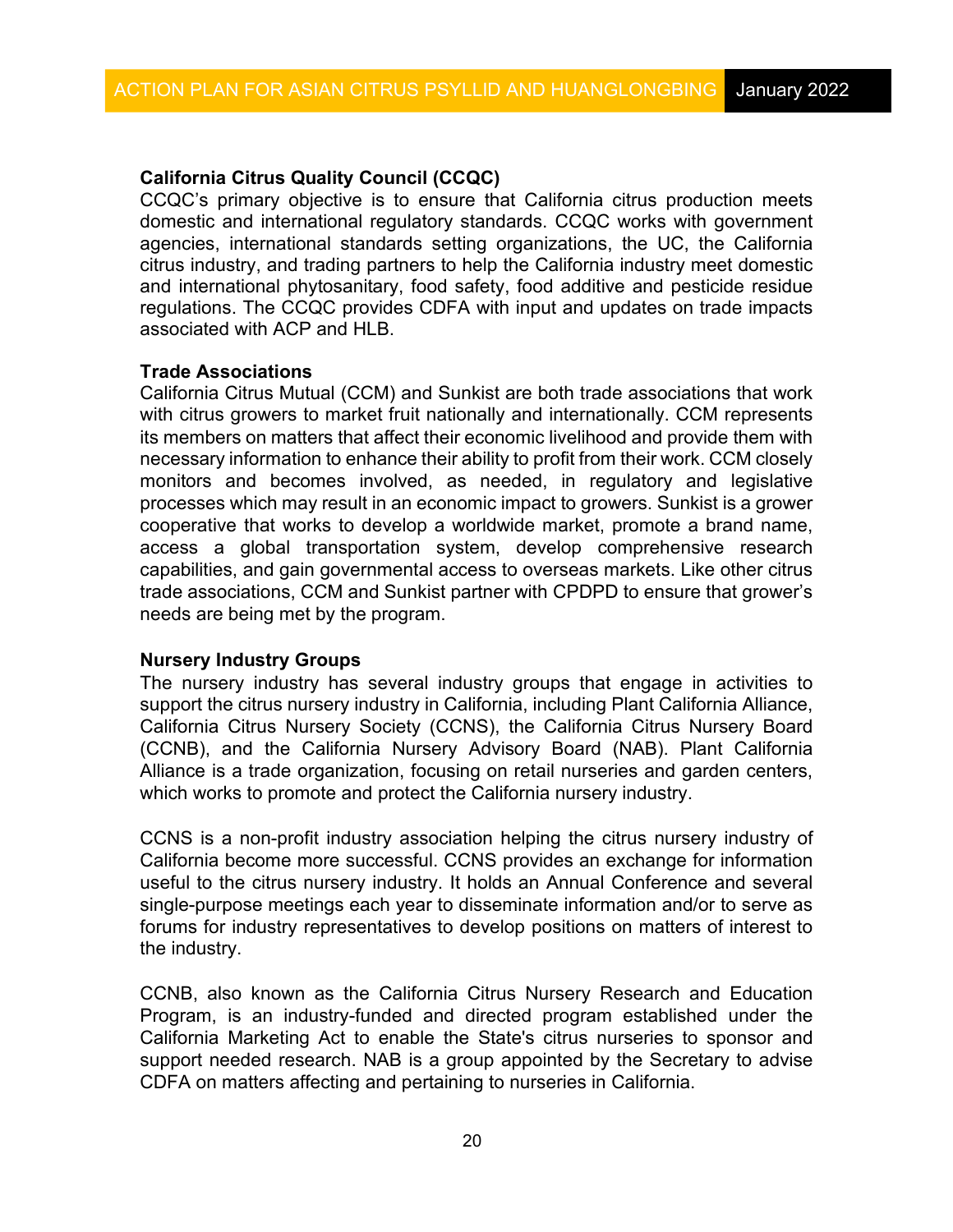CDFA and the nursery industry in order to secure the industry's future. All these entities work collaboratively with CPDPD to ensure that the citrus nursery industry NAB is comprised of representatives from a wide spectrum of the nursery industry. The mission of the NAB is to grow and maintain a strong relationship between needs are represented and are being met by the program.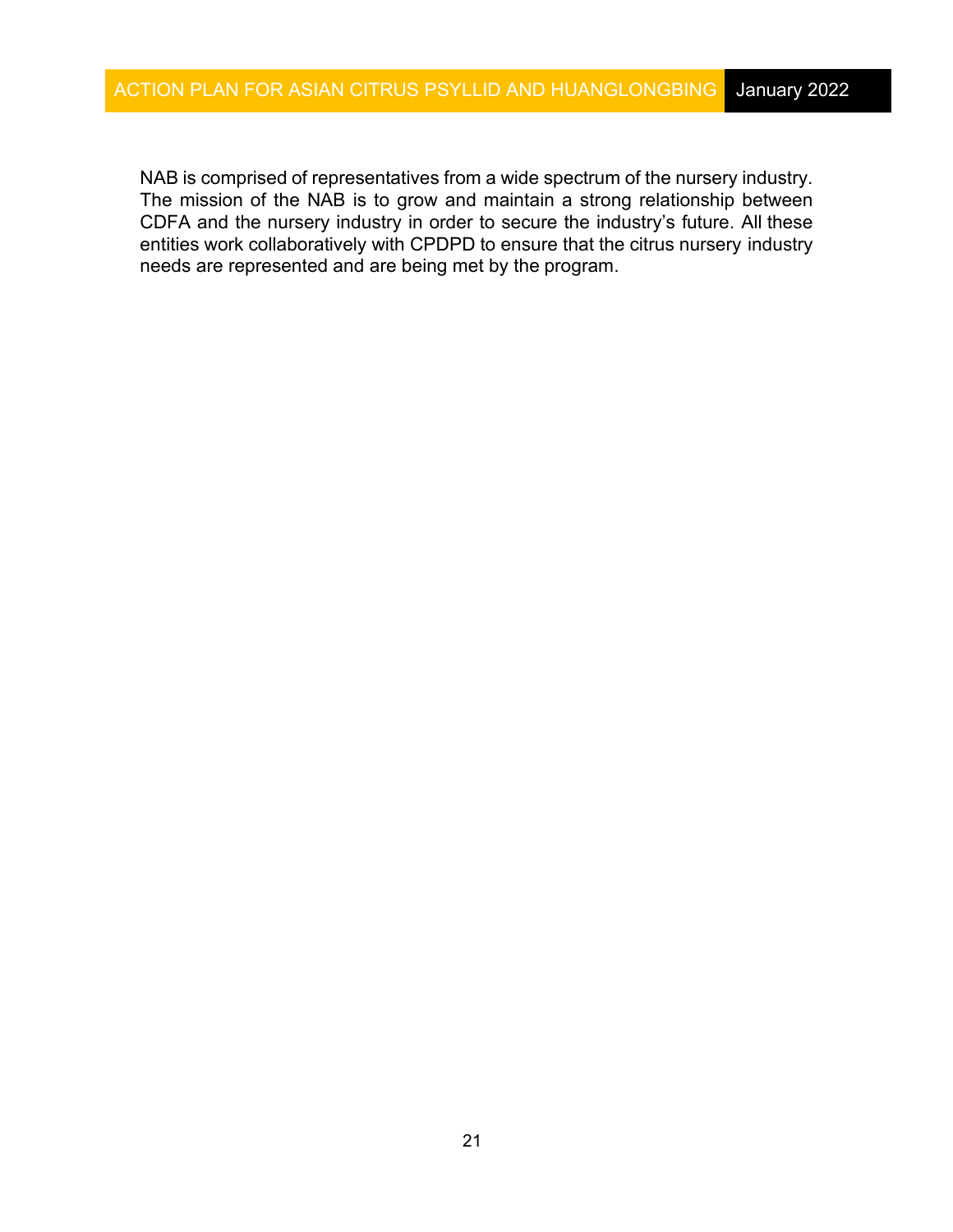# **VI. Administrative Activities**

#### **Summary Abatement Action for Public Nuisances**

 premise, plants and things infested or infected or exposed to infestation or infection with such pest of its hosts or carriers, within such area, are public nuisances, which are subject to all laws and remedies which relate to the prevention and abatement of public nuisances. FAC section 5763 establishes that CDFA may take summary abatement actions against "public nuisances" when it is part of an eradication Eradicating HLB involves tree removal. Typically, any action which involves the taking or destroying of property requires CDFA to follow standard, due process procedures including sending written notification, scheduling hearings, and providing the opportunity for the owner of the property to appeal the proposed action. FAC section 5762 establishes that any pest for which an eradication area has been proclaimed, and any stages of the pest, its hosts and carriers, and any regulation.

 immediate, eradicative action against HLB in any area of the state where it may be FAC sections 5762-5763 and 3 CCR section 3439 enable CDFA to take found.

#### **Public and Stakeholder Notification**

 activities in their area. This is done by issuing a Proclamation of an Emergency Program (PEP) which provides notification of an emergency response area. The public and stakeholders are notified prior to the CPDPD engaging inprogram

 Assemblypersons, and State Senators. It is also distributed to California state and PEPs are distributed to all state and local elected officials who represent the affected area, including mayors, County Board of Supervisors, State federal agencies that are concerned with treatment projects including but not limited to:

Office of Environmental Health Hazard Assessment Department of Pesticide Regulation Department of Fish and Wildlife California Environmental Protection Agency United States Fish and Wildlife Service United States Department of Agriculture County Agricultural Commissioner California Environmental Protection Agency

The PEP is also published on CDFA's website.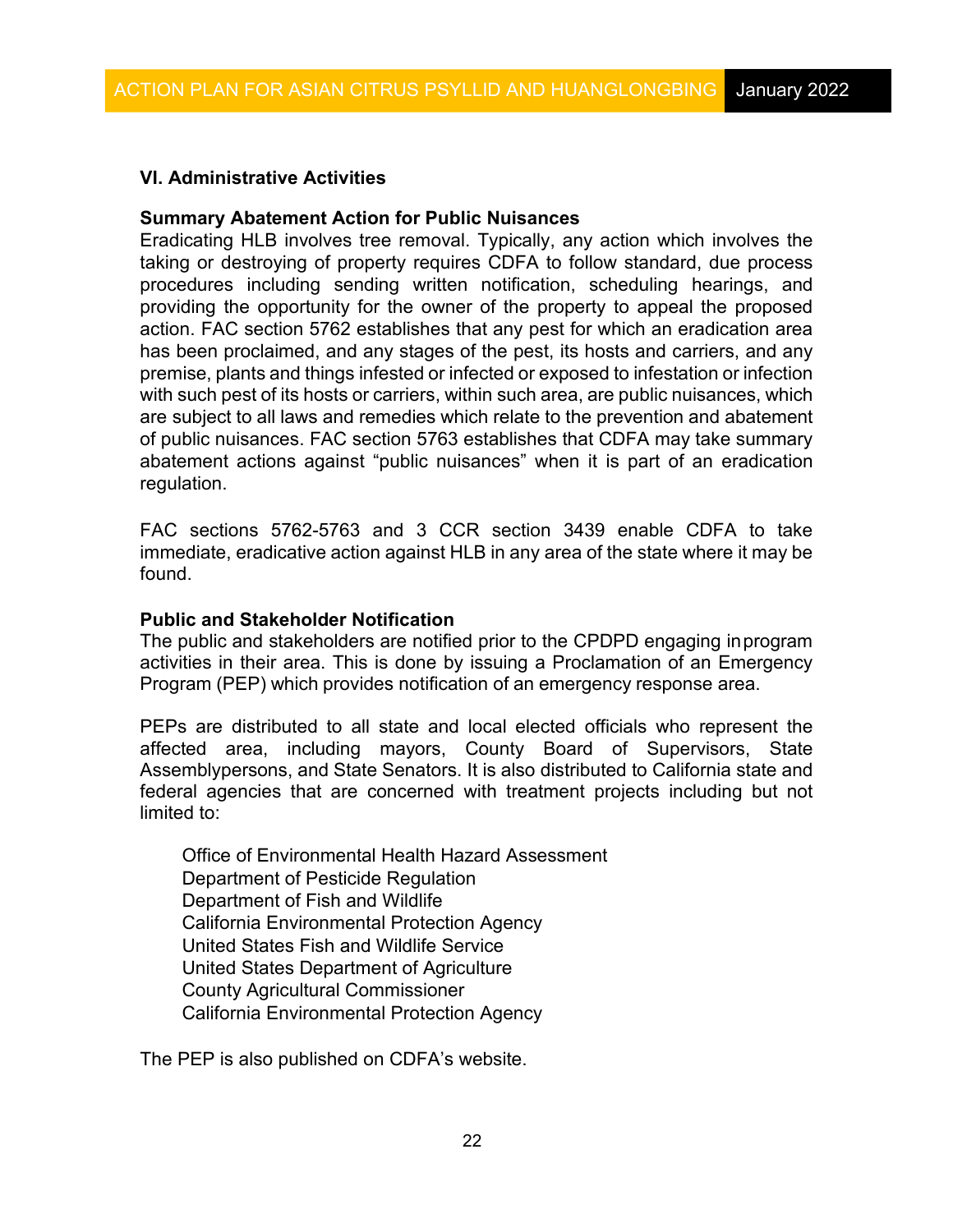### **Proclamation of Emergency**

 A PEP is a communication tool used to inform the public and stakeholders of CPDPD's intended actions in areas where ACP, ACP positive for *C*Las and/or HLB trees infected with *C*Las have been detected. Issuing a PEP is not a requirement; however, CDFA's policy is to issue a PEP for all chemical treatment and host removal activities conducted by the CPDPD.

 positive hosts have been detected and CDFA's intent to conduct delimitation surveillance and treatment, and/or host removal in a designated area. The PEP explains that the presence of these pests poses an emergency and can cause harm to the state's environment, public health, and economy if left unabated. The PEP details the detections which caused CDFA to determine that an infestation exists, the potential integrated pest management options available to deal with the consultation conducted, and the legal authority that allows the Secretary to conduct the program. Included with the PEP is a map of the affected area, including any actions to be taken. Residents in the impacted areas are notified in writing in advance of any treatment and/or tree removal in accordance with FAC sections The PEP explains to interested parties that ACP, *C*Las-infected ACP and/or HLBinfestation, the option(s) selected to deal with the infestation, environmental sensitive areas where mitigations are used and the work plan which describes the 5771-5779 and 5421-5436.

### **Public Information**

 infected with HLB, CPDPD either contacts the affected residents directly or growers, and other interested parties of CPDPD's intent to take action, and to Representatives from the local CAC's office, CDPR, and the OEHHA are present at the public meetings to answer questions pertaining to pesticide use, and environmental and/or human health concerns related to the planned treatment. In addition to the public meeting, residents are notified in writing at least 48 hours in advance of any treatment in accordance with FAC section 5779 and following treatments, a post treatment notification is left for the resident, thanking them for their participation and detailing the materials used during the treatment process. Prior to undertaking any treatment activity for a property with ACP and/or hosts schedules a public meeting or series of public meetings to inform residents, provide technical information about products used, dates of treatment(s), etc.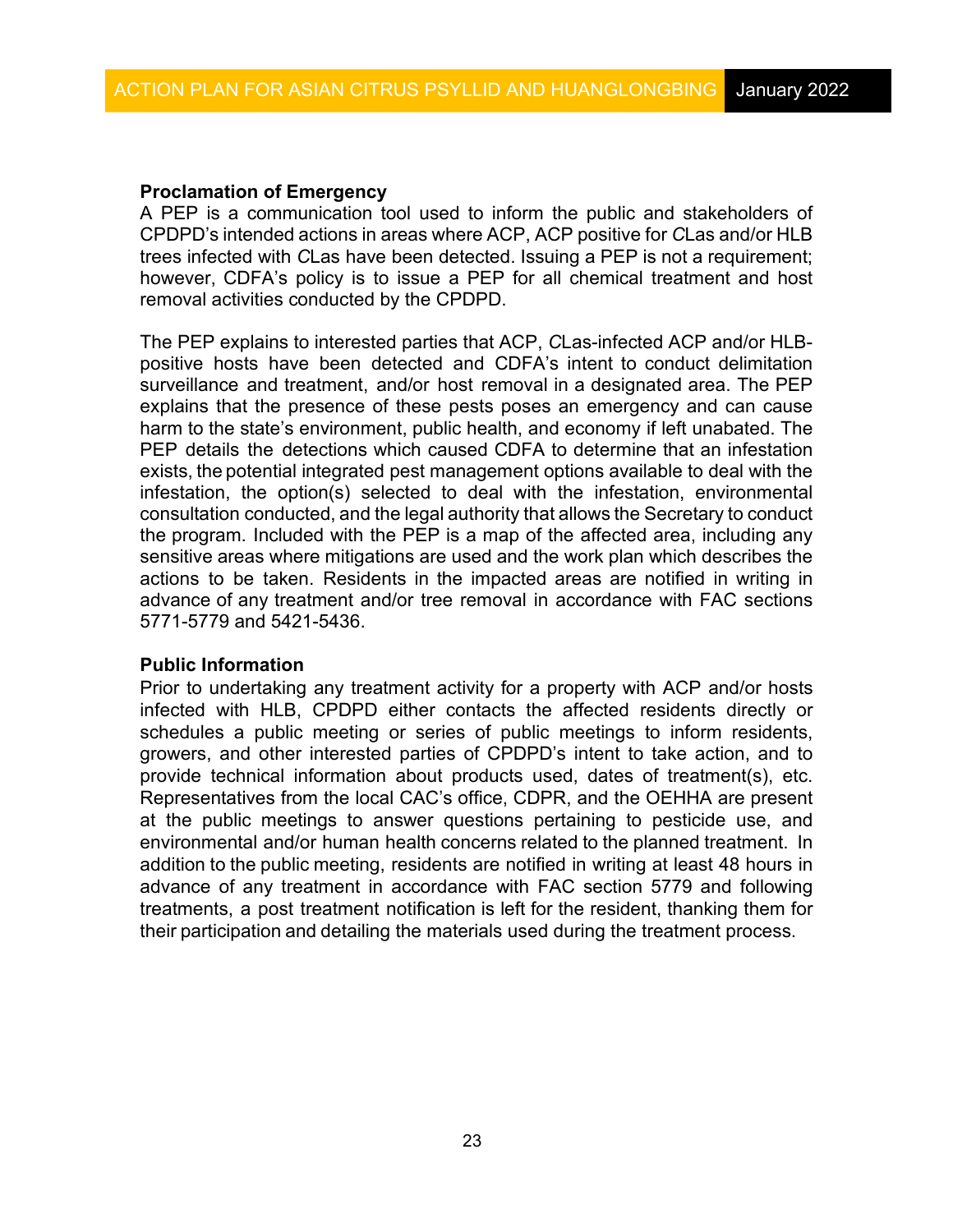For public notification for an HLB infected tree, the resident of an affected property is provided a confirmation letter, either by mail or hand delivery, informing them that the tree on their property has been confirmed to be positive for HLB and is Exotic Pest Hotline telephone number for assistance. If the resident refuses tree for the removal of the tree may be issued. subject to mandatory removal. Residents are directed to contact CDFA's toll-free removal or is unavailable for contact, abatement letters and eventually a warrant

 Press releases are prepared by CDFA's Public Information Officer (PIO) and/or CDFA and CPDPD in cooperation with the CACs may participate in briefing and/or presentations with local elected officials. the CAC. Either the CAC or the PIO serve as the primary contact to the media.

### **State Interior Quarantine Regulations**

# **ACP**

 San Diego County. At that time, the detection of a single psyllid triggered boundaries are established by identifying the roads, including highways, county or 3 CCR section 3435 was promulgated in 2008 after the first detection of ACP in promulgation of the quarantine regulations. The area under quarantine was determined to be a 20-square mile radius from the detection site. The radius was reduced to five-square miles to prevent artificial spread. Official quarantine private roads and grove roads, and other landmarks that are closest to the circumference created when using the appropriate radius surrounding each detection site.

 indicates, beginning in June 2017, a sharp increase in HLB and HLB-positive ACP thought to be stable. This paper also served as a contributing factor for the Emergency ACP Regional Quarantine Regulation that went into effect on January 1, 2018. This grouped entire counties into regional quarantine zones for bulk citrus or citrus nursery stock. On November 22, 2017, the UC and the USDA released a briefing paper that detections, cities containing HLB, and ACP nymphs. Following the release of the November 22, 2017 briefing paper, CDFA became aware of the prevalence of HLB, whereas prior to the release of the paper, the level of HLB risk in California was

3 CCR section 3435 identifies regulated articles and prohibits movement of regulated articles from the affected area and/or restricts movement of regulated articles within the affected area. Compliance with these restrictions and prohibitions is achieved through education, outreach, and communication with establishments (i.e. nurseries, fruit packers and processors, harvesters, grove managers, etc.) inside of quarantine areas. The development and issuance of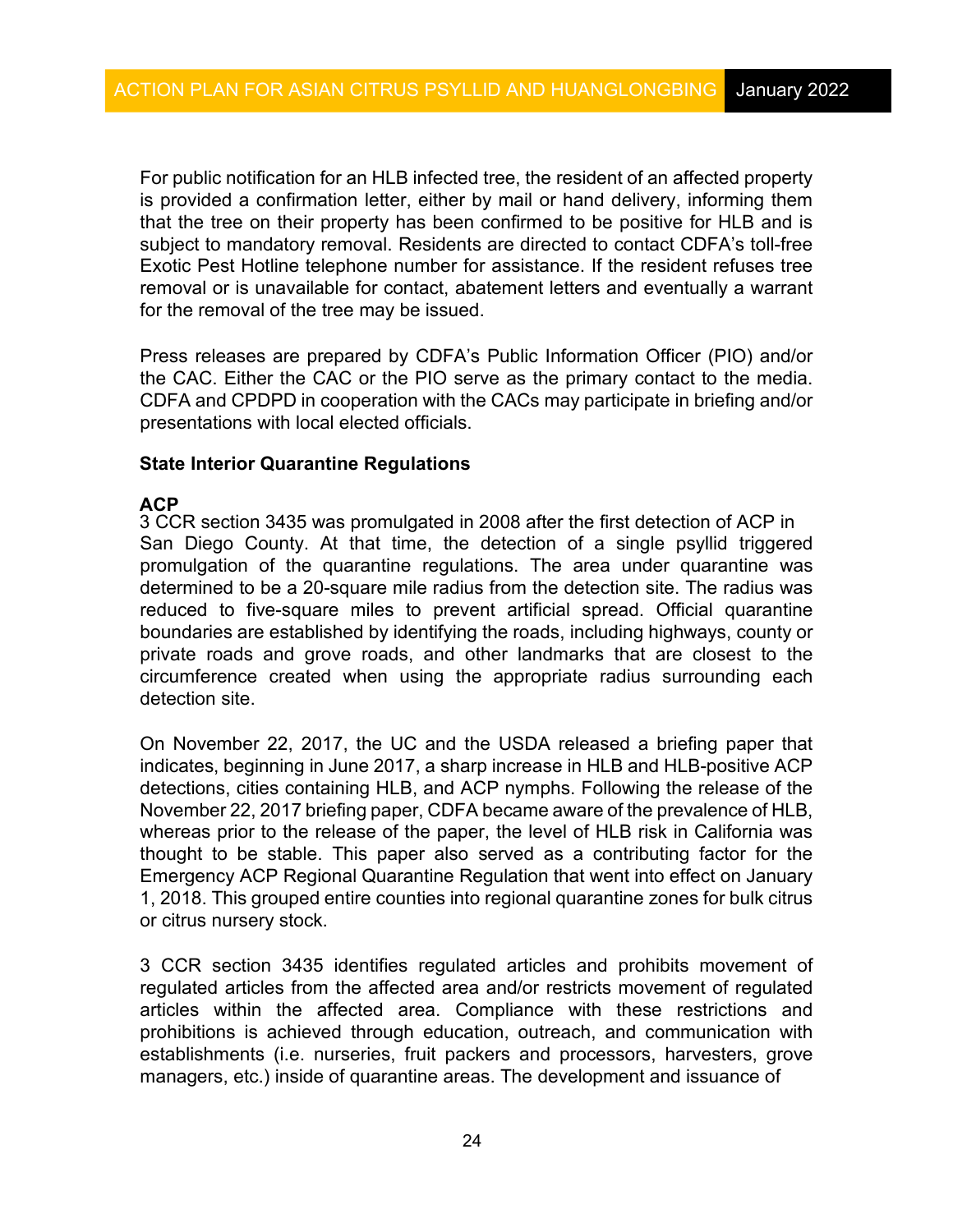compliance agreements, exhibits and, when warranted, special permits, is what prohibited movement of regulated articles. Enforcement activities are further CDFA uses to communicate specific provisions pertaining to restricted or detailed in Section IX of this document.

# **HLB**

 within, affected areas. Compliance with this regulation, as with the ACP quarantine regulation, is achieved through education, outreach, and communication with establishments (primarily retail and production nurseries) in the affected area. 3 CCR section 3439 was promulgated in 2012 after the detection of HLB in Hacienda Heights in Los Angeles County. This regulation pertains to all HLB and ACP hosts and prohibit the movement from, and restrict the movement into and

 Under 3 CCR section 3439, the detection of a single HLB-infected tree triggers the expansion of the HLB State Interior Quarantine.

 detected outside of existing quarantines or if the five-mile radius buffers outside of the existing quarantine area. The HLB State Interior Quarantine regulation is updated as appropriate if HLB is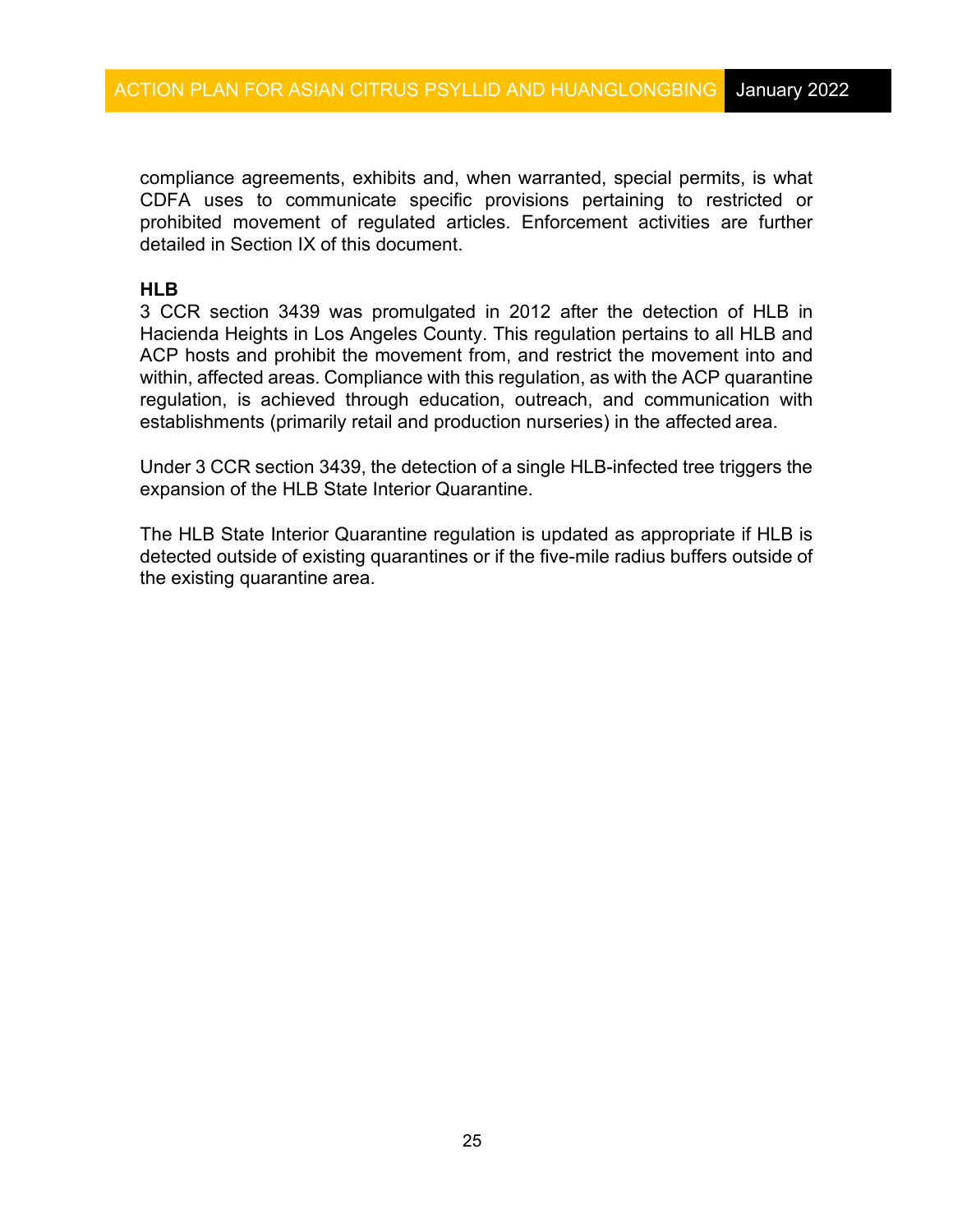# **VII. Detection and Survey Activities for ACP**

#### **Urban and Rural Residential Detection Trapping and Visual Survey**

 Trapping for ACP is a cooperative State/County program to provide early detection ACP becomes entangled on the sticky surface and cannot move off the trap. Yellow panel traps have proven successful at detecting infestations of ACP. At all locations where traps are placed, the host plant is visually inspected for ACP. If ACP is detected, the host is visually surveyed for additional ACP and symptoms of HLB. of an infestation in a county. The trap used for ACP detection is the yellow panel trap, which is a two-sided cardboard panel coated with an adhesive on each side. Detection trapping and survey work includes:

- Trap Density: Five to 16 traps per square mile, dependent on commercial citrus in a county.
	- **.** 10,000 or more acres 16 traps per square mile.
	- 1,000-9,999 acres nine traps per square mile.
	- **Example 1 Less than 999 acres five traps per square mile.**
- Trap Servicing Interval: Monthly.
- • Trap Relocation and Replacement: Traps are relocated and replaced every four to eight weeks to another host with a minimum relocation distance of 500 feet.
- site when the trap is placed. • Visual surveys and/or tap sampling are conducted once at each trapping

#### **Commercial Grove Trapping**

 trap per 40 acres. Traps are replaced every two weeks and submitted for screening. In areas that are generally infested with ACP, agricultural inspectors visually survey which are tested for *C*Las. In counties with substantial commercial citrus production, and which are not generally infested with ACP, traps are placed within the groves at the density of one commercial groves for plant tissue displaying symptoms of HLB and collect ACP

#### **Transect Survey**

 involves inspecting a minimum of 20 properties per square mile and/or placing 20 If high or scattered ACP populations are found in the initial inspections, a transect survey may be implemented to rapidly determine the extent of the infestation. This traps per square mile along eight radii in the cardinal directions (e.g., north, northeast, etc.). Transect surveys extend between five and 20 miles beyond a detection site, depending on the situation.

### **Delimitation Trapping and Visual Survey Outside the Generally Infested Area**

 The protocols below are the actions in response to the detection of ACP in counties north of Santa Barbara County and the Tehachapi Mountains.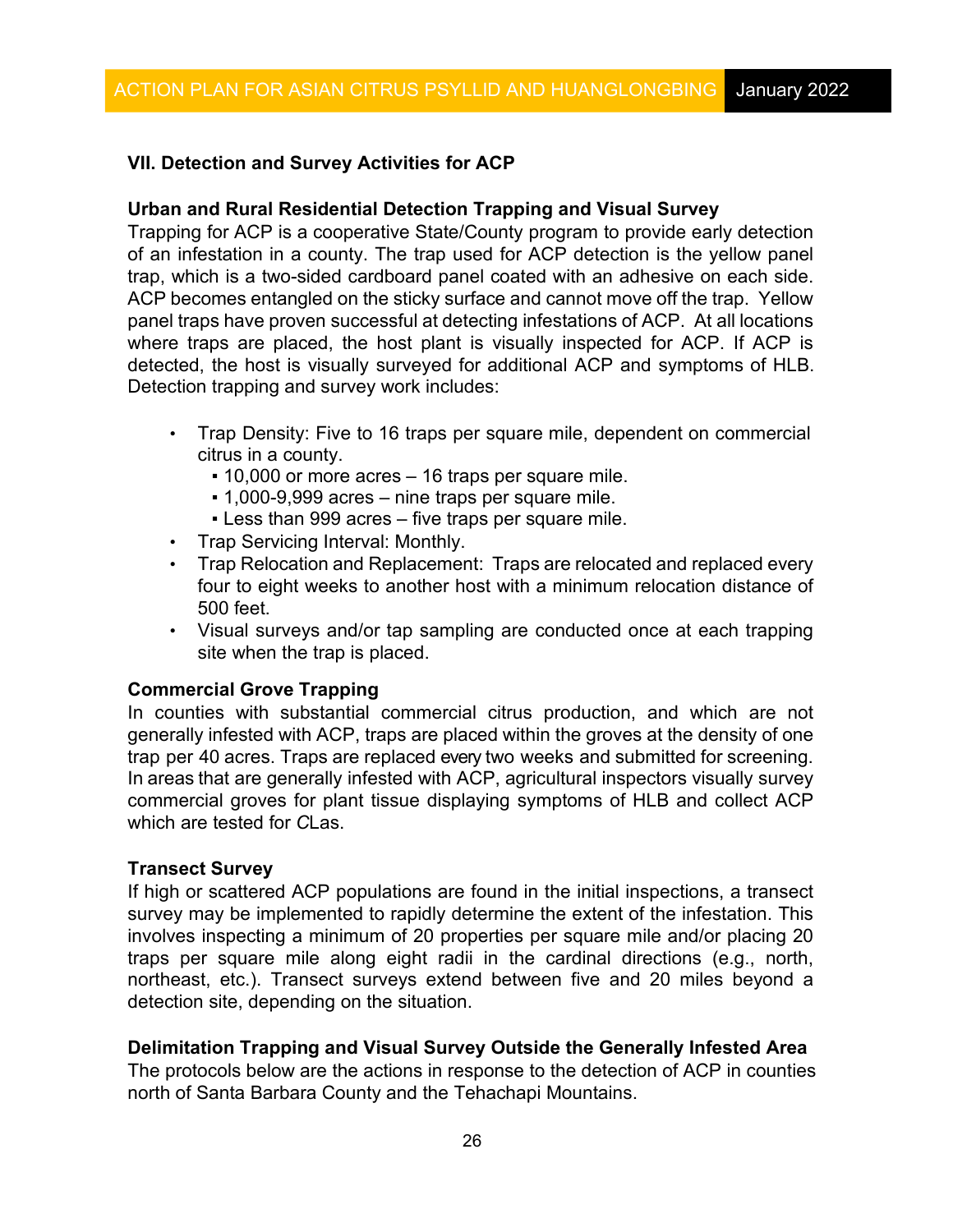### **Response to the Detection of One or More ACP**

# **Trapping**

 mile delimitation area centered on the detection site. Traps are serviced weekly for one month. If no additional ACP are detected, the traps are serviced monthly for one year past the date the ACP was identified. Subsequent detections may ACP traps are placed at a density of 50 traps per square mile in a four-square increase the size of the delimitation survey area and restarts the one-year duration on the trap servicing requirement.

### **Visual Survey**

 All find sites and adjacent properties are visually surveyed for ACP and HLB. Additional sites may be surveyed as part of the risk-based survey.

### **Screening Glassy-Winged Sharpshooter (GWSS) Traps for ACP**

 for GWSS and then traps that were last placed in a citrus host are sent to an ACP screening facility. Traps containing suspect ACP are sent to CDFA's PPDC for The Pierce's Disease Control Program (PDCP) employs the same yellow panel traps for the GWSS area-wide trapping program. These traps are deployed throughout the state in areas conducive to GWSS establishment. PDCP staff screen the traps confirmation.

### **County Notification of ACP/HLB Detections**

 The default method of county notification for ACP comes from the Citrus Regional execute the initial response if one is needed. In a new ACP or HLB detection area, Manager for the affected county, who acts as the liaison between the CPDPD and the county. The CPDPD is first notified of confirmations by the PPDC via communication plan emails. CPDPD headquarters then notifies the relevant Citrus Division Regional Manager and other permanent staff in that district regarding the confirmation. It is then relayed to the county. District staff, with guidance and oversight from CPDPD headquarters, then work with the county to formulate and the CAC is notified directly by CPDPD leadership. A subscription service is also in place via the PDR reporting system that can provide notification directly to the county.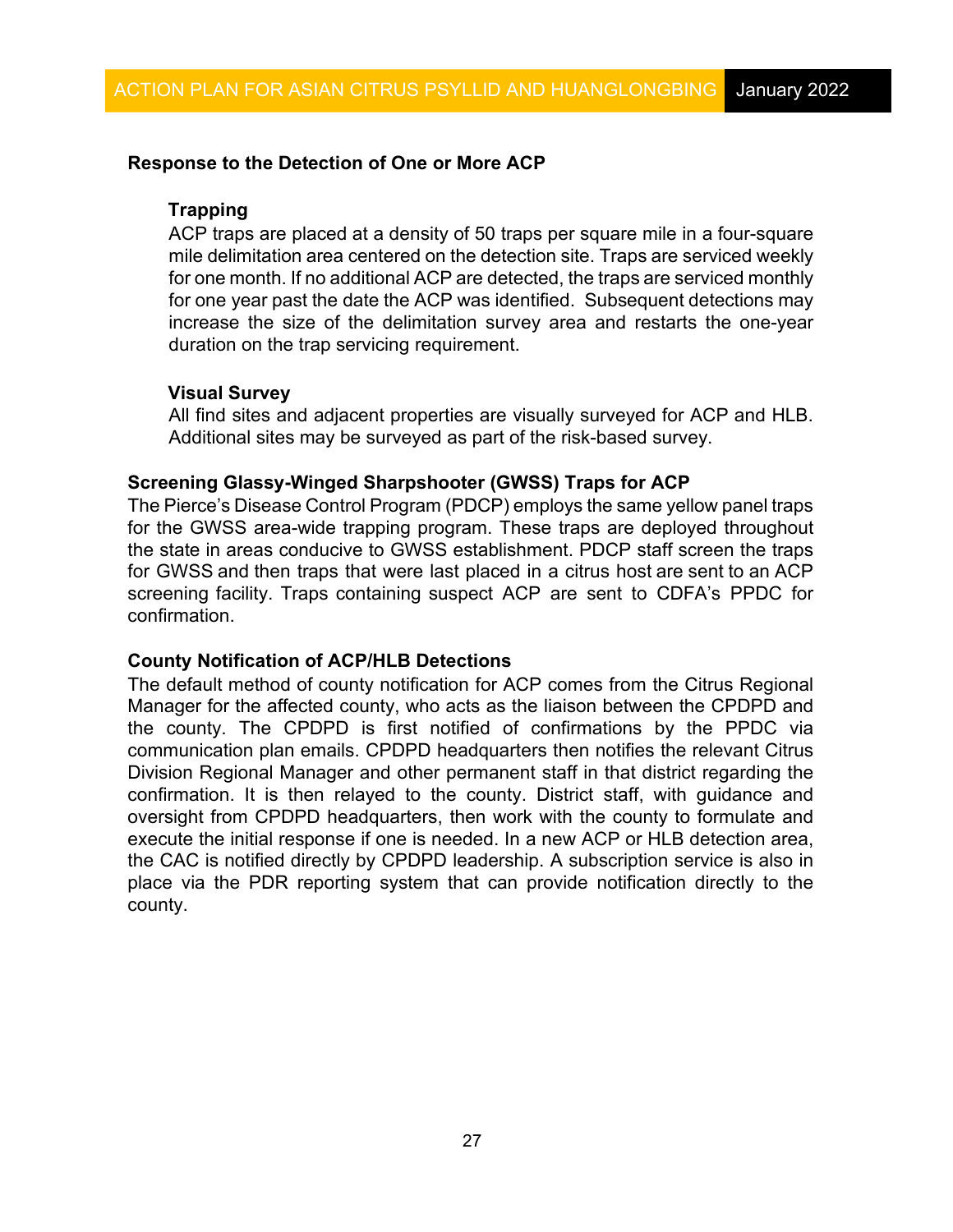# **VIII. Detection and Survey Activities for HLB**

# **HLB Risk Based Survey**

Using risk modeling provided by USDA ARS, the following factors are considered when determining risk associated with HLB:

- Census Travel
- ACP Density
- *C*LAS+ ACP
- Potential ACP Source
- Citrus Road
- Packinghouses
- Farmer's Markets
- Military Installations and Sovereign Lands<br>• Organic Citrus
- Organic Citrus
- Weather Suitability

 mapped, and identified by the section, township, range (STR) identification (ID) (the used to determine the number of sites to survey per square mile. Using these risk factors, total risk is determined for each square mile grid, resulting in a recommended sampling density as shown in Table 1. Each square mile is unique index). Each STR ID is assigned a Sample Density from Table 1, which is

# **Table 1. Example of Recommended Sampling Density and Number of Survey Sites for HLB in California**

| <b>Recommended</b><br><b>Sampling Density</b> | <b>Actual Number of</b><br><b>Sites to Survey</b> | <b>Square Miles with the</b><br><b>Recommended Density</b> | <b>Total Number of</b><br><b>Sites to Survey</b> |
|-----------------------------------------------|---------------------------------------------------|------------------------------------------------------------|--------------------------------------------------|
| $0 - 5$                                       | 5                                                 | 260                                                        | 1,300                                            |
| $6 - 20$                                      | 10                                                | 239                                                        | 2,390                                            |
| $21 - 40$                                     | 25                                                | 209                                                        | 5,225                                            |
| $41 - 80$                                     | 50                                                | 497                                                        | 24,850                                           |
| $81 - 160$                                    | 100                                               | 648                                                        | 64,800                                           |
| $161 +$                                       | 200                                               | 291                                                        | 58,200                                           |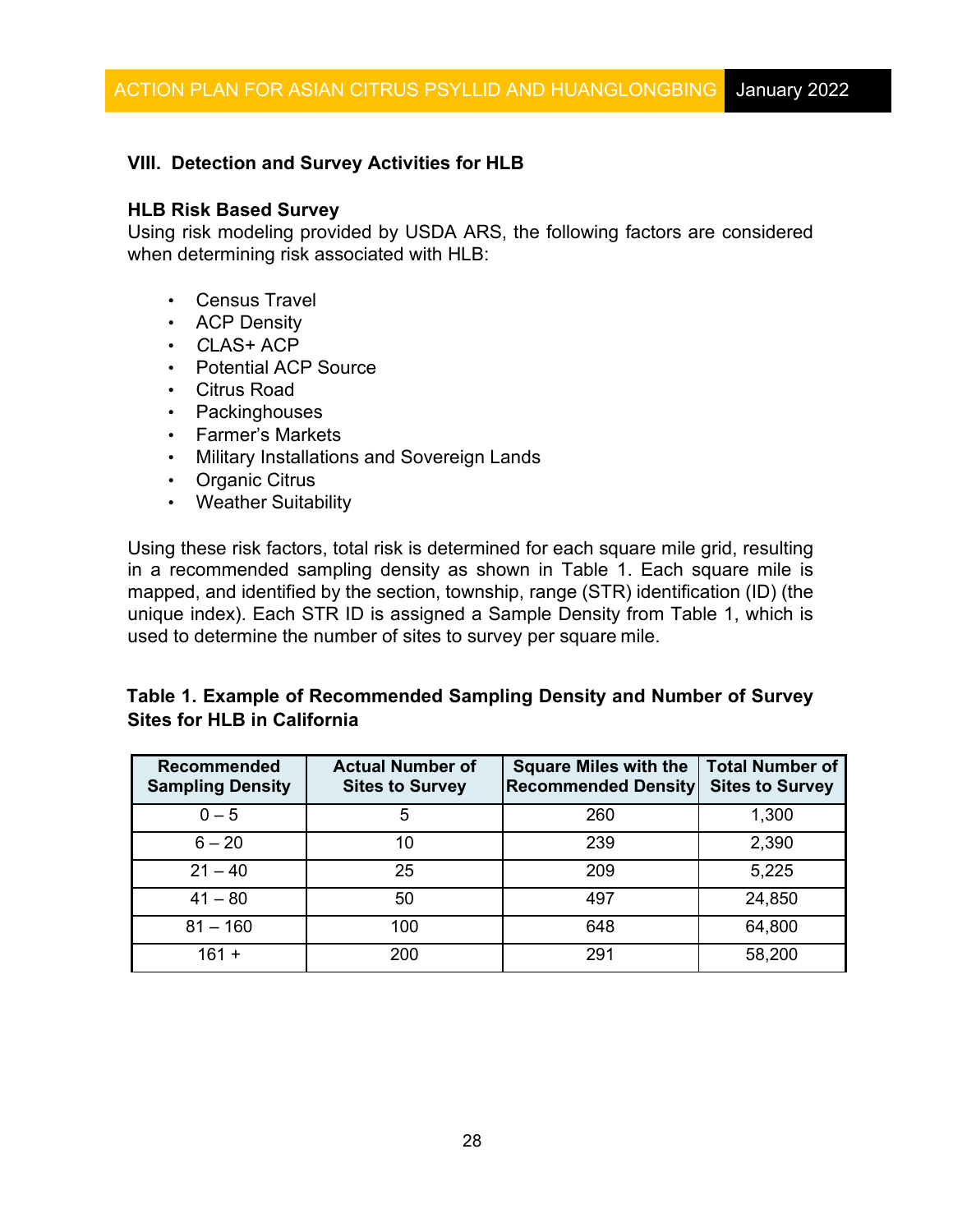The CPDPD uses this method to determine the number of sites to sample for each survey In subsequent survey cycles, USDA ARS may recommend additional or fewer sites or cycle. Data obtained from the survey is submitted to USDA to verify that the Global Position System points are within the assigned STR and then forwarded to USDA ARS. STR's to survey so that the recommended sampling density is achieved.

The CPDPD's procedures for inspecting hosts at survey sites, collection, and submission of ACP samples for analysis, submission of plant samples for analysis, and resampling are described below.

### **Inspection of Hosts at Survey Site**

- • All members of the plant family Rutaceae at the site, primarily *Citrus* and *Murraya* species, and any other hosts of ACP are identified.
- nymphs are collected for analysis. • Each host tree is visually sectioned into quadrants. Each quadrant is inspected for all ACP life stages (adults, nymphs, and eggs). Adults and
- varieties). The symptoms are better observed in the interior part of the canopy where sun is less likely to obscure the symptoms. • All hosts at the site are inspected for HLB symptoms. The most common symptom is the blotchy mottle on the leaves (which occurs on most host
- Plant material is collected from all hosts displaying symptoms of HLB.
- population of ACP. • If HLB symptoms are not observed, but there is a high population of ACP on the host(s), plant material is collected from the tree(s) that have a high

### **Collection and Submission of ACP Samples for Analysis**

- transferred into a vial containing 95 percent non-denatured ethanol. • Adult ACP are collected with an aspirator. Using a pipette, ACP are
- • Adult ACP from different hosts on the same property may be pooled into one vial (one vial per site).
- denatured ethanol. Nymphs from different hosts are not placed in the same • New growth is inspected for ACP nymphs. Nymphs are collected with a small paint brush or forceps and placed in a vial with 95 percent nonvial.
- Pest and Damage Record (PDR) (Entomology) is used per site. • Adult ACP and nymphs are placed in separate vials. However, only one
- contents were collected. • Vials are numbered, beginning with number 1. Field notes are recorded to indicate the contents of each numbered vial and the host from which the

Examples:

- $\bullet$  Sample #1 = 10 nymphs from tree #2 = lemon;
- **Sample #2 = 2 adult ACP from tree #2 = lemon.**
- Host information is entered in the host section of the PDR.
- A PDR sticker is affixed to each vial.
- All vials with PDR stickers and a printed copy of the PDR are placed in a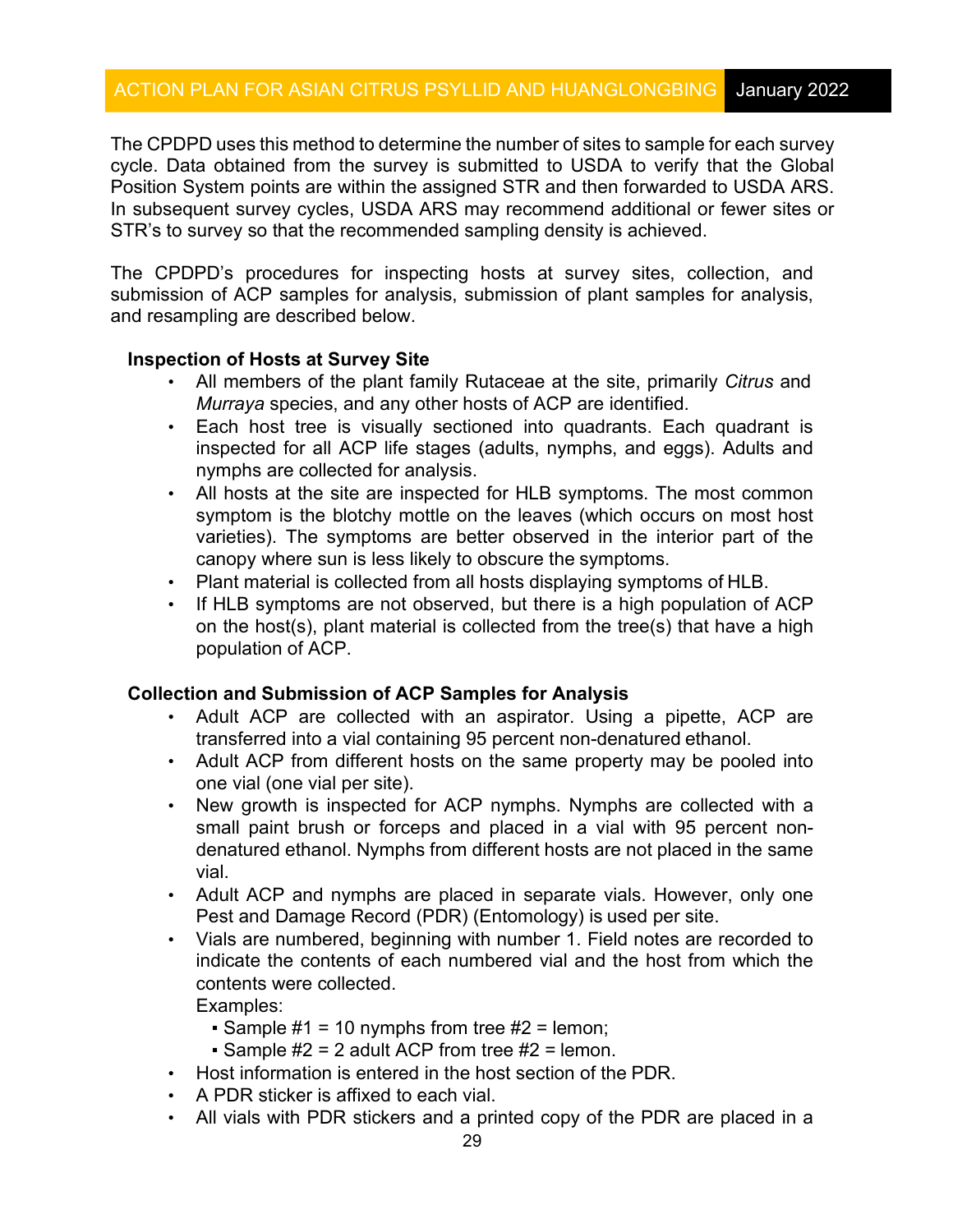plastic bag.

- Chain Reaction (qPCR) analysis. • Samples collected outside of the generally infested area (counties north of Santa Barbara County and the Tehachapi Mountains) are placed in a cooler with ice packs and sent to CDFA PPDC and analyzed per the appropriate protocol for entomological analysis and *C*Las using Real-time Polymerase
- that the contents of the cooler are accurately reflected on the chain of • Samples within a generally infested area with commercial citrus production are placed in a cooler with ice packs. The cooler is sent to CRB, Jerry Dimitman Laboratory in Riverside, California where laboratory staff confirm custody. The samples are then analyzed for *C*Las per the appropriate protocol.

# **Submission of Plant Parts for Analysis**

- each of the four quadrants. Symptomatic leaves should be collected. Leaf • Twenty (20) symptomatic leaves per tree are collected, five leaves from samples are not collected from all trees on the property, only from trees exhibiting HLB symptoms or where ACP are collected.
- after every sample collection. • Clippers, if used, are disinfected with 70 percent non-denatured ethanol
- other insects. • Thorns are cut off leaves. Leaves are subsequently cleaned with a paint brush to remove any debris, including any ACP life stages present andany
- • Leaves are placed on a paper towel and thoroughly checked to ensure all all plant samples submitted to the PPDC are free of all insects. insects (including ACP) and their life stages are removed. Staff ensure that
- single property, the individual bags are placed inside a larger sealable, • Plant samples are wrapped in a paper towel. Towel(s) with samples are placed in a sealable, plastic bag. When multiple hosts are sampled at a plastic bag.
- Using a permanent marker, the bag is labeled with the host tag number and the host type. A copy of the PDR is placed inside the bag.
- • A PDR sticker is placed on the bag or the PDR number is written directly on the bag. A PDR number is assigned to each bag containing a sample.
- towel is placed between the ice packs and the samples to ensure that the samples stay dry but cool. • The sealable, plastic bag is stored in a cooler with ice packs and a paper
- multiple samples is created. • One PDR (Plant Pathology) is completed for each site. Samples from each site is numbered. If the detection site has multiple trees, one PDR with
- was taken is recorded. Examples: • In the "Remarks" section, information on the host from which the sample
	- $\cdot$  T #1 = lemon;
	- $\cdot$  T #2 = grapefruit; and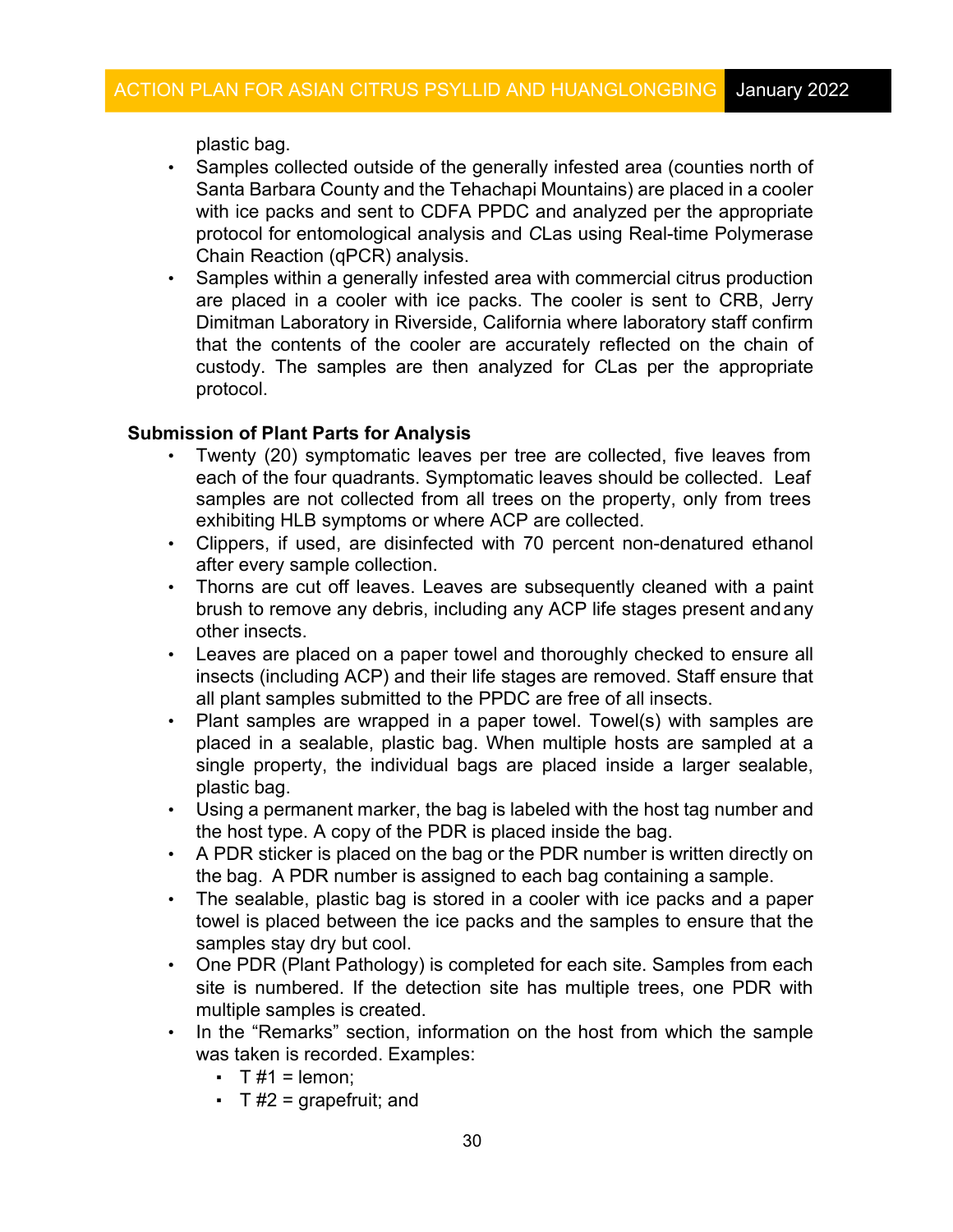- $\cdot$  T #3 = Mexican lime.
- Host information is entered in the host section of the PDR.
- CPDPD's Northern District are hand-delivered to the PPDC, whereas shipped to the PPDC. PPDC confirms that the contents of the cooler are per the appropriate protocol. • Samples are placed in a cooler with ice packs. Samples collected from samples collected from CPDPD's Southern and Central districts are accurately reflected on the chain of custody and the samples are analyzed

#### **Resampling Properties**

 sample, properties adjacent to positive properties, and properties that had samples that were inconclusive are resampled by CPDPD. CPDPD correlates the number of times they have been on these properties and how many inconclusive samples were on method, with twenty (20) leaves being collected from each of the four quadrants of the tree for a total of eighty (80) leaves. The quadrant samples are not pooled; they are processed as four separate samples. In some cases, root samples are taken where Properties that previously had either an HLB positive tree or *C*Las positive ACP that property. Trees on these properties are sampled using the quadrant sampling inconclusive samples were collected.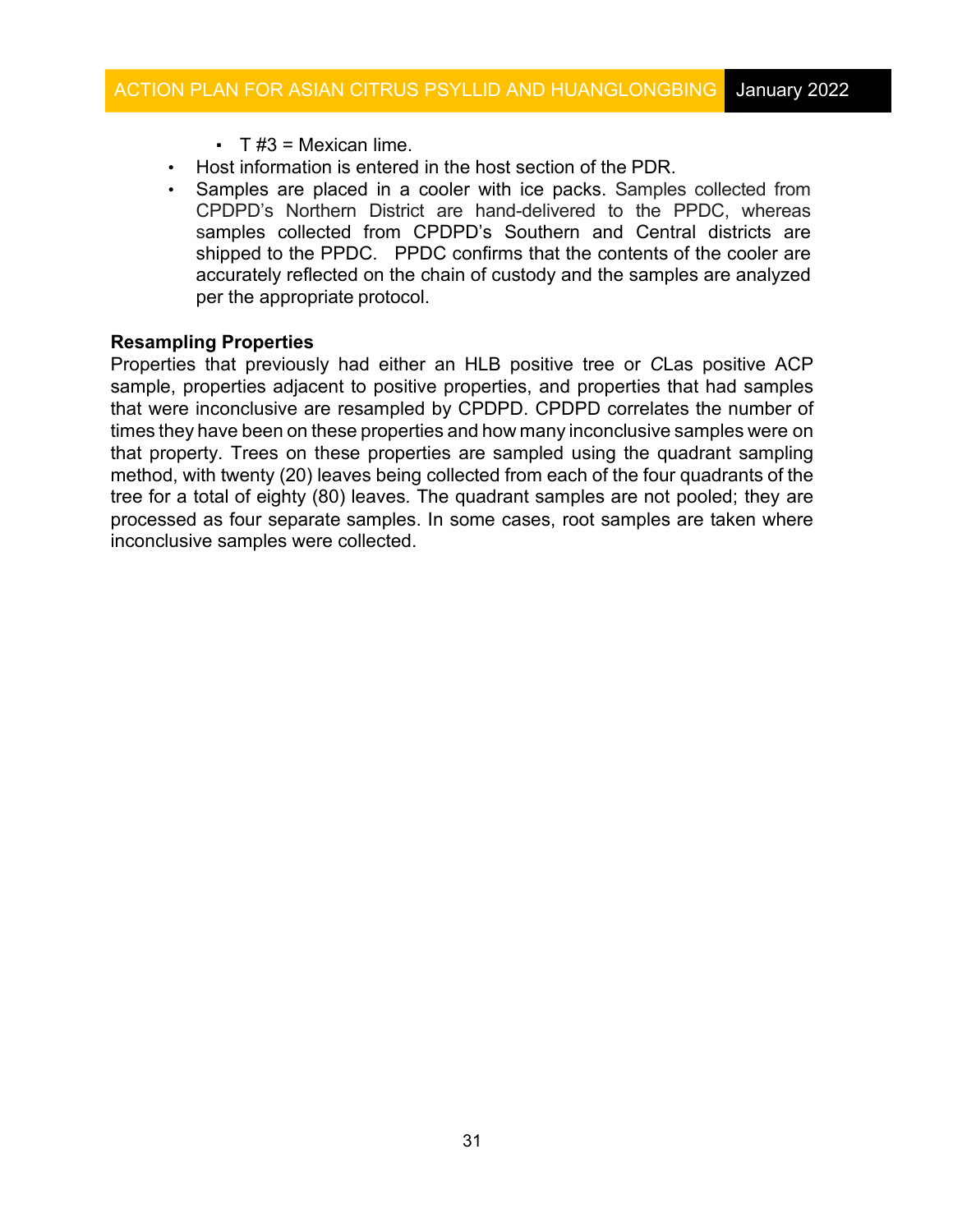# **IX. Treatment Activities**

# **Treatment**

CPDPD's treatment activities for ACP vary throughout the state and depend on multiple factors.

### **Factors CPDPD considers prior to treatment include:**

- Determination if suppression of ACP is feasible;
- The proximity of the ACP infestation to commercial citrus;
- Whether growers are conducting coordinated treatment activities;
- The level of HLB risk; and
- • Consistency with the overall goal of protecting the state's commercial citrus production.

# **Scenarios Throughout the State in which Treatment Occurs:**

- In areas with commercial citrus production that are generally infested with ACP, and where growers are treating on a coordinated schedule, CPDPD may conduct residential buffer treatments to suppress ACP populations.
- • In areas where HLB is detected, CPDPD conducts residential treatments to suppress ACP populations.
- In areas where ACP has not been previously detected, or where ACP has been detected at low densities, CPDPD conducts residential treatments in response to ACP detections to prevent ACP establishment or suppress populations.
- • In areas where ACP has been detected along the California-Mexico border, CPDPD conducts residential treatments in response to ACP detections to suppress ACP populations.

 infested if there is limited or no commercial citrus production in the area, or if growers in the area are not treating. CPDPD's current policy is to not conduct treatments in areas that are generally

### **Treatment Protocols**

 In accordance with the integrated pest management principles, the CPDPD has evaluated possible treatment methods and determined that there are no physical, cultural, or biological controls available to eliminate ACP from an area.

 In general, when treatment has been deemed appropriate, CPDPD applies insecticides to host trees in the residential (urban) areas in a 50 to 800-meter radius around each detection site. Only ACP host plants are treated.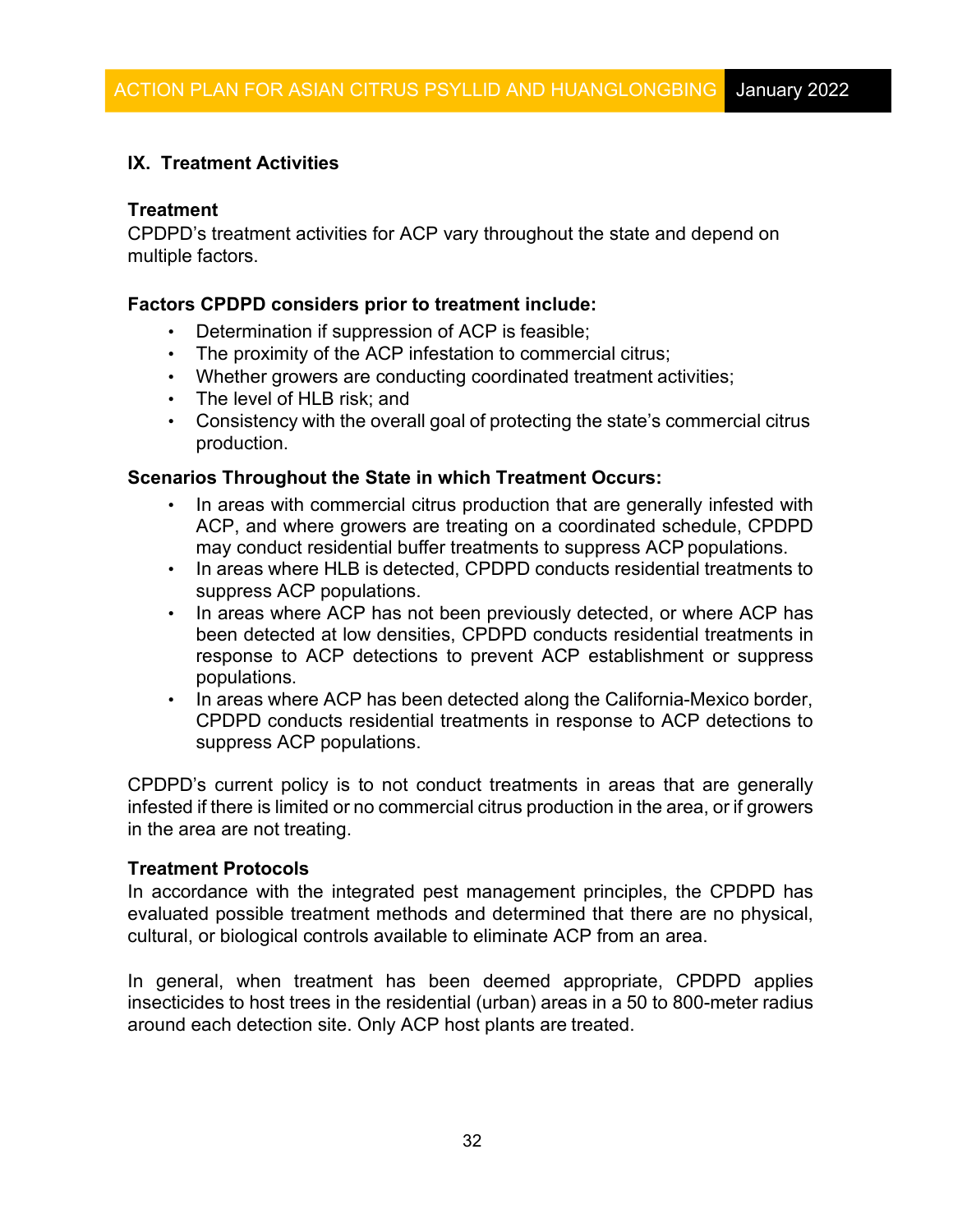# **1. International Border Treatments**

 CPDPD treats citrus host plants in the residential area within two miles of the California-Mexico border. This emergency treatment is conducted within a 400 meter buffer surrounding an ACP detection within two miles of the California-Mexico border to prevent the plausible movement of *C*Las positive ACP into California from areas in Mexico where HLB has been known to occur. In this case, a PEP is issued. A public meeting is held as needed to notify the public of CPDPD's proposed treatment activities

# **2. Within a Generally Infested Area with Commercial Citrus Production**

 CPDPD conducts emergency treatments of citrus host plants within a 250-meter buffer surrounding commercial citrus groves in areas of the state that are near areas the PMA, and if ACP have been detected. The exception is Imperial County, which of the state where HLB has previously been detected, if the growers are conducting coordinated treatments in 90 percent of the designated Psyllid Management Area (PMA), and have completed two out of three of the coordinated treatments. There is flexibility and an opportunity for treatment from CPDPD if growers are participating in these treatments for the first time and have achieved 90 percent participation in has fewer residential properties, and therefore residential citrus host plants are treated within 800 meters of commercial citrus. A PEP is issued. A public meeting is held as needed to notify the public of CPDPD's proposed treatment activities.

# **3. Outside of the Generally Infested Area**

 The actions below are an emergency response to the detection of one or more ACP, whether collected live or in a trap, in counties north of Santa Barbara County and the Tehachapi Mountains.

- • Detection of one ACP at one site All properties with hosts within a 50-meter radius of the detection site are treated. A subsequent detection of one or 400-meters of the detection site(s) being treated. more ACP within 400-meters will result in all properties with hosts within
- • Detection of two or more ACP at one site All properties with hosts within a 400-meter radius of the detection site are treated.
- A PEP is issued.
- A public meeting is held as needed.

# **4. In Response to an HLB Detection**

 All properties within a 250-meter radius of the detection site are treated in response to the emergency. A PEP is issued for HLB positive tree detections and for *C*Las positive ACP detections. A public meeting is held as needed.

### **Treatment Methodology**

The treatment protocol consists of both a foliar and a systemic insecticide. The foliar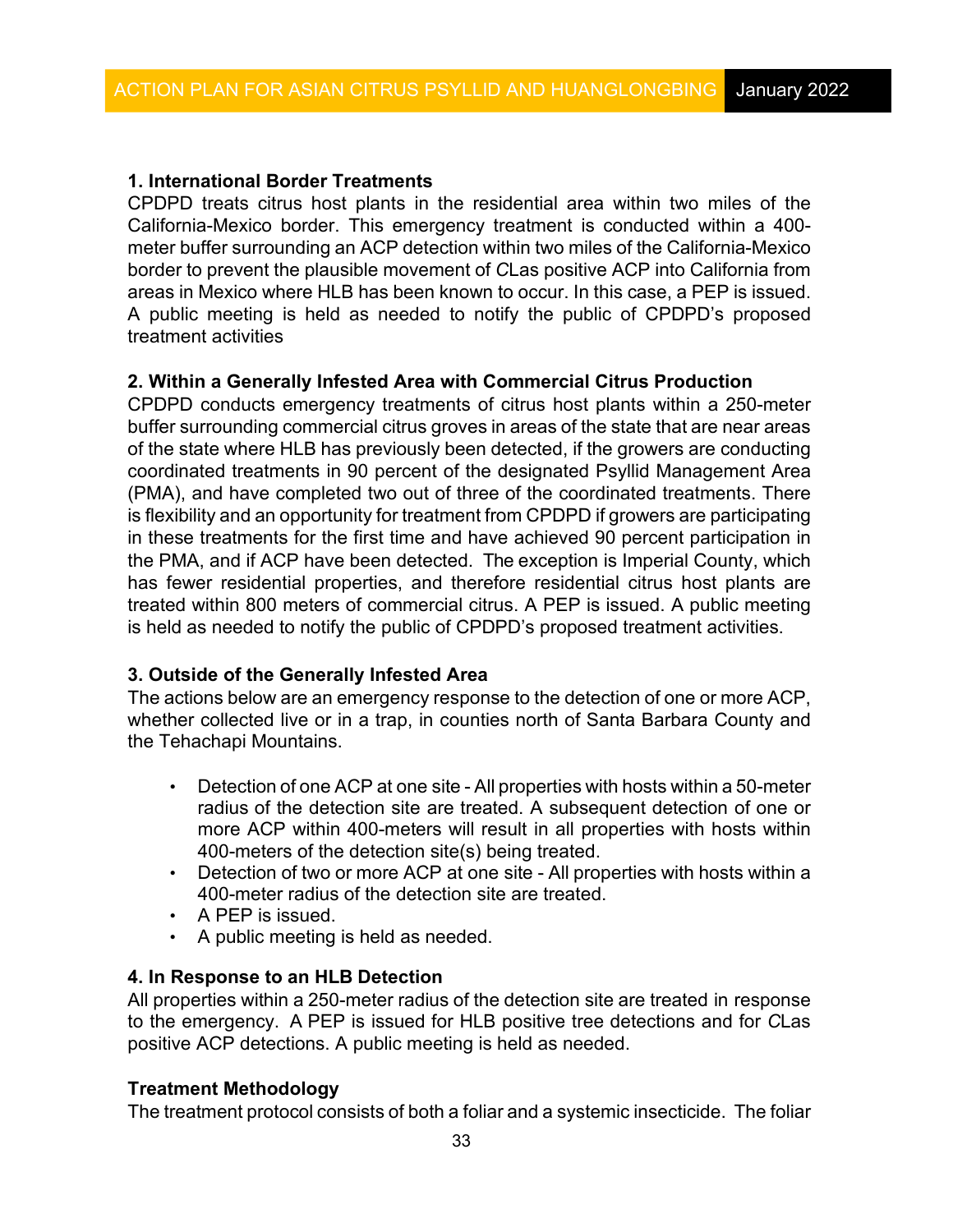infestation. Treatments end no later than two years after the last psyllid detection in insecticide is used for immediate reduction of the adult population to prevent the adults from dispersing. The systemic insecticide is a soil treatment used to kill the sedentary nymphs and provide long-term protection against reinfestation. Treatment frequency is dependent on the insecticide applied and severity of the the treatment area.

 CPDPD uses registered pesticides and follows the label directions. The treatment protocol may be adjusted to use only the foliar or the systemic insecticide to allow for mitigations in special situations.

### **Foliar Treatment**

 Treatment initially occurs once, and subsequent applications may occur for up to Tempo® SC Ultra (Bayer) (beta-cyfluthrin) is a pyrethroid contact insecticide. three times annually if additional psyllids are detected. This material is applied to the foliage of all host plants using hydraulic spray or hand spray equipment.

# **Soil Treatment**

A systemic soil application is made using either Merit® 2F (Bayer) or CoreTect™ (Bayer).

- Merit® 2F (imidacloprid), is a neonicotinoid systemic insecticide. Treatment the soil within the root zone of host plants. initially occurs once, and a subsequent application may occur once on an annual basis if additional psyllids are detected. This material is applied to
- • CoreTect™ (imidacloprid) is a neonicotinoid systemic insecticide. It is used about soil surface runoff of the liquid Merit® 2F formulation, such as host plants growing next to ponds and other environmentally sensitive areas. It is also used to treat host that are in outdoor planting pots. Treatment initially additional psyllids are detected. This material is a pelletized tablet and is inserted into the soil and watered in within the root zone of host plants. in place of Merit® 2F in situations where there are environmentalconcerns occurs once, with a subsequent application once on an annual basis if

### **Termination of Treatment**

Decisions on termination of treatment in an area are based on the following factors:

- four of the delimitation trapping grids within six months; • Adult ACP have been detected scattered over 10 or more sites in at least
- • Established populations (nymphs and/or eggs) have been found at three or more sites in at least three of the delimitation trapping grids within sixmonths;
- At least one property, with nymph(s) and/or egg(s) refuses treatment;
- The cost of treatment exceeds available funds; and/or
- Treatment ceases in Fresno, Kern, Kings, Tulare, or Madera counties.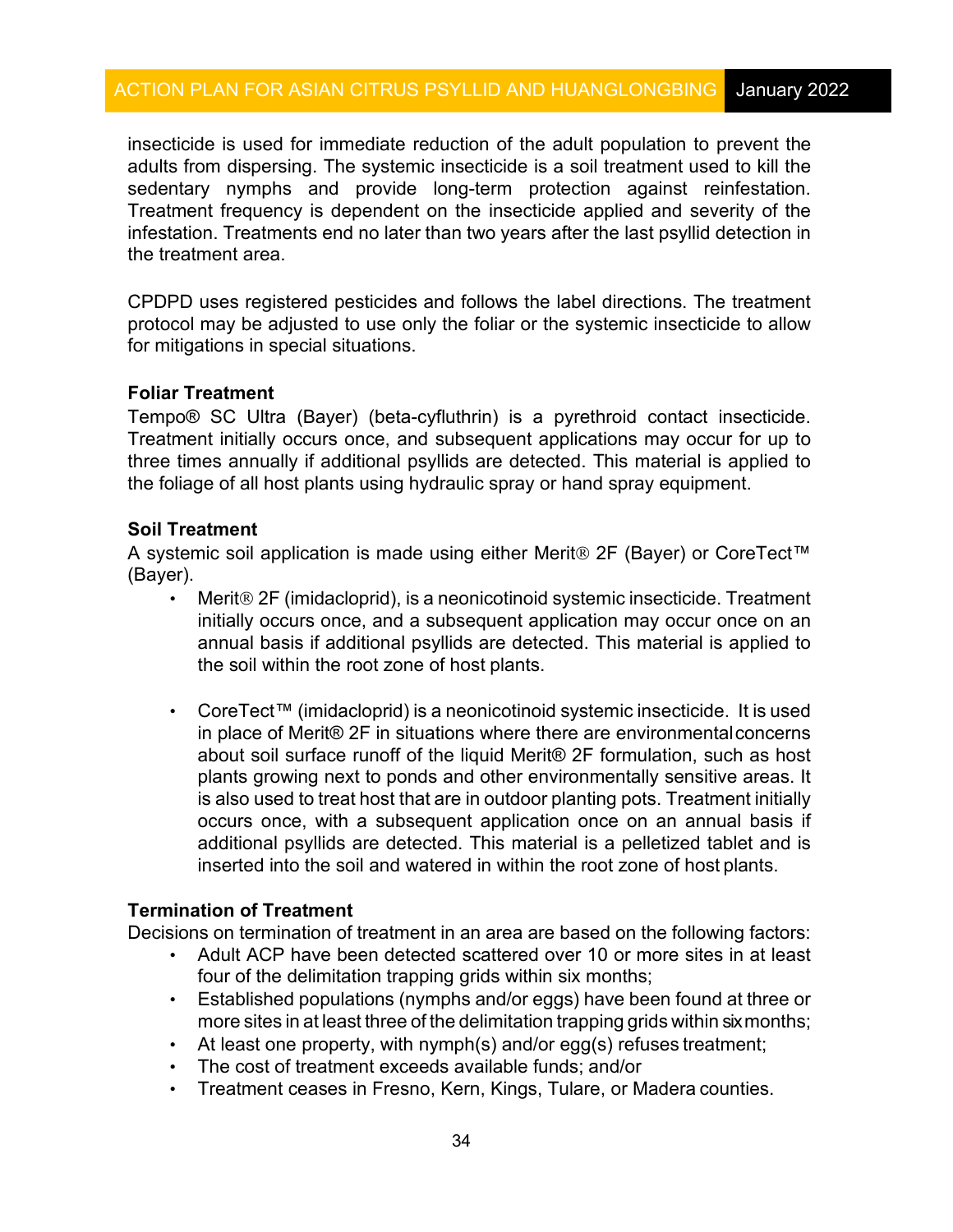# **Actions to Replace Treatment**

 The following actions are implemented in areas where treatment has been terminated:

- continues, until such time that ACP can be easily collected without a trap find to locate a population. • Trapping at the rate of 25 traps per square mile in all delimitation areas
- • Visual survey is conducted to collect ACP specimens at properties with large numbers of ACP trapped on yellow panel traps (10 or more at one tested for HLB. inspection or adults collected monthly for three inspections). The ACP is
- ACP biocontrol agents are released as appropriate or available.
- The detection of HLB triggers the HLB protocol.

# **Environmental Consultation**

 with the CDFW, USFWS, and NMFS when rare and endangered species are located within the treatment area. Mitigation measures are implemented as needed. CPDPD residential development, non-agricultural commercial properties, and rights-of-ways. The treatment area is reviewed through consultation with the CDFW's Natural Diversity Database for threatened or endangered species. CPDPD also consults does not apply pesticides to bodies of water or undeveloped areas of native vegetation. All treatment is applied to residential properties, common areas within

### **Environmental Monitoring**

 media include air, leaf, soil, tank, and water. To address human health issues, To ensure protection of human health and the environment, the CPDPD contracts with CDPR to oversee environmental monitoring of treatment projects. Sampling CPDPD has contracted with OEHHA.

### **Pollinator Protection**

 CDFA takes many beneficial actions to promote pollinator health at our program sites and throughout the state. CDFA works with the local CACs office to identify all properly and that the applications are made safely. CDFA staff conduct a visual survey of each property prior to making an application and take appropriate every effort to assure proper timing of applications. Staff remain on site until all water registered bee colonies and notifies the registered beekeeper prior to applying any pesticide. CDPR is also consulted to ensure that label directions are interpreted precautions to mitigate hazards to pollinators. During treatment activities, CDFA staff follow all label directions, appropriate best management practices, and make is absorbed into the soil to prevent pollinators from visiting any standing water.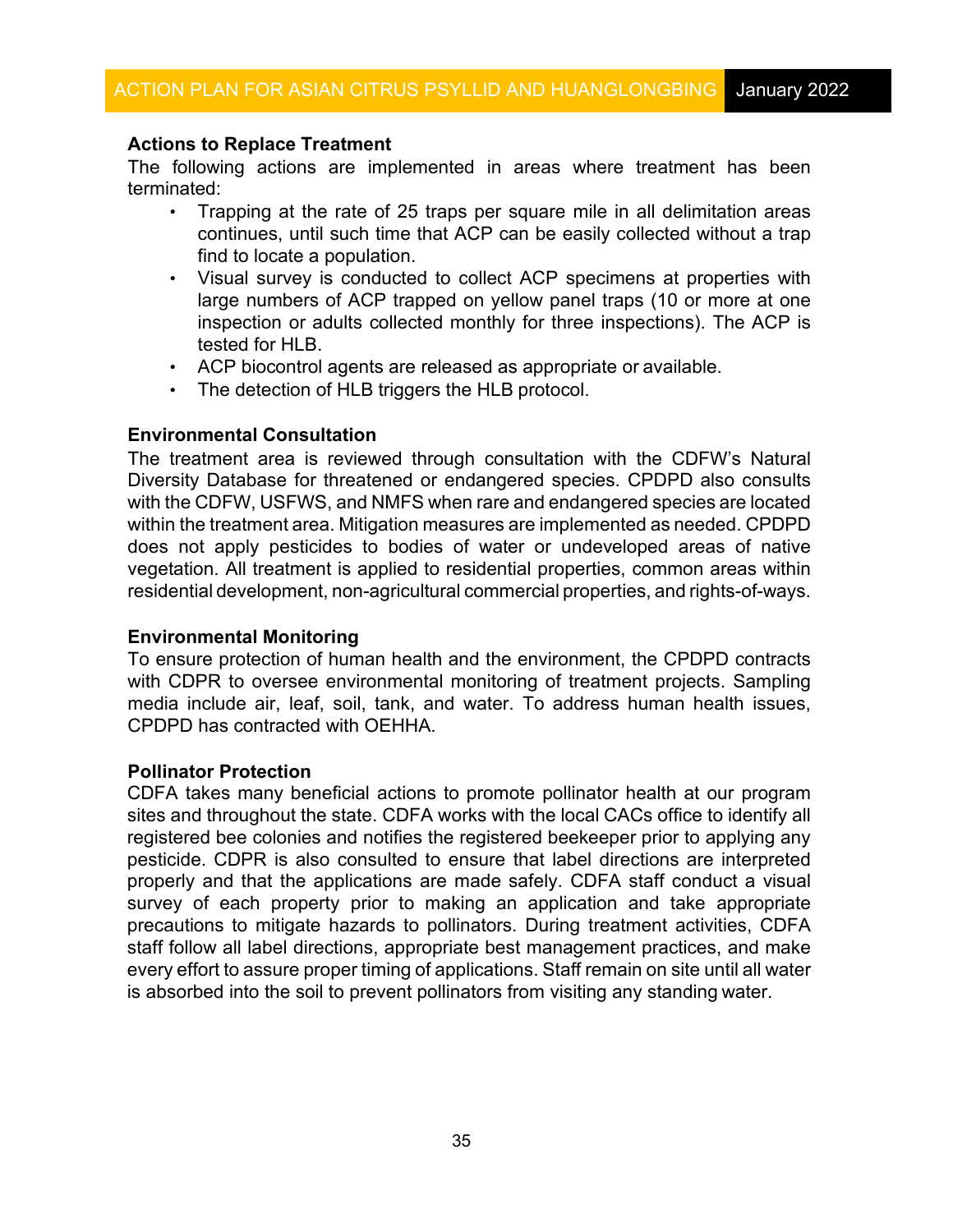# **X. Diagnostics**

# **Plant Pest Diagnostics Center (PPDC)**

The CDFA's PPDC Plant Pathology Laboratory is USDA NPPLAP accredited to provide the following services:

- Reaction (qPCR) tests: 1. High-throughput testing of plant samples for the presence of *C*Las using two USDA-validated multiplex TaqMan Real-time Polymerase Chain
	- as an internal positive control (Zheng et al. 2016) for screening samples. • *C*Las specific Ribonucleotide Reductase (RNR) gene-based qPCR assay duplexed with the plant cytochrome oxidase (COX) gene ampliset
	- • *C*Las specific 16S rDNA-based qPCR test multiplexed with the plant COX gene probe/primer set as a positive internal control (Li et al., 2006) that produce a signal with the initial screening test. If further confirmation is needed, a conventional PCR test is used to amplify a fragment of the is conducted in addition to the RNR qPCR assay for retesting samples β-operon gene specific to *C*Las for sequence analysis (Hocquellet et al. 1999).
- 2. Testing ACP samples for the presence of *C*Las using two USDA validated qPCR assays:
	- *C*Las specific 16S rDNA-based qPCR test multiplex with the psyllid specification glycoprotein (WG) gene-based ampliset as an internal positive control (Li et al., 2008) for screening ACP samples.
	- multiplexed with the WG internal positive control for retesting ACP ▪ *C*Las specific RNR qPCR and the 16S rDNA-based qPCR tests samples that produce a signal with the initial screening test.
- 3. Testing samples for *C*Las submitted by pest prevention programs including state, county, and federal agencies, as well as academic and public sources.
- government municipalities, educational institutions, and others. 4. Testing samples submitted by individual farmers, pest control advisors, UC cooperative extension agents, nurserymen, arborists, homeowners,
- 5. Collaborating and sharing data with researchers to continuously improve HLB surveys and detection assays.
- 6. Providing *C*Las positive source material such as infected budwood, lyophilized tissue, and DNA to UC and USDA researchers.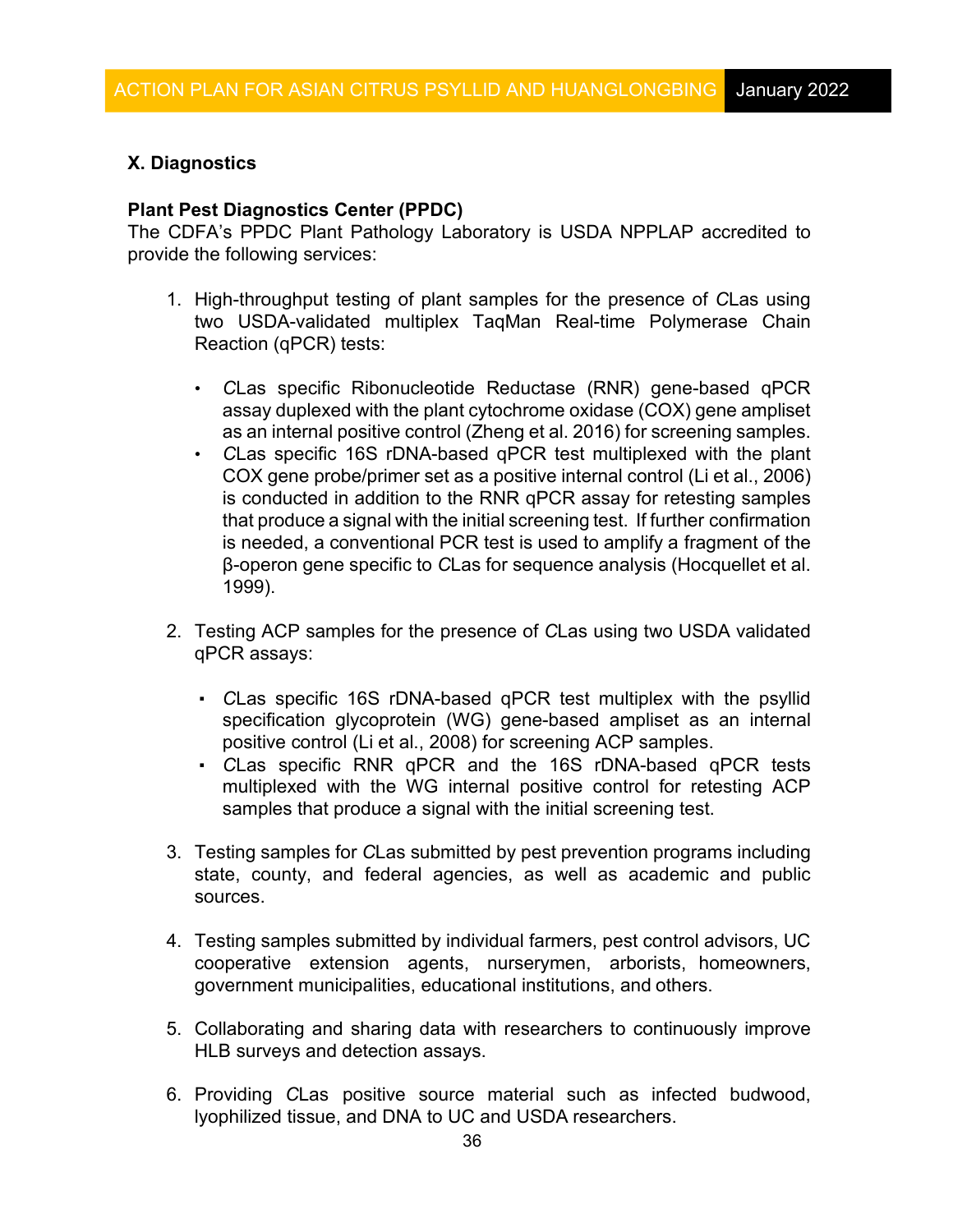- 7. Maintaining a collection of California *C*Las isolates in lyophilized plant tissue stored in -80°C Ultra-low freezer.
- 8. Inspecting and administering HLB proficiency testing to permit private and grower-funded laboratories in California to test non-regulatory samples for HLB.

# **CDFA's PPDC Entomology Laboratory services include:**

- government agencies, and the public is conducted in an accurate and timely 1. Insect identification services for CDFA's pest prevention programs, other fashion.
- 2. Assist personnel in other agencies with problems related to insects and other arthropods and invertebrates.

# **University of Arizona (UA)**

 analysis of plant and insect samples for *C*Las using the USDA validated protocols The UA Plant Pathology Laboratory is NPPLAP accredited to conduct qPCR described above. UA may be contracted by CDFA to analyze ACP samples for *C*Las.

# **Citrus Research Board (CRB) Jerry Dimitman Laboratory**

The CRB Jerry Dimitman Laboratory in Riverside, California is NPPLAP accredited to conduct qPCR analysis of plant and insect samples for the presence of *C*Las. The CRB's laboratory is contracted by CDFA to test plant and ACP samples for *C*Las using the USDA-validated protocols described above. Thousands of ACP samples are redirected to the CRB's laboratory for *C*Las testing annually.

# **Citrus Pest Detection Program (CPDP)**

The CPDP laboratory, operated by the Central California Tristeza Eradication Agency, is permitted by CDFA to test non-regulatory samples for the presence of *C*Las using the USDA validated protocol described above. The CPDP laboratory may be contracted by CDFA to screen samples of ACP for the *C*Las bacterium.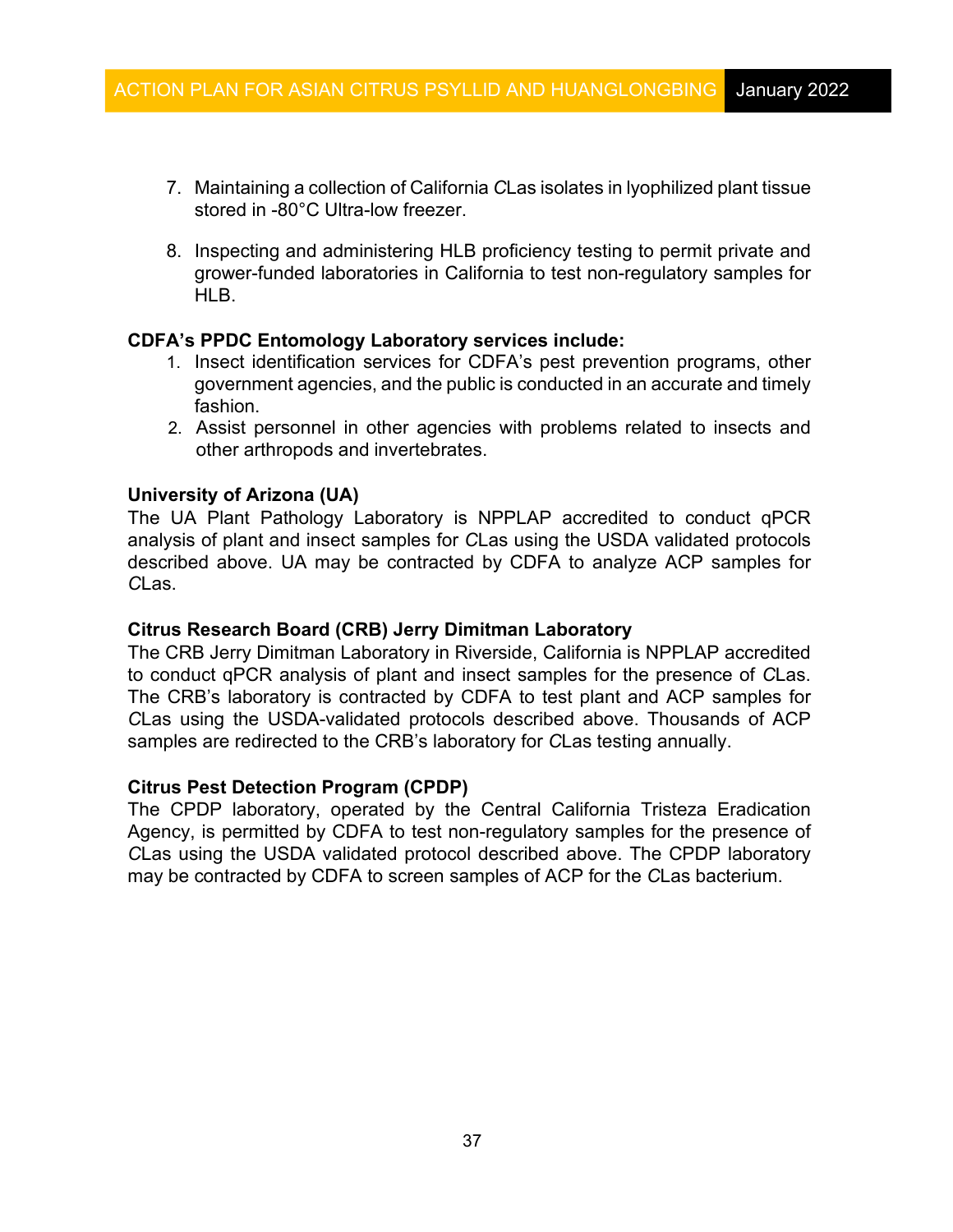# **XI. HLB Response Activities**

 Because HLB is the most devastating disease of citrus worldwide, California cannot afford to allow the spread of HLB through the state. The presence of this disease in areas such as Asia, Brazil, Texas, and Florida have afforded the opportunity to learn and establishment of this pathogen. from their experiences, including the best available options to prevent the spread

Experts worldwide agree on three critical steps in HLB control:

- • Abatement procedures to remove infected trees.
	- double bagging and disposal at landfill, by burial, or stump removal by mechanical means. • Removal methods may include, but are not limited to, cutting and burning on site, defoliation and burn standing, cut and buck up for
- ACP control.
- • Replanting with disease-free trees, which necessitates that all citrus nursery stock be produced under protective structures.

Each instance is evaluated on a case-by-case basis, as described in the following section.

# **1. Residential Property Response**

# **Host Plant Tests Positive for HLB-associated Liberibacter - Mandatory**

- • Upon confirmation of an HLB infected citrus tree or host plant, Tempo® SC Ultra is applied to the infected plant.
- removed by mechanical means. • After treatment has dried and following the restricted-entry interval (REI) indicated on the label, the infected tree or host plant is removed and destroyed per the abatement procedures. The stump is completely
- A delimitation is initiated following the standard 250-meter radius delimitation survey protocols.
	- ▪ All host plants are surveyed, and tissue samples are collected from all host plants.
	- ▪ All host plants are examined for evidence or presence of ACP and all specimens found are collected.
	- laboratory for analysis for HLB-associated bacteria. ▪ All plant and ACP samples are sent to a NPPLAP accredited
- applied to all host plants in the treatment area. • A 250-meter treatment is initiated, both foliar and systemic insecticides are
- quarantine is established with CAC concurrence. If an HLB • If the detection is in an area not quarantined for HLB, a five-mile radius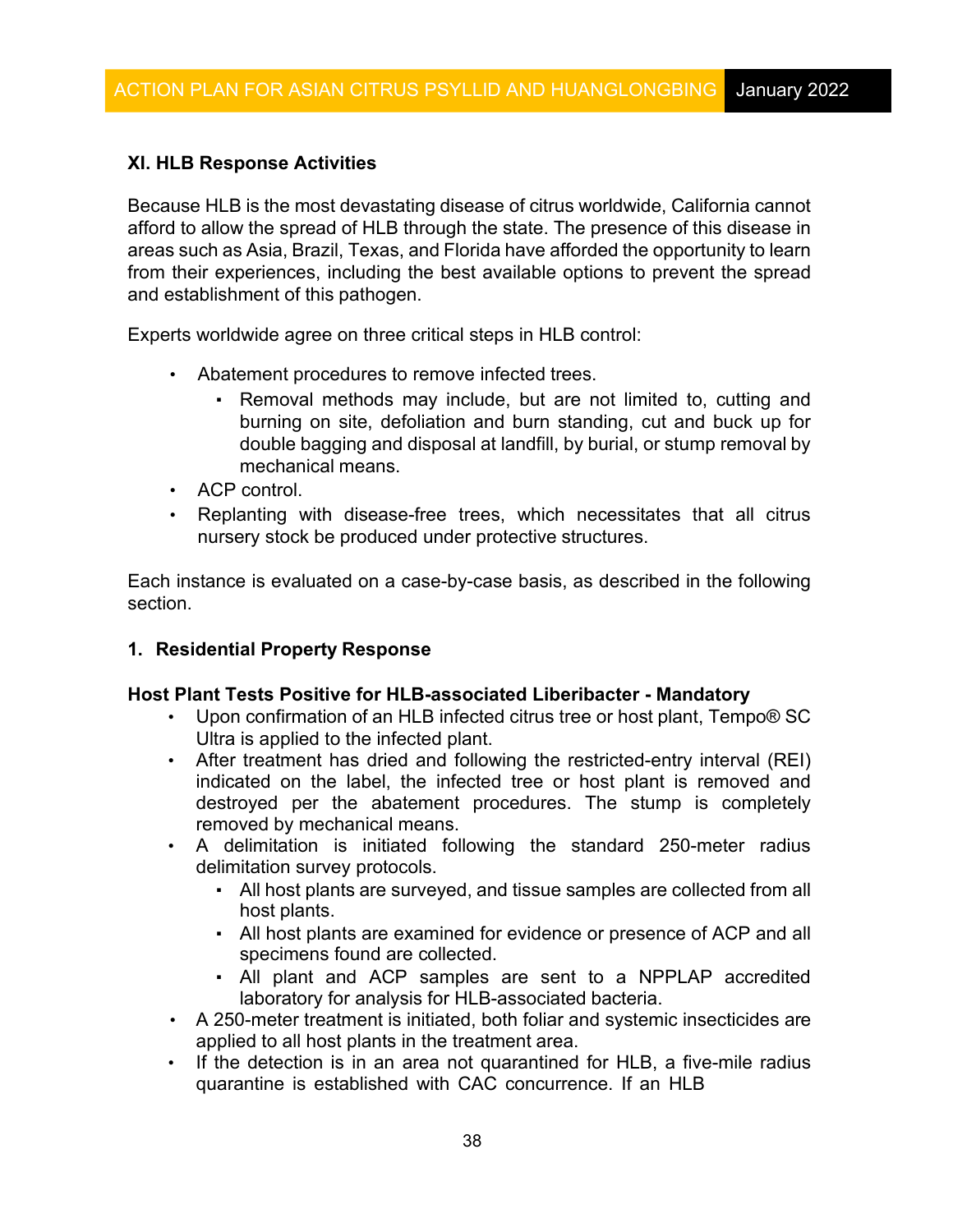quarantine already exists but does not include all areas within the five-mile radius, the existing quarantine is expanded.

- All host plants remaining on the property are placed on hold.
- All trace back information is collected on the source of the diseased plantif available.

# **ACP Tests Positive for HLB-associated Liberibacter – Voluntary**

- • If an inoculative adult ACP is found feeding on a host plant, the plant on which the insect was found feeding is considered "highly" suspect for HLB and routinely monitored.
- part, "[a]ny pest…exposed to infestations…within such area, are public • If an inoculative ACP nymph is found on a host plant, CPDPD treats and removes the host plant, citing FAC section 5762, which states, in relevant nuisances, which are subject to all laws and remedies which relate to the prevention and abatement of public nuisances."
	- the mother to the egg). ▪ A *C*Las positive ACP nymph can only acquire the bacteria viafeeding on a *C*Las-positive tree or transovarial transmission (acquisition from
	- Studies suggest any *C*Las infected ACP nymph is interpreted as having inoculated the tree. Finding an ACP nymph on a tree provides the proximity for "exposure." The science suggests that the risk of infection is present (100 percent of trees from which positive nymphs have been collected are likely infected), and the risk of infection more than qualifies as "exposure."
- A delimitation is initiated following the standard 250-meter radius delimitation survey protocols.
	- ▪ All host plants are surveyed, and tissue samples are collected from all host plants.
	- ▪ All host plants are examined for evidence or presence of ACP and all specimens found are collected.
	- analysis for HLB-associated bacteria. ▪ All ACP samples are sent to a NPPLAP accredited laboratory for
- applied to all host plants in the treatment area. • A 250-meter treatment is initiated, both foliar and systemic insecticidesare
- A *C*Las-positive ACP does **not** trigger a quarantine.

# **2. Commercial Grove Response**

 Grove definition: contiguous citrus with edges defined as spacing between plantings being grown with the intent of harvesting the fruit for sale. larger than a wind machine row, one acre or more of trees (100 trees per acre) and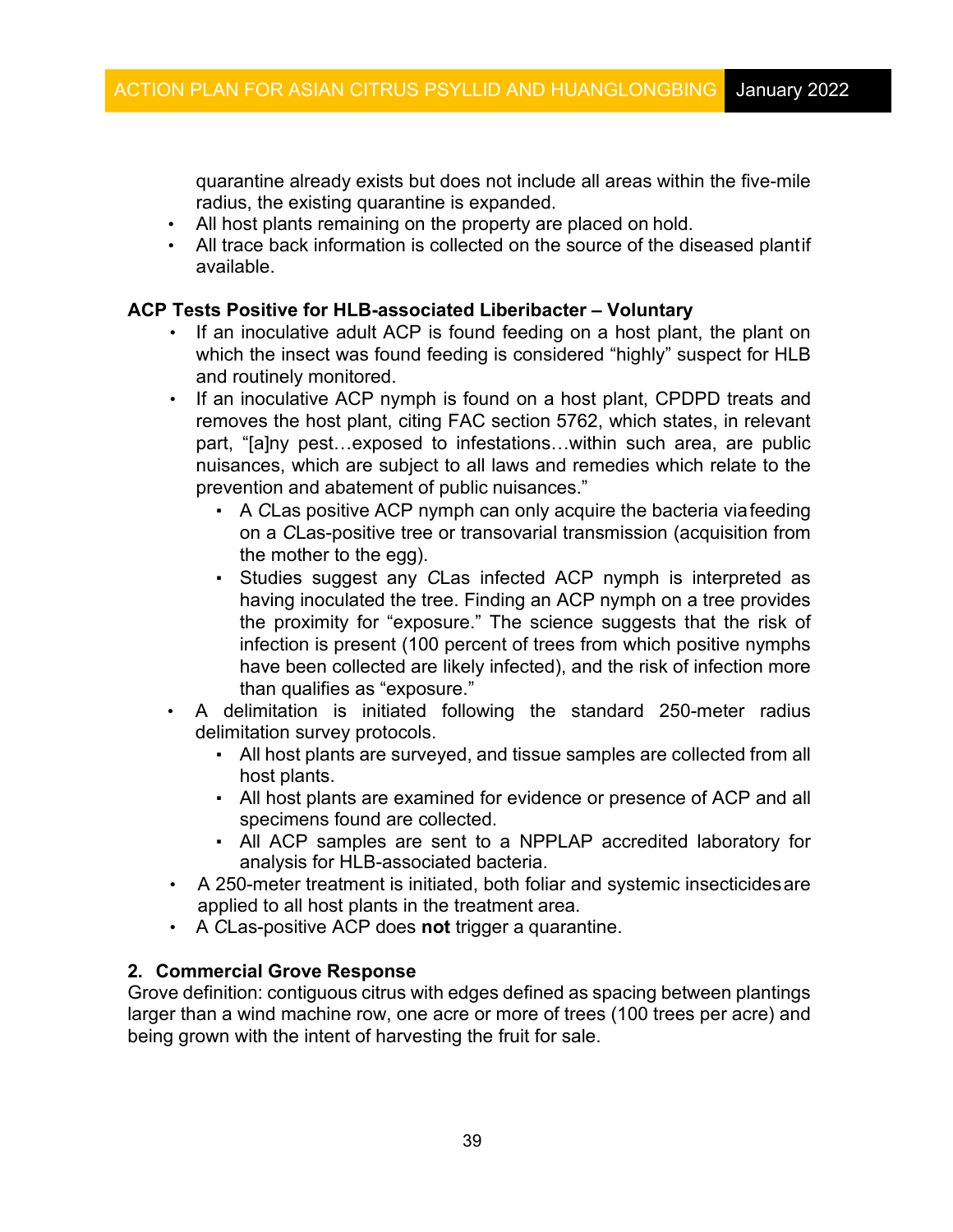# **Host Plant Tests Positive for HLB-associated Liberibacter – Mandatory**

- Upon confirmation of an HLB-infected citrus tree, CPDPD notifies the grower. The grower will be required to treat the tree with a foliar insecticide from the UC-approved list of insecticides for bulk citrus treatment within 72 hours of notification. The list is posted on the UC Integrated Pest Management (IPM) website [\(https://www2.ipm.ucanr.edu/agriculture/citrus/asian-citrus-psyllid/\)](https://www2.ipm.ucanr.edu/agriculture/citrus/asian-citrus-psyllid/).
- • After the REI on the label, the grower must remove and destroy the diseased citrus tree per the abatement procedures. CPDPD verifies removal within 48 hours of the REI. If the tree has not been removed, CPDPD removes the tree and charges the grower for the cost of treatment and removal activities.
	- or pushing the infected tree completely out of the ground and allowing for suckers or resprouts, as they are very attractive to ACP. If suckers or resprouts are found, the grower is directed to remove them. ▪ Removal may include cutting the tree down and removing the stump the tree to completely dry. The stump is completely removed. Monitor
- CPDPD initiates a survey of all citrus trees on the perimeter (all end rows/trees in all directions) of the affected grove and all groves within 250 meters.
	- ▪ All host plants are surveyed, and tissue samples are collected from all host plants.
	- ▪ All host plants are examined for evidence or presence of ACP and all specimens found are collected.
	- analysis for HLB-associated bacteria. Note: If any portion of a site ID is intersected by the 250-meter radius, ▪ All ACP samples are sent to a NPPLAP accredited laboratory for

the entire grove associated with the site ID is included in the survey area

 completed using one or two UC-approved insecticide treatments for bulk host plants within 250-meters of an HLB positive citrus tree or host plant. area-wide treatment program. Two treatments are required if the grower has the first treatment. • CPDPD initiates a 250-meter treatment protocol. CPDPD communicatesto growers who are in the 250-meter treatment area. Treatment will be citrus from the list posted on the UC IPM website [\(https://www2.ipm.ucanr.edu/agriculture/citrus/asian-citrus-psyllid/\)](https://www2.ipm.ucanr.edu/agriculture/citrus/asian-citrus-psyllid/) to all One foliar treatment is required if the grower has been participating in an not been participating in an area-wide treatment program. The first treatment is a foliar application. If the grower chooses not to comply with the first foliar treatment within seven days, then CPDPD applies the insecticide and charges the expense to the grower. If the second treatment is a foliar application, then it is applied 30-60 days after the first treatment. If the second treatment is systemic, then it is applied within two weeks of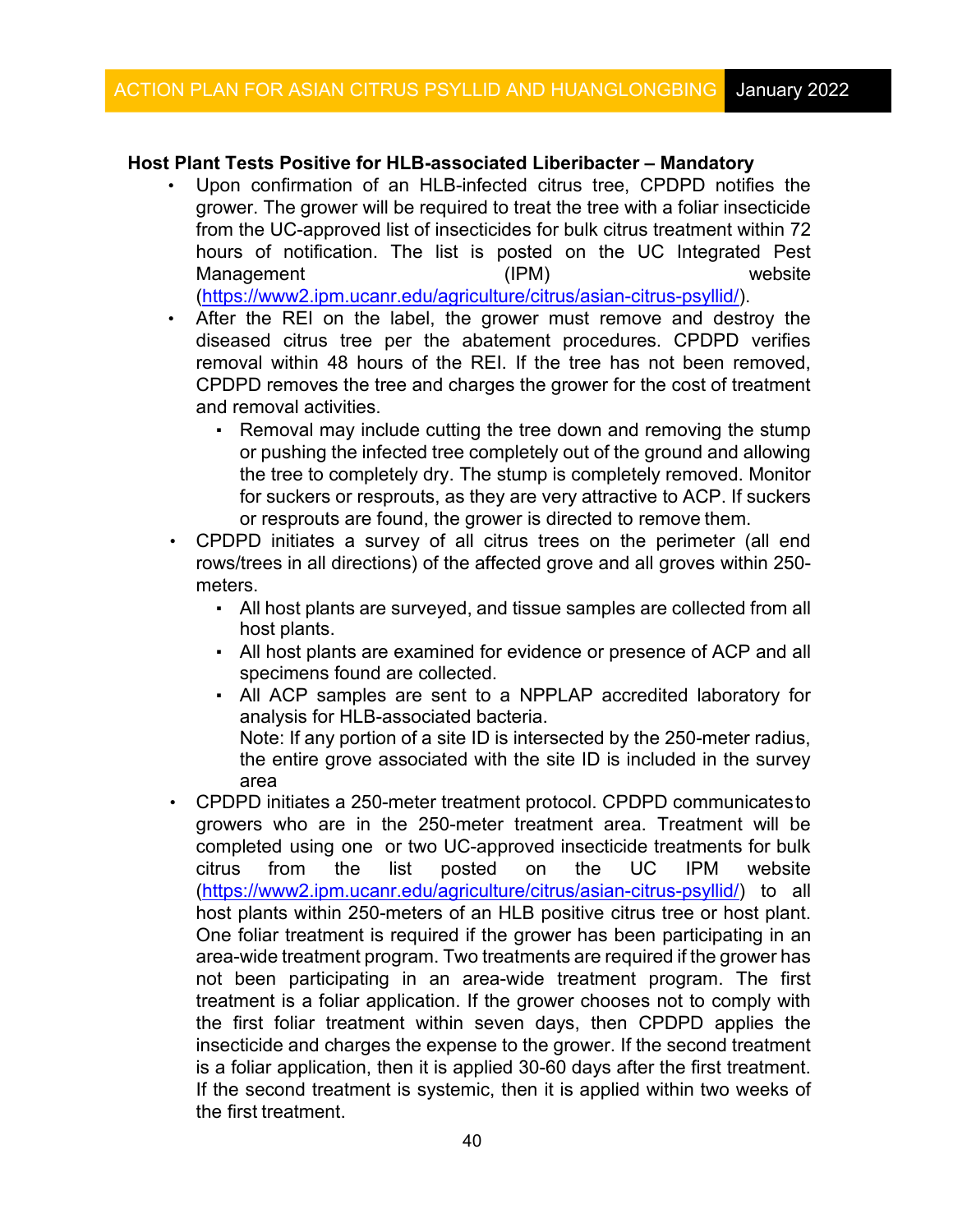Note: If any portion of a site ID is intersected by the 250-meter radius, the entire grove associated with the site ID is included in the treatment area.

- established with a five-mile radius from the find site with CAC concurrence. If an HLB quarantine already exists but does not include all areas within the five-mile radius, the existing quarantine expands the existing quarantine. • If the detection is in an area not quarantined for HLB, a quarantine is
- All host plants remaining on the property are placed on hold.
- collected, if available. • Trace back information on the source of the diseased plant should be
- should be resampled once a year with a direct testing method. • The perimeter of all groves within 250-meters of a *C*Las-positive detection

# **ACP Tests Positive for HLB-associated Liberibacter – Voluntary**

- **.** If the inoculative ACP adult is found feeding on a citrus tree, the plant on which the insect was found feeding is considered "highly" suspect for HLB and routinely monitored.
- public nuisances, which are subject to all laws and remedies which relate to the prevention and abatement of public nuisances." If the tree is not treated and removed voluntarily, CPDPD may treat and remove the tree per FAC Section 5762 and charge the grower for the cost of removal activities. ▪ If an inoculative ACP nymph is found on a citrus tree, CPDPD asks the grove owner to treat and remove the tree (following the same procedures for an HLB positive tree), pursuant to FAC section 5762, which states, in relevant part, "[a]ny pest…exposed to infestations…within such area, are
	- • A *C*Las-positive ACP nymph can only acquire the bacteria via feeding on a *C*Las-positive tree or transovarial transmission (acquisition from the mother to the egg).
	- the proximity for "exposure." The science suggests that the risk of • Studies suggest any *C*Las infected ACP nymph is interpreted as having inoculated the tree. Finding an ACP nymph on a tree provides infection is present (100 percent of trees from which positive nymphs have been collected are likely infected), and the risk of infection more than qualifies as "exposure."
- rows/trees in all directions) of all groves within 250-meters of thedetection. • CPDPD initiates survey of all host plants on the perimeter (all end
	- ▪ All host plants are surveyed, and tissue samples are collected from all host plants.
	- ▪ All host plants are examined for evidence or presence of ACP and all specimens found are collected.
	- analysis for HLB-associated bacteria. ▪ All ACP samples are sent to a NPPLAP accredited laboratory for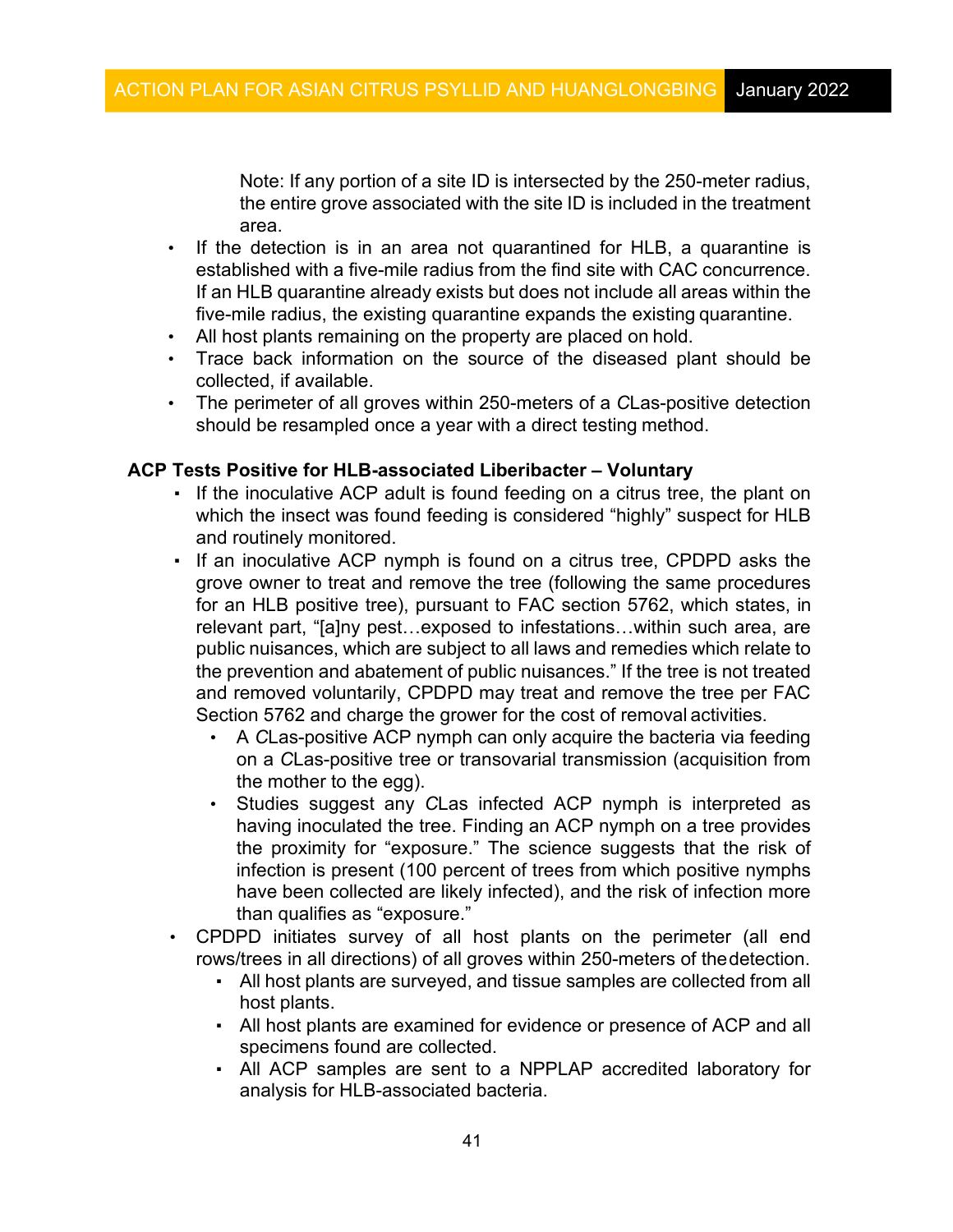Note: If any portion of a site ID is intersected by the 250-meter radius, the entire grove associated with the site ID is included in the survey area.

 be conducted in accordance with the UC IPM recommendations. The first treatment is a foliar application. If the second treatment is foliar, then it is applied 30 to 60 days after the first treatment. If the second treatment is a • CPDPD initiates a 250-meter treatment protocol. CPDPD communicatesto growers who are in the 250-meter treatment area. Treatment activities will grower is asked to apply one or two insecticides based on UC recommendations to all host plants within 250-meters of a *C*Las positive ACP. One foliar treatment is suggested if the grower has been participating in an area-wide treatment program. Two treatments are suggested if the grower has not been participating in an area-wide treatment program. The systemic insecticide, then it is applied within two weeks of the first treatment.

> Note: If any portion of a site ID is intersected by the 250-meter radius, the entire grove associated with the site ID is included in the treatment area.

- A *C*Las-positive ACP does **not** trigger a quarantine.
- positive ACP detections once a year with a direct testing method. • CPDPD resamples the perimeter of all groves within 250-meters of *C*Las-

### **3. Nursery Response**

### **Host Plant Tests Positive for HLB-associated Liberibacter – Mandatory**

- detection triggers survey and testing of host plants within 250-meters of the • Upon confirmation of an HLB infected citrus tree (or host plant), CPDPD notifies the nursery and place all host plants at the nursery on hold. The find site.
- existing quarantine is expanded. If the detection is in an area not quarantined for HLB, a five-mile radius quarantine is established with CAC concurrence. If an HLB quarantine already exists but does not include all areas within the five-mile radius, the
- CPDPD contact information and options on how to proceed. The options include either placing and maintaining the plants in a Department approved • During the quarantine approval and implementation process, CPDPD staff may use CDFA's statutory authority to issue hold notices to all nurseries with host plants within the proposed quarantine area. Once the quarantine becomes effective, a follow-up letter is issued to each nursery to provide insect resistant structure for a minimum of two years with testing or voluntarily destroying the plants. Nurseries are required to contact CPDPD with their decision and are then given further instructions.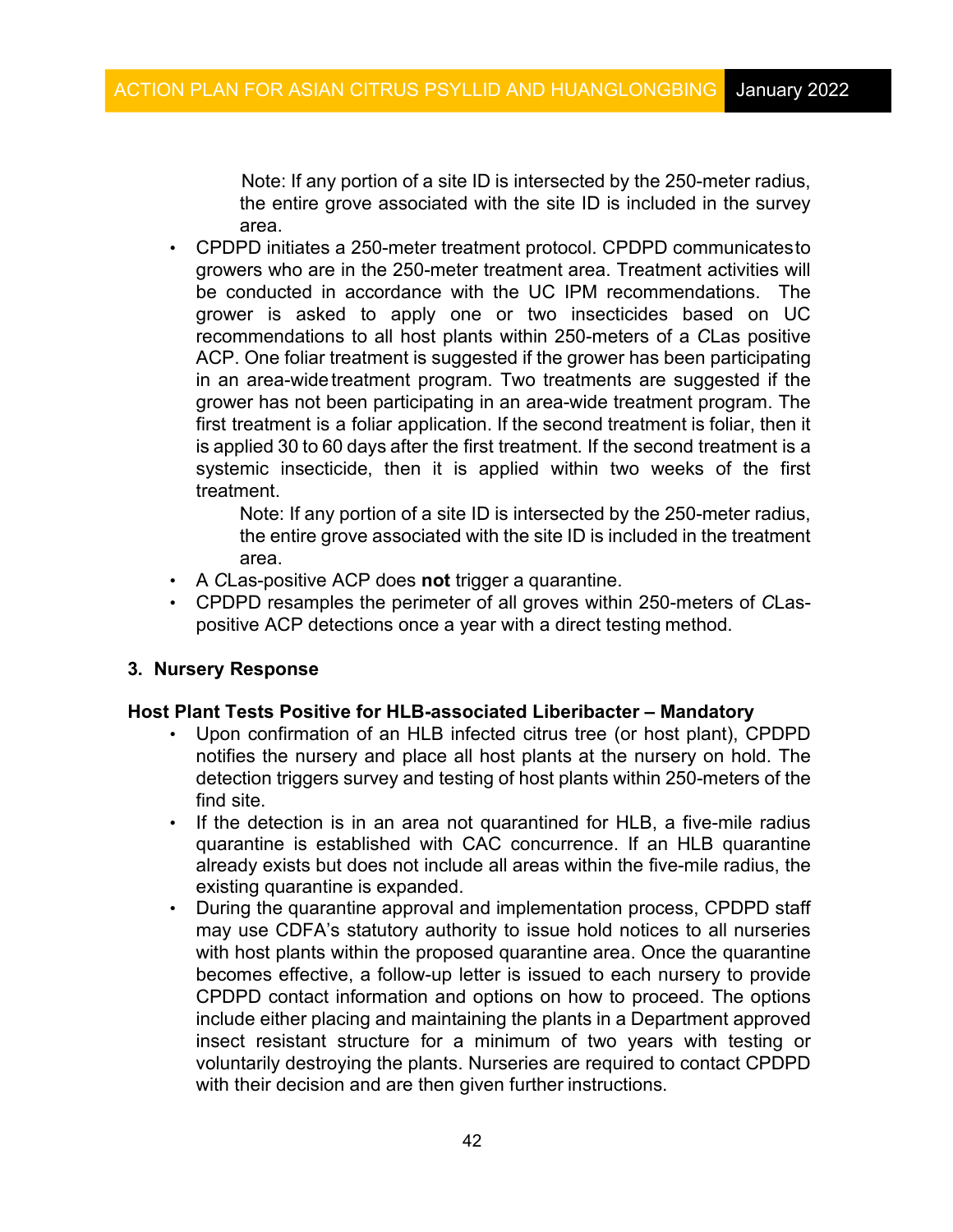- host nursery stock within the structure may be destroyed. • If HLB is detected within a CDFA-approved insect resistant structure, all
- maintained within an APHIS-approved exclusionary facility is placed on hold completed with negative results. Nurseries actively participating in the • Host nursery stock within the HLB quarantine that has been grown and until two sampling and testing cycles, six months apart, have been voluntary HLB sampling and testing program is treated accordingly.
- • If HLB is detected on nursery stock within an APHIS-approved exclusionary assessment analysis. facility, all nursery stock in that compartment may be destroyed after a risk

# **ACP Tests Positive for HLB-associated Liberibacter – Voluntary**

- • Upon confirmation of a *C*Las infected ACP in a nursery, CPDPD may place host plants within the nursery on hold until plant samples are taken and tested.
- • All nurseries within 250-meters of the detection are notified of the detection and treatment. CPDPD communicates to nurseries that are in 250-meter treatment area. The nursery is asked to treat all exposed nursery stock using CDFA approved insecticides.
- A *C*Las-positive ACP does **not** trigger a quarantine.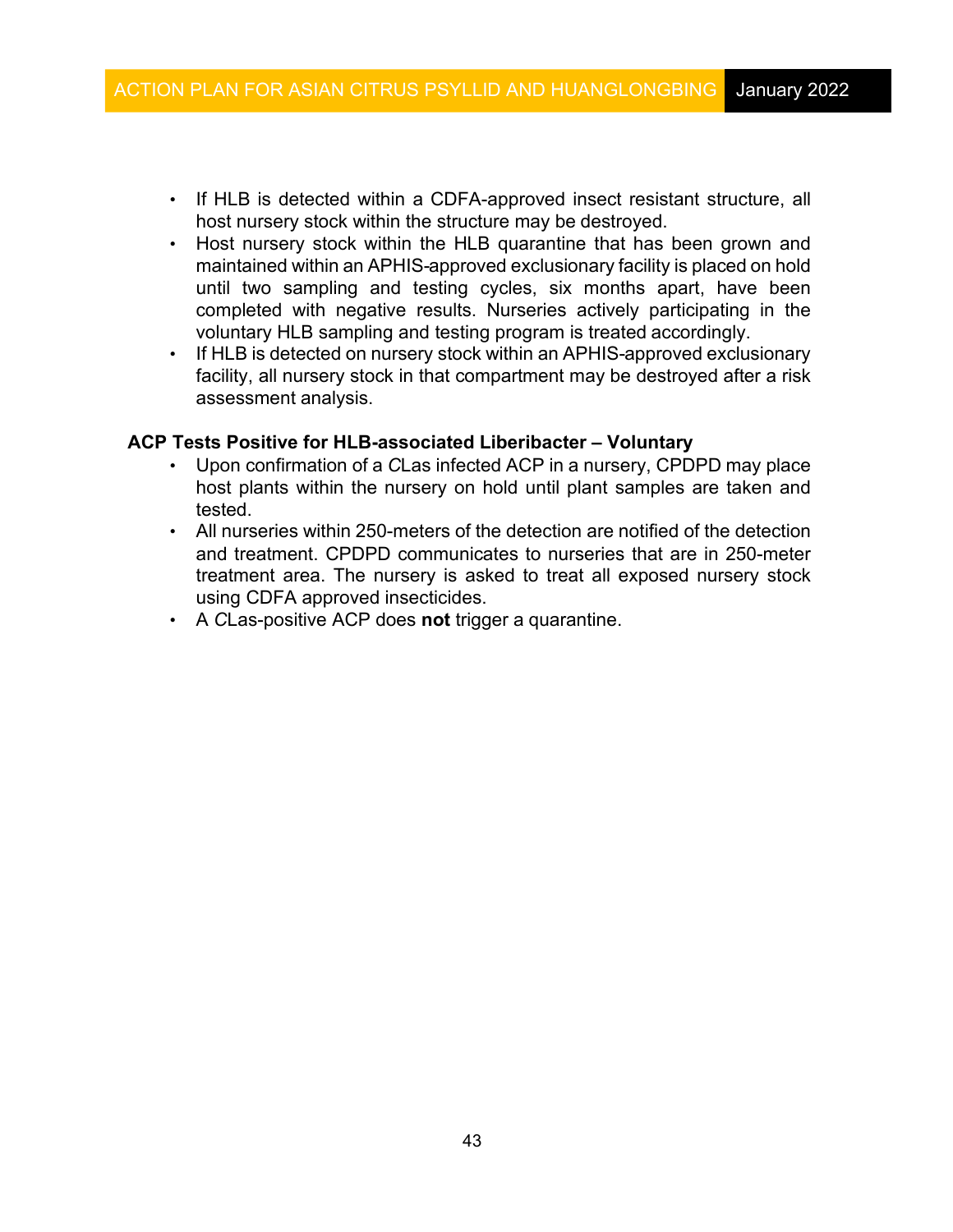# **XII. Biological Control Activities**

 Complementing CPDPD's ACP treatment actions, and the ACP containment actions biological control program aimed at reducing the population of ACP in highly infested historic location of origin. The goal of this program is to significantly reduce the disease it carries into commercial citrus production. carried out through enforcement of the State Interior Quarantine, is a classical areas. A classical biological control program uses natural enemies from a pest's abundance of ACP in urban areas to slow the outward spread of this pest and the

 implemented through cooperation between CDFA, CPDPD, USDA, CRB, California The ACP biological control efforts developed in California are multifaceted and State University (CSU), and UC.

 Two potential ACP biocontrol agents (parasitic wasps *Tamarixia radiata* and matched areas of Pakistan by UC Riverside. Releases of *T. radiata* by UC Riverside and CDFA started in December 2011. *D. aligarhensis*, was initially released in *Diphorencyrtus aligarhensis*) have been identified and collected from climatically December 2014. As of 2017, the release of *D. aligarhensis* is no longer supported or maintained.

 The ACP biocontrol program is composed of three major areas of focused activities and continued development:

- the CSU Pomona campus (Los Angeles County). Operations at each facility are carried out under the terms of a CDFA-issued permit, as required by FAC Section 6305. Rearing of ACP and the parasite occurs on potted trees inside secured cages in controlled rearing rooms. Standard protocols for the large-scale production of *T. radiata* were developed in Florida and Texas and have been adapted for use in California. • Mass production of ACP and the parasitic wasp, *T. radiata* in conventional insectaries located at CDFA's Mt. Rubidoux facility (Riverside County) and
- line having been collected at a different location and / or time from the native • Maintaining a genetically variable parent population of *T. radiata* is accomplished by rearing individual lines of the parasitoid in isolation, each range of ACP. Offspring from these lines are interbred and their offspring are used as parents for mass-rearing and field cage production. Maintenance of isolated parasitoid populations prevents loss of genetic variability, adaptation to laboratory conditions, and loss of attributes that are necessary for effective biological control in the field. This work was being carried out at the CDFA/CRB facilities in Riverside.
- facility (Kern County). This plant is a preferred host for ACP and has the • Rubidoux and Pomona insectaries. Production of trees is at CDFA's Arvin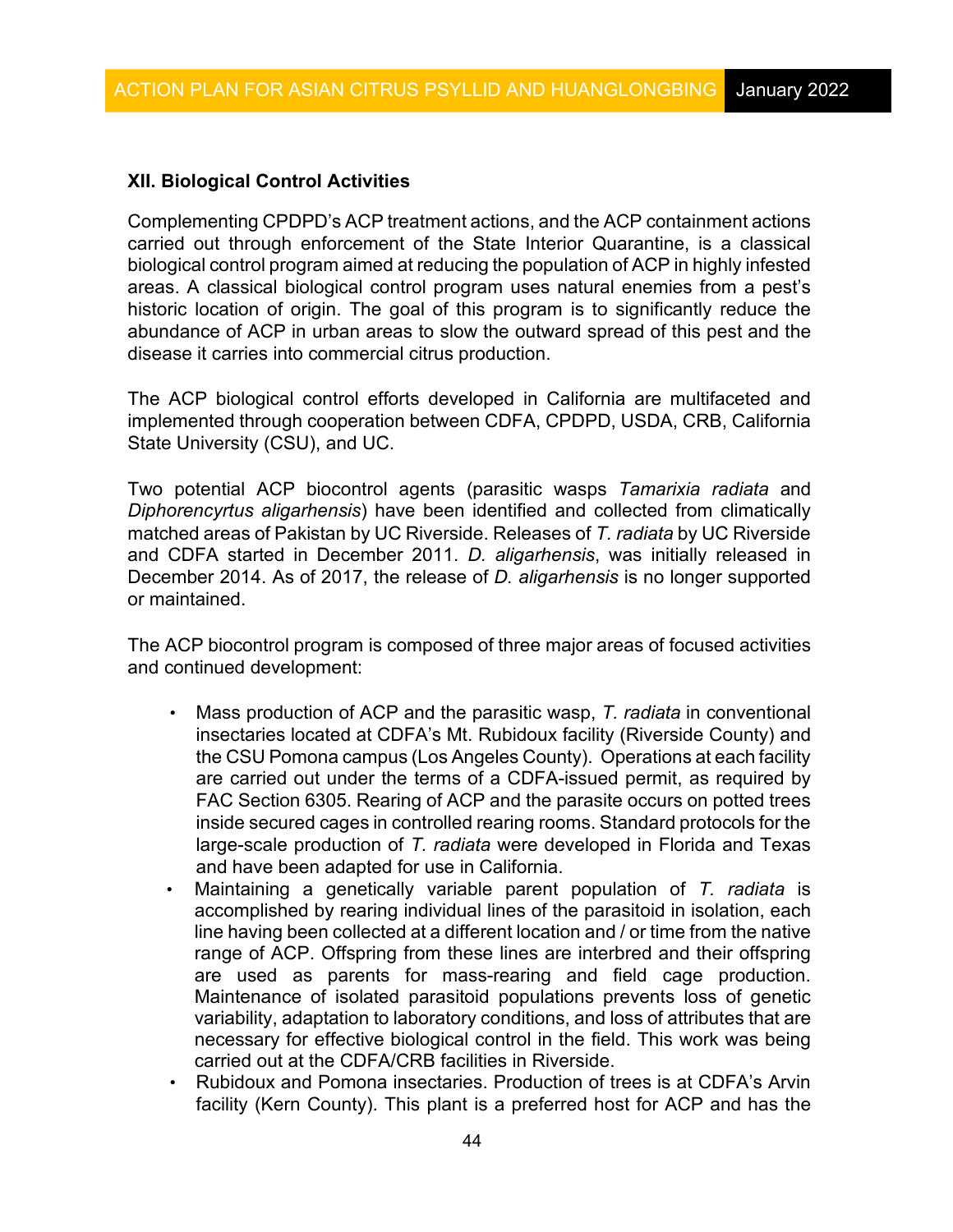added benefit that it is not a host for HLB. This ensures that all ACP used in are routinely tested for HLB as an additional safety measure. the production process are disease-free. Both host plant and ACP colonies

 selected commercial groves near Riverside. This project is funded by USDA. The caged trees at CSU Pomona are located in a 20-acre field next to the insectaries described above. The caged trees in commercial groves are located near the campus of the UC Riverside. At all locations, the caged populations of ACP are achieved, adult *T. radiata* are introduced into the number of parasites available for release but is limited to the spring and summer months of the year. • Production of *T. radiata* on caged, field trees at CSU, Pomona and in trees are intentionally and naturally inoculated with ACP. Once high cages and allowed to increase in number on the resident psyllids. Production of *T. radiata* in the field cages has significantly increased the

 Initial releases of *T. radiata* were focused within the Los Angeles basin. Post-release monitoring has confirmed the establishment of *T. radiata* at over 90 out of 100 production because of the field cages and continued expansion of production at Mt. Central Valley within the ACP quarantine areas. monitoring locations Until 2014, release sites were selected by scouting and information obtained from interested parties. The steady increase in parasite Rubidoux and CSU Pomona resulted in the initiation of an area-wide release strategy covering all urban regions in southern California and into the southern

 eradication areas. CPDPD provided *T. radiata* to the USDA's International Services release in Arizona and *T. radiata* and ACP for use in research projects. Current As of 2018, there have been augmented releases in areas surrounding HLB for release in Mexico through June 2020 and continues to provide *T. radiata* for production is over four million *T. radiata* per year.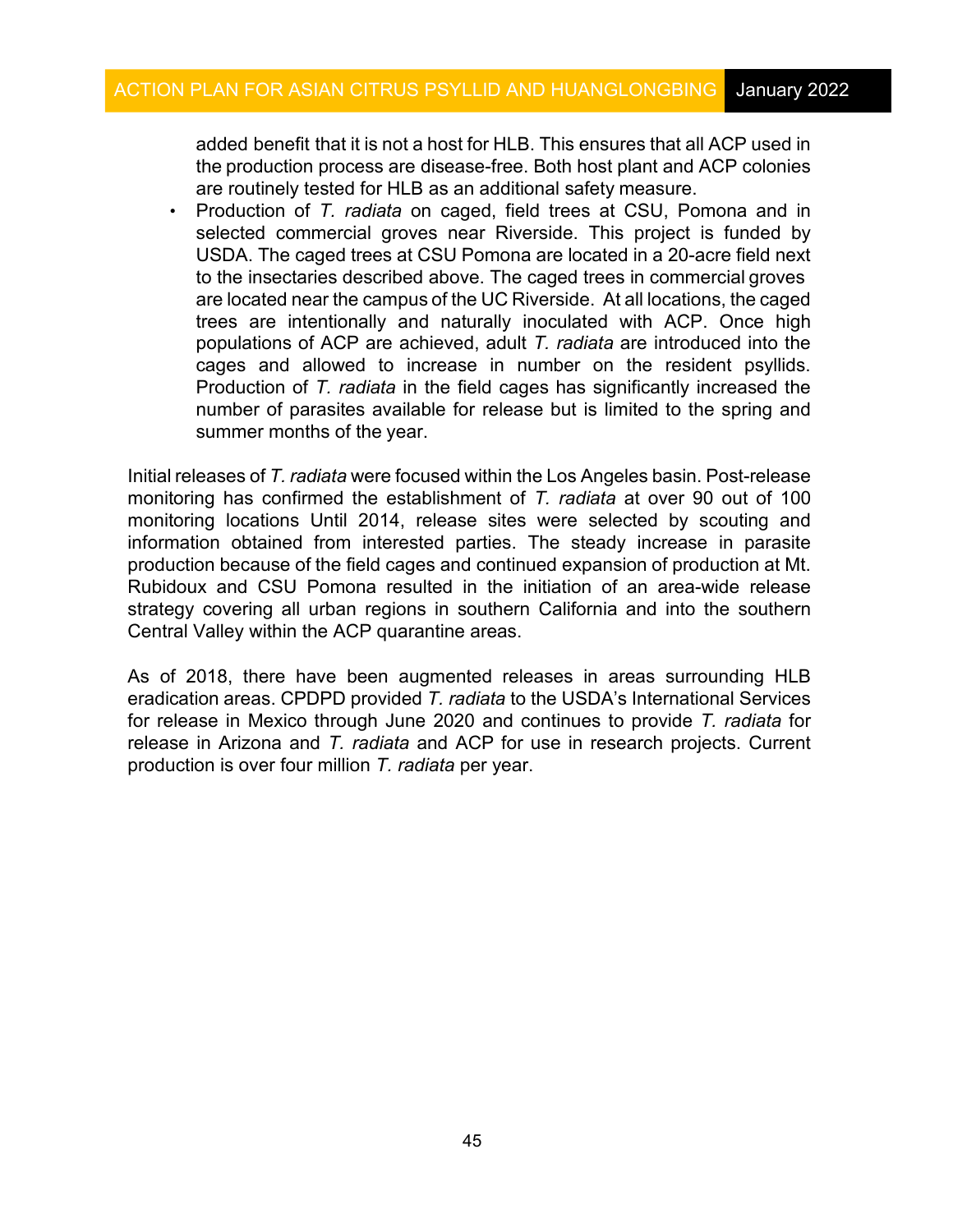# **XIII. Regulatory Activities**

#### **General**

 and disease, and the prohibitions or conditions which enable movement of hosts within or from the quarantine area. CDFA regulates the intrastate movement of ACP and HLB host material pursuant to 3 CCR section 3435, Asian Citrus Psyllid State Interior Quarantine and section 3439, Huanglongbing Disease State Interior Quarantines. The USDA regulates the interstate movement of ACP and HLB host material pursuant to the Code of Federal Regulations (CFR), title 7, section 301.76, for Citrus Greening and ACP. These regulations establish the quarantine areas, hosts and possible carriers of the pest

 regulations and provides guidance of the conditions and actions to affected industry representatives, which would make regulated products eligible to move within and from the quarantine areas. In conjunction with USDA and the CACs, CPDPD enforces all provisions of these

CDFA conducts regulatory activities and enforces the regulations to prevent the artificial spread of ACP and HLB by restricting the movement of host material from an infested area. Regulatory activities include creating and issuing compliance agreements, publishing Citrus Division and Phytosanitary Advisories to provide detailed information on regulations and enforcement policies, developing and sharing educational material, and consistently communicating with and inspecting regulated establishments to ensure compliance with the regulations.

In addition to the requirements regarding ACP and HLB, all citrus nursery stock produced and/or sold in California must meet the requirements found in 3 CCR section 3701, Citrus Nursery Stock Pest Cleanliness Program (NSPCP). All source trees for citrus nursery stock propagative materials are registered with the Citrus NSPCP and must meet testing and maintenance requirements.

### **ACP Regional Quarantine**

 present; (2) the local CAC has been notified and requests the quarantine; and (3) Notification includes a map of the amended quarantine zone and a written On January 1, 2018, the ACP regulation was amended to reflect a regional quarantine structure to regulate host nursery stock and bulk citrus based on pest risk criteria. Using the pest risk criteria, CDFA created and may modify the regional quarantine zones when: (1) survey results indicate an ACP or HLB infestation is notification of the regional quarantine zone change is posted to CDFA's webpage. description of the boundaries. The regulation amendment also established an appeal process for interested parties to challenge quarantine zone designations.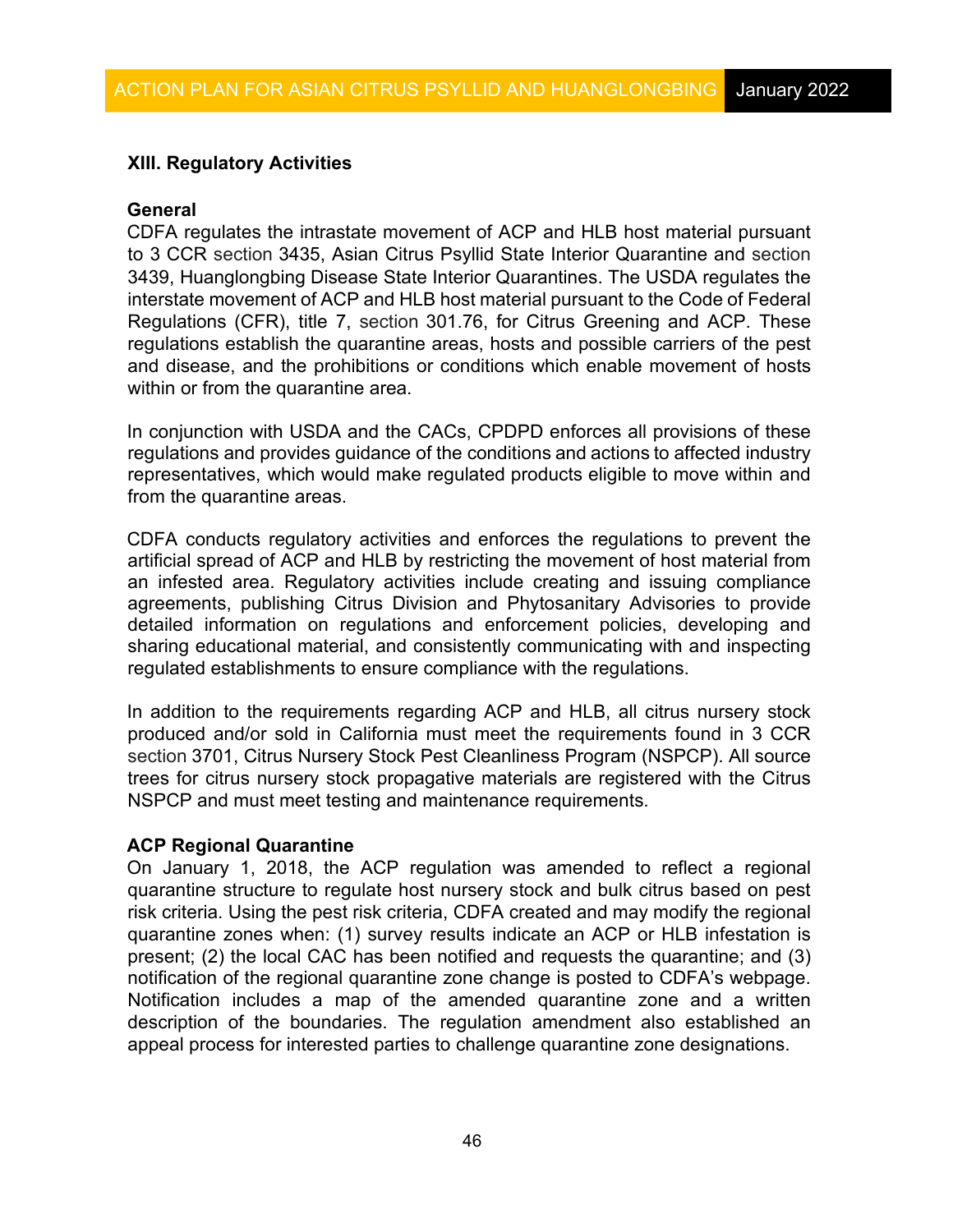establishes regulated articles and commodities, restrictions of movement of the articles and commodities, and exemptions to the regulation. All equipment used to harvest, prune, process, or transport any hosts of ACP and HLB must be cleaned In addition to the regional quarantine zone structure, the ACP regulation also and/or treated in a manner to eliminate all life stages of ACP prior to movement out of the HLB quarantine area.

### **Compliance Agreements**

 affected businesses located within a regulated area. Under the authority provided in transporters, packers, fruit sellers, and wholesale nurseries. Under a signed oversight. While the signed agreements are self-executing, CPDPD conducts periodic inspections to ensure quarantine compliance. Compliance agreements convey the quarantine restrictions and requirements to FAC section 5705, CDFA issues compliance agreements to all citrus growers, compliance agreement, regulated establishments are permitted to move host material while adhering to the terms of the agreement and with general CPDPD

#### **Safeguarding Requirement**

 exposed to ACP and prevents any loss of fruit, leaves, stems, branches, or plant All bulk citrus transporters/haulers are required to completely safeguard citrus fruit while in transit within or from a bulk citrus regional quarantine zone. Safeguarding of fruit can be accomplished in any manner that prevents the fruit from being debris while in transit. The safeguards are secured prior to the vehicle departing with fruit and must remain in place until the vehicle reaches its final destination for offloading.

#### **Hold Notices**

 compliance and may be issued for all ACP or HLB hosts on any premise up to five Under FAC sections 5701-5704, CDFA may issue a hold notice to prevent the movement of ACP and HLB hosts from a property. Hold notices may be issued for several reasons including the detection of ACP or HLB or quarantine nonmiles from a detection site.

#### **Special Permits**

 would otherwise be prohibited by a regulation. This may occur when there is a Quarantine Commodity (QC) permits and may be issued to individuals, businesses, movement of nursery stock and propagative material, bulk citrus fruit, mandarins Under authority provided in 3 CCR section 3154, the Secretary may issue special permits pertaining to the movement of regulated articles and commodities which specific demonstrated need and the terms and conditions of the permit adequately mitigate the biological risk of spreading a pest. These special permits are called researchers, or to CDFA program staff. The permit may be self-executing with all the terms and conditions listed in the permit or may require the permit participants to enter into compliance agreements. QC permits have been issued for the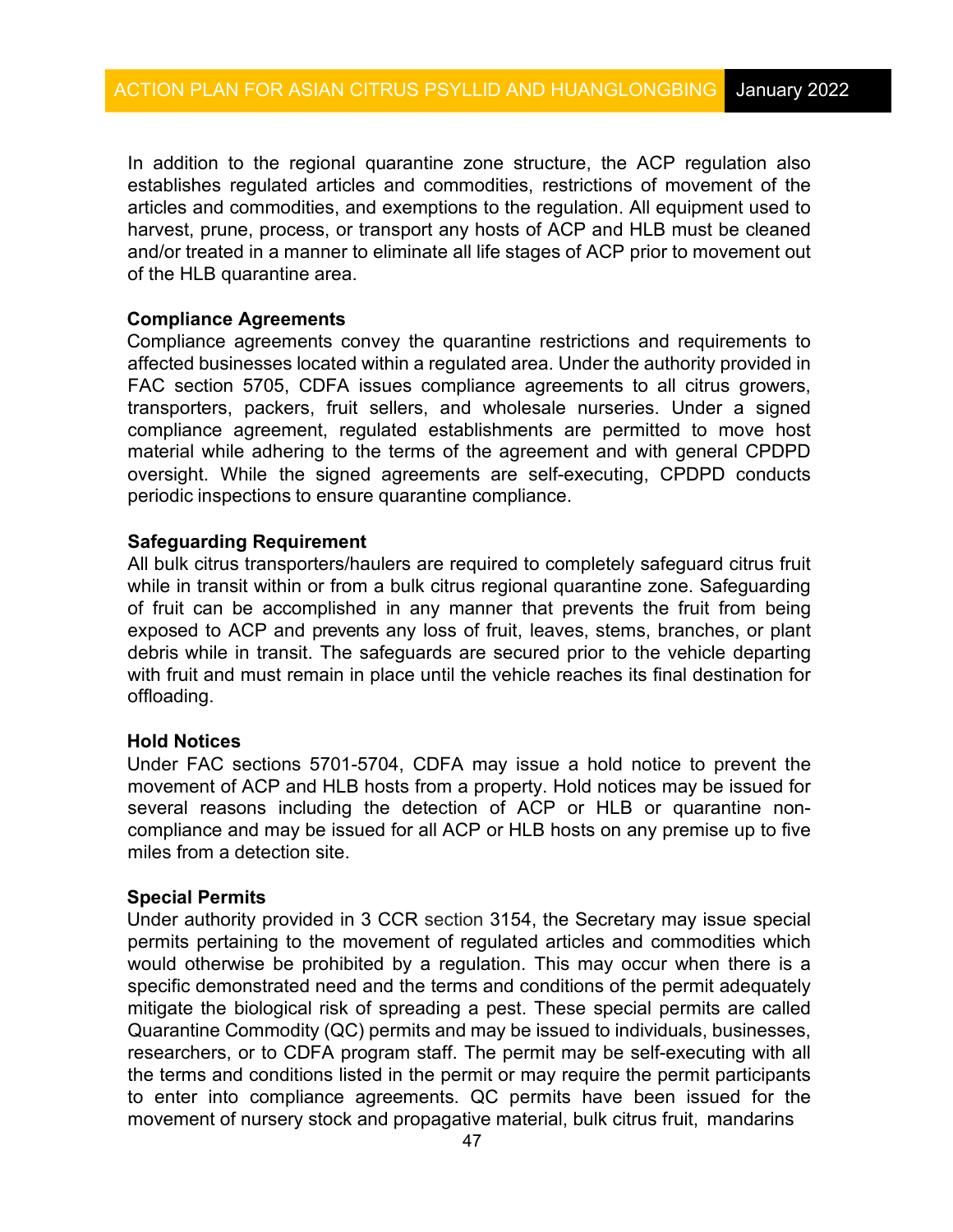with attached stems and leaves, leaves for consumption, green waste, and the removal of HLB suspect trees for research.

 Additionally, special permits are issued by the state and federal government to the intrastate movement and use of such organisms and their hosts. Federal permits example, a federal permit was issued for the movement of the biocontrol organism  *T. radiata* with its ACP host into Florida to establish a colony. A portion of that colony  ACP/*T. radiata* colony was not contaminated by other organisms, the federal permit conventional and organic pesticides in California. support research activities related to ACP and HLB. State permits are required for are issued to researchers for the interstate movement of regulated organisms. For was subsequently moved interstate under another federal permit into California to the UC Riverside's Contained Research Facility. Once it was determined that the was modified to allow experimental release into California. This activity now takes place under the terms of a State permit. State plant pest permits are also issued to researchers to maintain ACP infested nursery stock to determine the efficacy of

 tagged and may only be moved within a nursery regional quarantine zone. The regulation also prohibits all commercial bulk citrus from being moved from the grove that would otherwise be prohibited by the regulation: The ACP quarantine regulation requires all host nursery stock to be treated and of origin, however the following QC permits have been issued to CDFA to allow establishments to move ACP regulated material intrastate in an approved manner

- • QC 1289 Movement of green waste from an ACP quarantine area. ACP can be spread on host green waste and can therefore be transported to an approved transfer station, landfill, or compost or cogeneration facility.
- stock is treated but may be shipped without quarantine tree tags if shipped to • QC 1353 – Movement of ACP host nursery stock from a USDA-approved screenhouse to another nursery regional quarantine zone. All host nursery Zone 1.
- • QC 1359 Movement of ACP host budwood without leaves and cuttings with leaves from a USDA-approved screenhouse. Cuttings with leaves are treated with an approved insecticide but budwood is not. Quarantine tree tags are not required to be affixed to material moved under this permit.
- • QC 1378 Movement of ACP host trees for direct farm planting without prior direct planting within a different ACP or HLB quarantine zone. treatment or tagging. Untreated and untagged nursery stock originating from within a USDA/APHIS approved structure may move intrastate if destined for
- and tagged with the appropriate quarantine tree tag but may be shipped from Zone 2 to Zone 3. • QC 1380 – Movement of outdoor grown ACP host nursery stock from ACP Nursery Regional Quarantine Zone 2 to Zone 3. Nursery stock are treated
- QC 1386 Movement of mandarin fruit with attached stems and leaves. To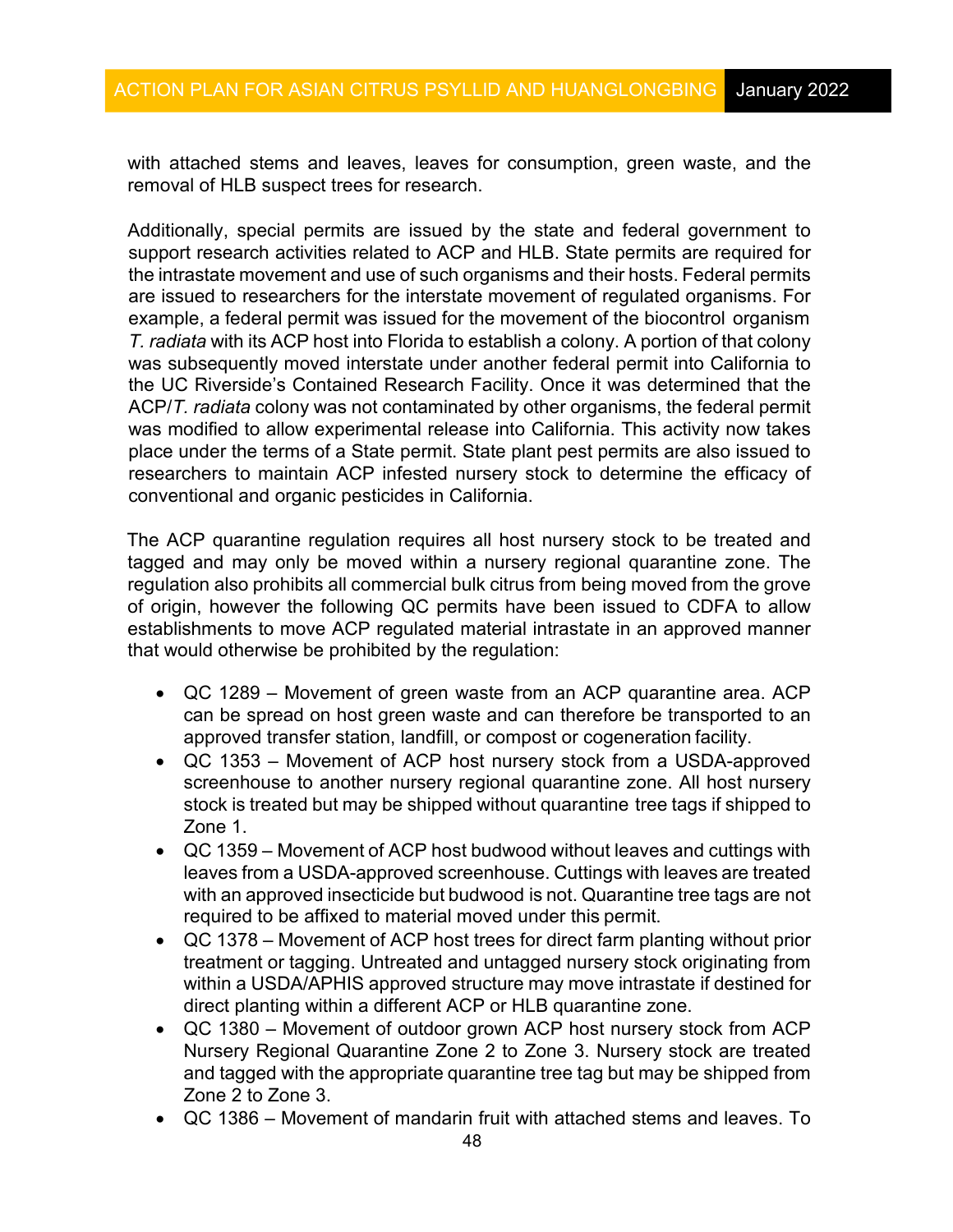be exempt from regulation, citrus fruit must be commercially cleaned and free from stems and leaves. QC 1386 allows mandarins with attached stems and leaves to be grown, transported, and commercially packed.

- • QC 1411 Movement of makrut lime, curry, and bael leaves within or from a regional quarantine zone. Host leaves for consumption must be washed, dried, frozen, or fumigated, and packaged to eliminate any life stages of ACP.
- screenhouse to another USDA-approved screenhouse or production nursery with treatment but without quarantine tree tags. • QC 1431 – Movement of ACP host nursery stock from a USDA-approved
- • QC 1464 Movement of bulk citrus fruit within or from a bulk citrus regional quarantine zone. All establishments that grow, pack, and transport bulk citrus fruit must sign a compliance agreement prior to engaging in this activity. Fruit establishment shipping citrus fruit to a different bulk citrus regional quarantine zone must first meet the ACP-free performance standard by applying a must always be transported fully safeguarded from exposure to ACP. Any preharvest pesticide treatment or cleaning the fruit with a field cleaning machine.

### **Voluntary Pre-shipment Nursery Treatment Program**

 All nursery stock offered for sale in ACP Nursery Regional Quarantine Zones 2 or 3 is treated prior to movement within the zone. However, many retail sale locations are implemented, with oversight from the local CAC, to facilitate movement of nursery stock into and within ACP Nursery Regional Quarantine Zones 2 and 3. unable to treat plants on-site due to pesticide use restrictions, or other factors such as cost or space limitations. Therefore, CDFA and CPDPD developed a voluntary, pre-shipment treatment program for production nurseries located in ACP Nursery Regional Quarantine Zone 1 (non-infested zone). This program can be

### **Interstate Movement**

 The USDA/APHIS regulates interstate movement of ACP host material and ACP commodities maintained outdoors, may only be shipped to non-citrus producing host nursery stock. Under permit(s) issued by USDA, entities in California may ship these commodities interstate and must also sign a compliance agreement with CDFA. Shipments from a USDA-approved structure may be shipped to a citrus producing or non-citrus producing state, subject to local restrictions. Shipments of states under a limited permit issued by USDA, in addition to the compliance agreement.

#### **ACP Quarantine Enforcement**

 Enforcement activities include conducting inspections at nurseries, monitoring In cooperation with USDA and the CACs, CDFA enforces the quarantine requirements to help ensure ACP is not artificially spread throughout the state. regulatory pesticide treatments, checking treatment and sales records, and inspecting citrus fruit growers, packers, transporters, and fruit sellers.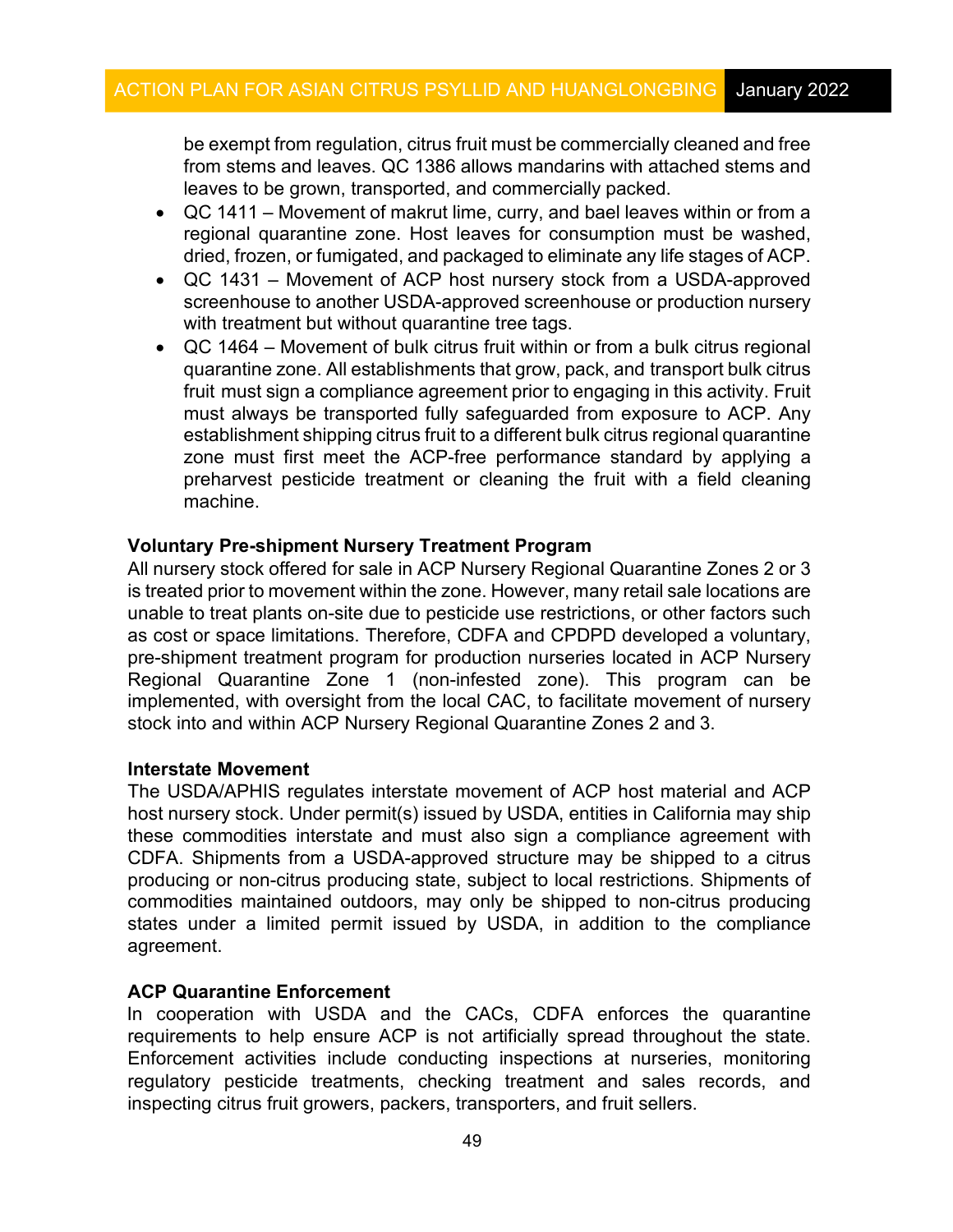Quarantine enforcement activities also include responding to ACP detections in new to ensure quarantine requirements are met. counties. Using the pest risk criteria established in the regulation, CDFA, with approval from the affected CAC, will modify the regional quarantine zones as appropriate. Compliance agreements are signed with all regulated establishments

### **HLB Quarantine**

 mile radius from each HLB positive tree detection. Quarantine borders will follow Pursuant to 3 CCR section 3439, CDFA will establish a quarantine area with a fivephysical boundaries such as roads, rivers, or railways. All establishments growing, transporting, selling, or packing HLB host material within the established HLB quarantine area are regulated under a signed compliance agreement.

HLB host nursery stock, propagative plant parts (except seed extracted from fruit), and fruit are prohibited from moving out of the HLB quarantine area unless they meet the requirements outlined in 7 CFR section 301.76.

### **HLB Detections**

 host material on the property where HLB was found. All host material on the property is considered compromised and placed on hold to prevent the potential further spread of the disease. Following each confirmed HLB detection, CDFA will issue a hold notice for all HLB

### **Nurseries within the HLB Quarantine**

 When an HLB quarantine area is established, CDFA will issue a hold notice on HLB host nursery stock to each nursery within the quarantine area. Each nursery will then HLB host nursery stock is prohibited from moving within the area under quarantine unless produced and continuously maintained in a CDFA-approved screenhouse. be issued a letter providing the option to construct a CDFA-approved screenhouse and house the plants within the screenhouse for a minimum of two years with regular HLB testing. Nurseries that implement this option will have the ability to sell HLB host nursery stock from the screenhouse to customers within the contiguous HLB quarantine area provided the two-year hold period with negative testing has been completed.

 the event of a structural breach or a detection of ACP or HLB within the structure. Under this authority, a nursery may reduce the potential regulatory consequences if 3 CCR section 3439 specifies the procedures and actions that CDFA must take in there is compartmentalization of the growing areas. Further, this section prohibits the nursery from moving nursery stock out of the facility in which a detection or breach is confirmed. CDFA will conduct a risk-assessment and will pursue mitigation measures appropriate to the circumstances on a case-by-case basis. For example,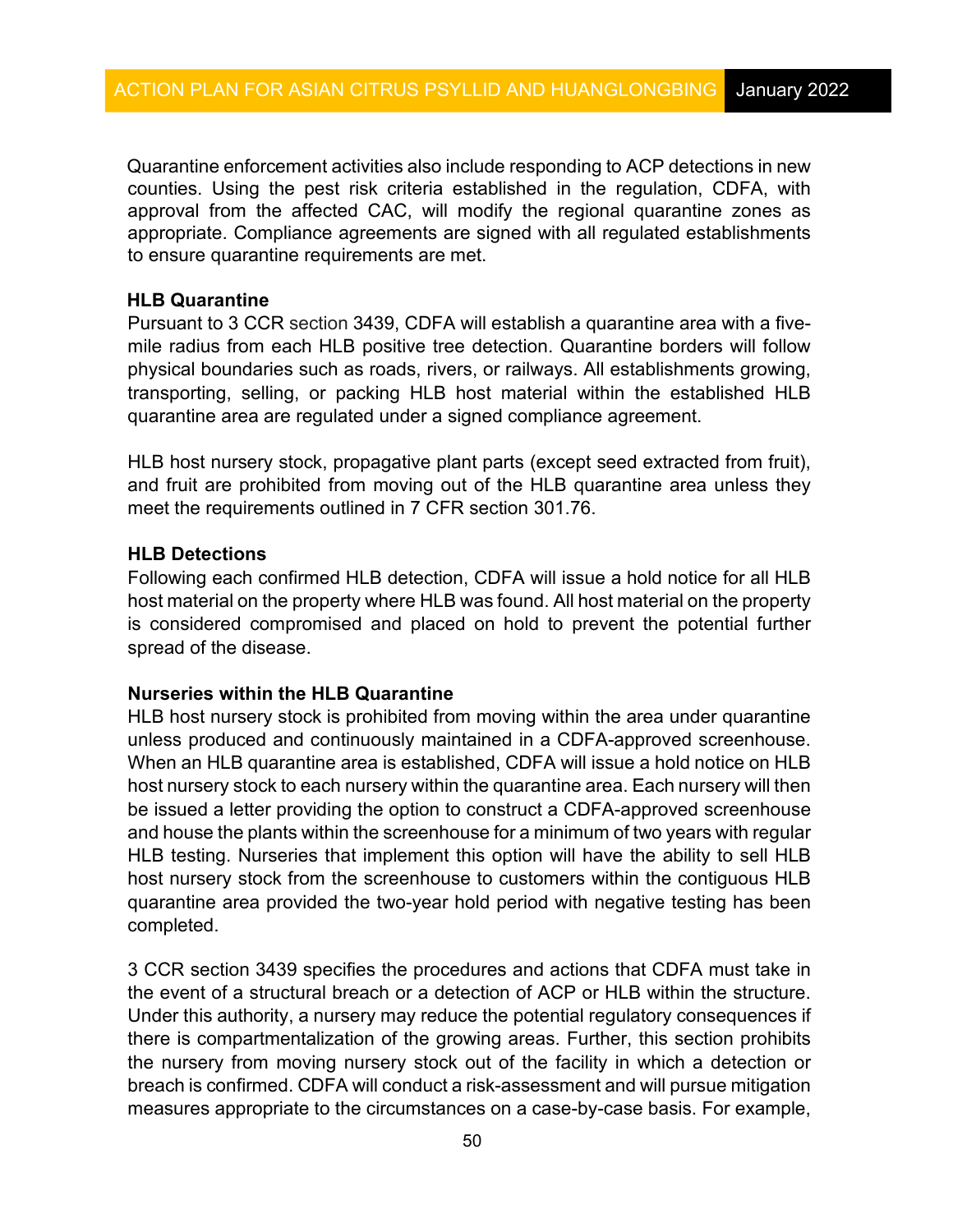CDFA may require the nursery to treat all plants within the structure according to an established treatment schedule and repair the structural problems if any.

# **Special Permits**

 Under 3 CCR section 3154, the following QC permits have been issued to CDFA to allow establishments to move HLB regulated material intrastate in an approved manner that would otherwise be prohibited by the regulation:

- QC 1337 Movement of green waste from an HLB quarantine area. HLB may be spread through infected ACP on host green waste. The green waste is transported to an approved transfer station, landfill, or compost or cogeneration facility.
- host material prior to disposal. • QC 1342 and 1429 – Movement of ACP and HLB host material from and within HLB quarantine area for destruction (1342), and the ability to hold the
- in transit. Additionally, the establishment must meet the HLB pest risk mitigation standard prior to shipping fruit to a packinghouse or processor. • QC 1480 – Movement of bulk citrus fruit within or from an HLB quarantine area. All citrus fruit must be completely safeguarded from exposure to ACP
- an HLB quarantine area for retail sale. Mandarins with attached stems and leaves are packed by a packinghouse under compliance with QC 1386 and safeguarded the entire time within the HLB quarantine area. • QC 1503 – Movement of mandarin fruit with attached stems and leaves into
- • QC 1543 Movement of bulk citrus fruit from an adjacent, surrounding ACP Bulk Citrus Regional Quarantine Zone into a designated HLB quarantine area for packing or processing without meeting the ACP-free performance standard.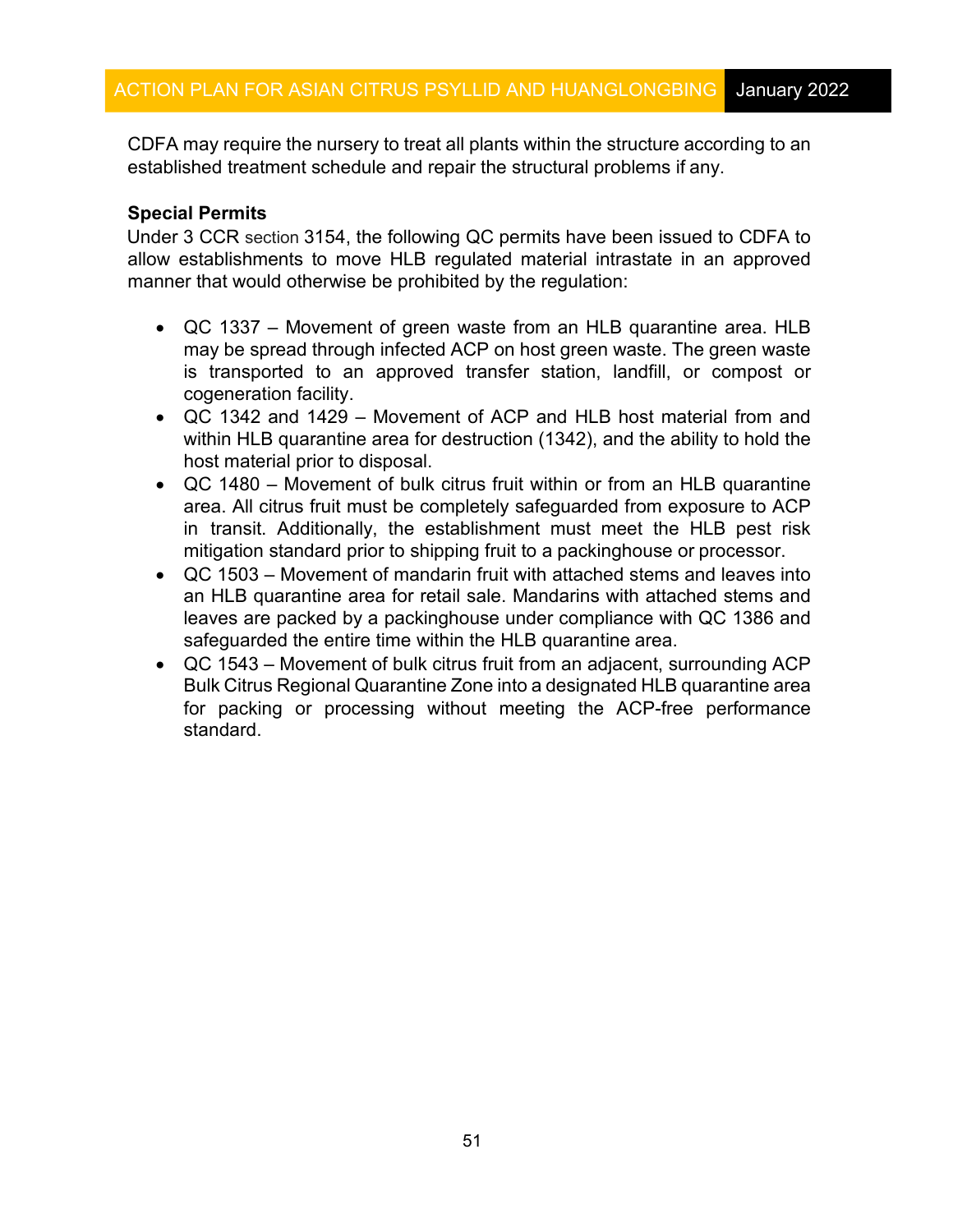# **XIV. Outreach and Education Program**

 The CPDPD engages the services of a professional outreach contractor to oversee a statewide outreach and education program. The program is designed to conduct pose to residential and commercial citrus trees. Additionally, the contractor keeps growers abreast of the status of HLB and ACP, as well as other citrus pests and diseases. The outreach and education program includes, but is not limited to, the concise and focused outreach to various audiences, including homeowners, citrus industry members and elected officials, about the threat that HLB and its vector ACP following items:

- A work plan including all deliverables and completion dates for all components.
- controlling ACP and HLB among residents, growers, legislators, and • Messaging that creates an environment of cooperation and support for stakeholders.
- Cohesive, distinctive artwork and graphics to be used on all printed and electronic materials associated with the CPDPD and CPDPC outreach and education program.
- *Citrograph*, regional associations, trade press, on the CDFA's and CPDPC's websites, and via postal mail. • Quarterly newsletters and articles distributed in existing publications, i.e.,
- A media update guide, including press releases for distribution to local papers, trade press, print media, television, and radio in citrus growing regions.
- produced in short runs for use in trade shows and repurposed for electronic distribution via email, on websites, etc., to provide relevant updates on the • Handouts and complementary materials that can be easily updated and CPDPP.
- • A program that provides regular updates to regional citrus growers, CACs, Farm Bureau chapters, elected officials and local governmental groups, and that provides materials and information for use in local grower meetings, field day activities and trade shows.
- A program to identify candidates among California's citrus growers for education and deployment as local experts available or media interviews and public meetings in areas, such as their local communities, where citrus trees are newly infested with ACP or infected with HLB.
- • Speaker kits, including talking points, handouts and visuals, for use in providing presentations on ACP and HLB.
- • A media outreach strategy that can reach reporters with breaking news in a timely fashion.
- CPDPD and CDFA. • Social medial outreach (Twitter, Facebook, etc.), upon approval of the
- Provide program's outreach materials in multiple languages for distribution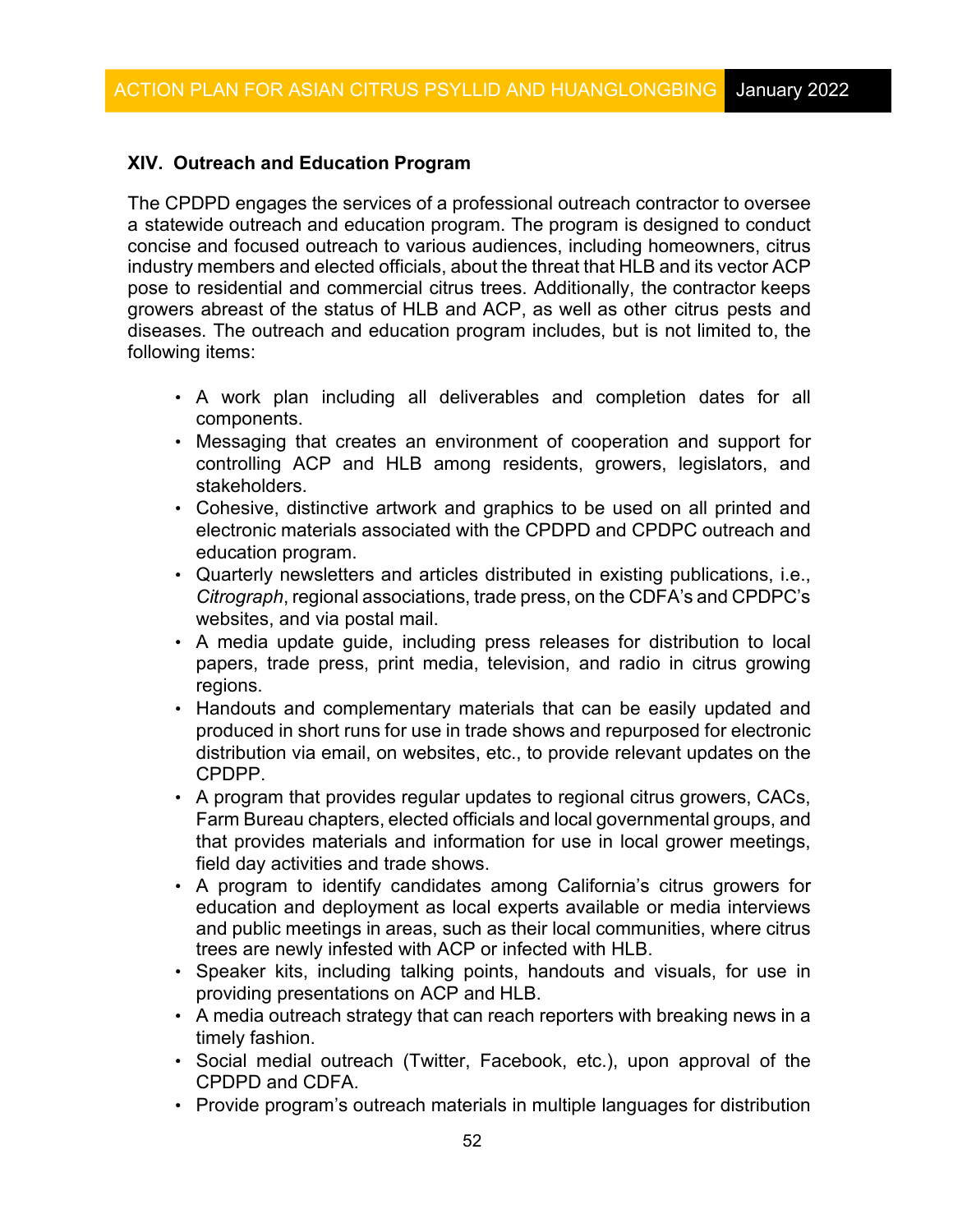via multiple media channels to reach the largest audience.

- Paid media advertising strategies in key regions, including paid placements of a public service announcement and/or other advertisements.
- Ongoing management and programming of the existing homeowner ([CaliforniaCitrusThreat.org](https://CaliforniaCitrusThreat.org)) and industry ([CitrusInsider.org\)](https://CitrusInsider.org) websites.
- • Working collaboratively with the regional Grower Liaisons to support outreach and develop a campaign to encourage grower participation in the area-wide treatment program.
- Supporting industry outreach if/when HLB arises or regulatory changes take place, or in other situations requiring immediate, focused attention on growers, packinghouses, field workers, haulers, pesticide applicators, etc.
- An outreach plan to connect with elected officials in areas where there is a need to remove abandoned groves and/or a need for homeowner associations, and city- and county-owned properties to adequately treat citrus trees, including potentially participating in area-wide management.

### **Residential Messaging**

 When conducting outreach to residential homeowners throughout the state, disease. In all areas, public messaging emphasizes residents' cooperation with CPDPD survey and treatment crews. messaging is tailored to reflect the specific behaviors the CPDPD is seeking of residents with a citrus tree on their private property. In areas that are generally infested with ACP, messaging is focused on finding and eradicating HLB-infected trees and promoting proper tree care. In areas where ACP are not found in large numbers, residents are encouraged to inspect their trees for signs of the pest or

### **Grower Messaging**

 distances, making open communication and coordination between growers difficult. Individual growers may have implemented pest management strategies for ACP and HLB, but experience has shown that a successful control program must be coordinated among all growers in an area to maximize the effect of treatments. It is imperative in managing this pest, that outreach messaging directed toward growers protect commercial citrus as well as individual growers. In some citrus growing areas, commercial groves are separated by substantial emphasizes grower participation in an area-wide pest management strategy to

 To accomplish the timely application of treatments over large geographical areas in Recognizing that the cost of treatments is borne by the citrus growers, it is imperative to have a robust grower outreach program that reaches as many growers as possible to ensure effective treatments are conducted in a timely manner. a coordinated manner, the program's outreach materials are distributed in various ways, including by the contractor, CDFA, CPDPD, and Grower Liaisons.